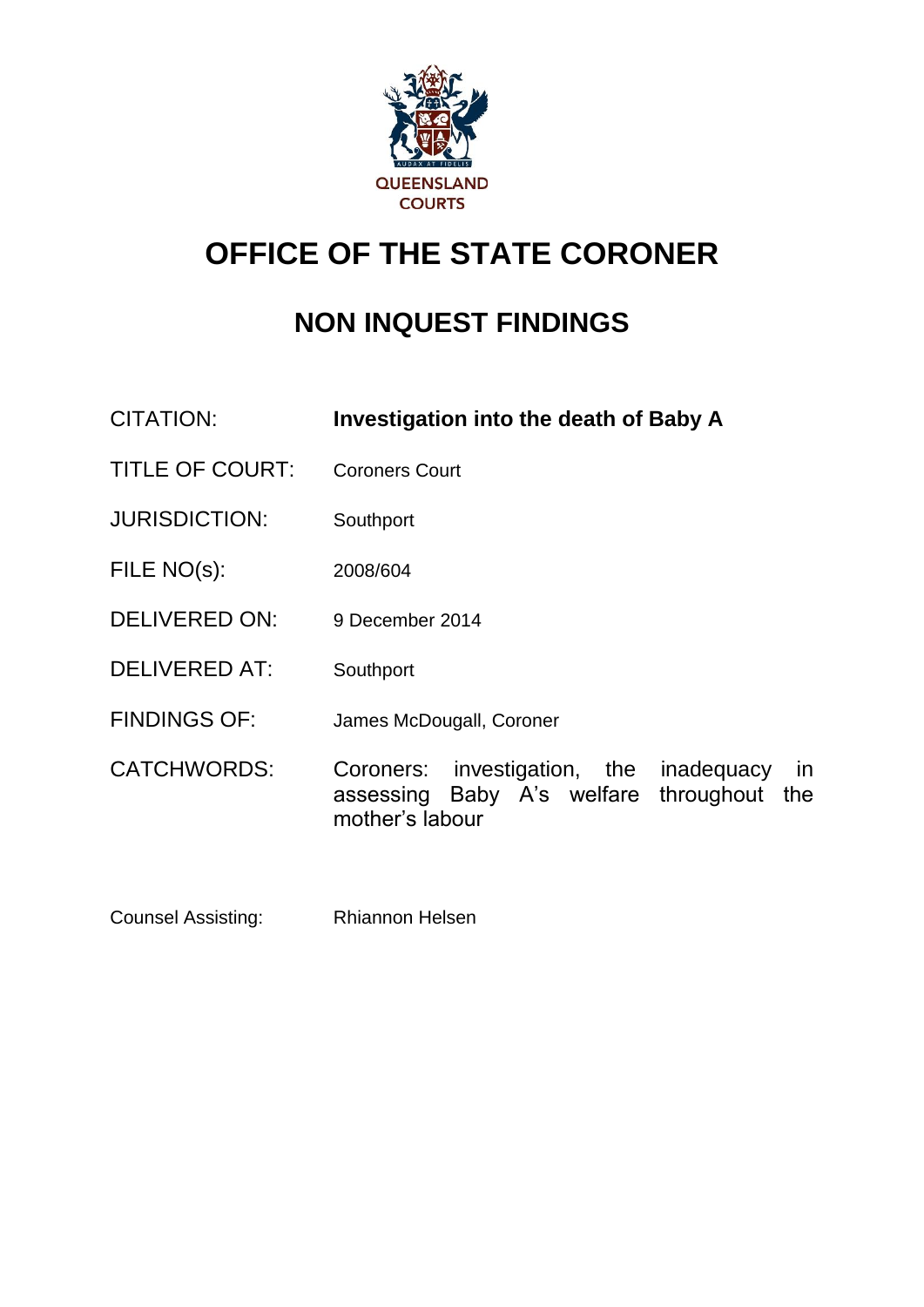Baby A died soon after his birth on 8 June 2008 at a Gold Coast private hospital. The cause of his death was found to be hypoxic-ischaemic encephalopathy due to meconium aspiration syndrome.

#### **Sequence of events**

#### *Ante-natal care*

Baby A's mother was 42 years of age when she fell pregnant with Baby A, her first child. She had previously had one miscarriage and two pregnancy terminations when she was 19 and 26 years of age.

From 20 weeks gestation, Dr S provided the mother with antenatal care. Dr S is a qualified Consultant Obstetrician and Gynaecologist with the qualifications FRANZCOG, FRCOG, MD. He has been a qualified Consultant since 1996 and has a specialist registration with the Medical Board of Australia.

The mother's ante-natal screenings were normal including the first trimester ultrasound, low risk for trisomy and normal second trimester fetal morphology scan. Her ante-natal blood tests were found to be unremarkable, being negative for Hepatitis B, syphilis and Rubella immune. Her blood group was O-negative and she received anti-D injections during her pregnancy.

According to Dr S, the father and mother initially considered booking their delivery at the Murwillumbah Hospital. However, they changed their mind in preference of a Gold Coast private hospital ('the Hospital'), particularly as the mother chose at 36 weeks gestation to have a 'water birth' (that is, to give birth to her child in water, such as in a bath or pool filled with water). Dr S notes that until then, the mother's antenatal course had been uneventful. The father and mother were said to have purchased the Hospital's information package for a water birth. It was at this stage that the father and mother presented Dr S with their birth plan, which stipulated that they wished to have a calm, natural, drug-free, water labour/delivery.

The father and mother indicated that they wished to use the birthing pool for labour and possibly during delivery. The mother wanted to be able to move freely during the labour and would prefer to have the baby monitored intermittently and externally, if necessary. It was acknowledged, however, that whilst the birth plan indicated their preferences, the father and mother were open and flexible to any medical intervention that may become necessary in the case of a medical emergency.

The mother claims that she participated in antenatal classes at the Hospital as well as in Byron Bay. However, Hospital records of antenatal class attendance show no reference to the father and mother attending any antenatal classes at the Hospital.

During the mother's 36 week antenatal check-up, Dr S found that her blood pressure was mildly above her basal level. She was advised to have daily blood pressure checks at her local chemist and to report if her blood pressure was 150/90 or above. Dr S ordered investigations relevant to pre-eclampsia, namely FBC/LFT's/U&Es/Urates. These tests were found to be normal aside from borderline urates. On this occasion, Dr S also counselled the father and mother at length about a water birth, explaining the difference between using warm water for analgesia during labour and actually delivering the baby underwater. Dr S informed them that a water birth was allowed in uncomplicated cases where the birth was normal and spontaneous. The mother's blood pressure check at home remained below 150/90.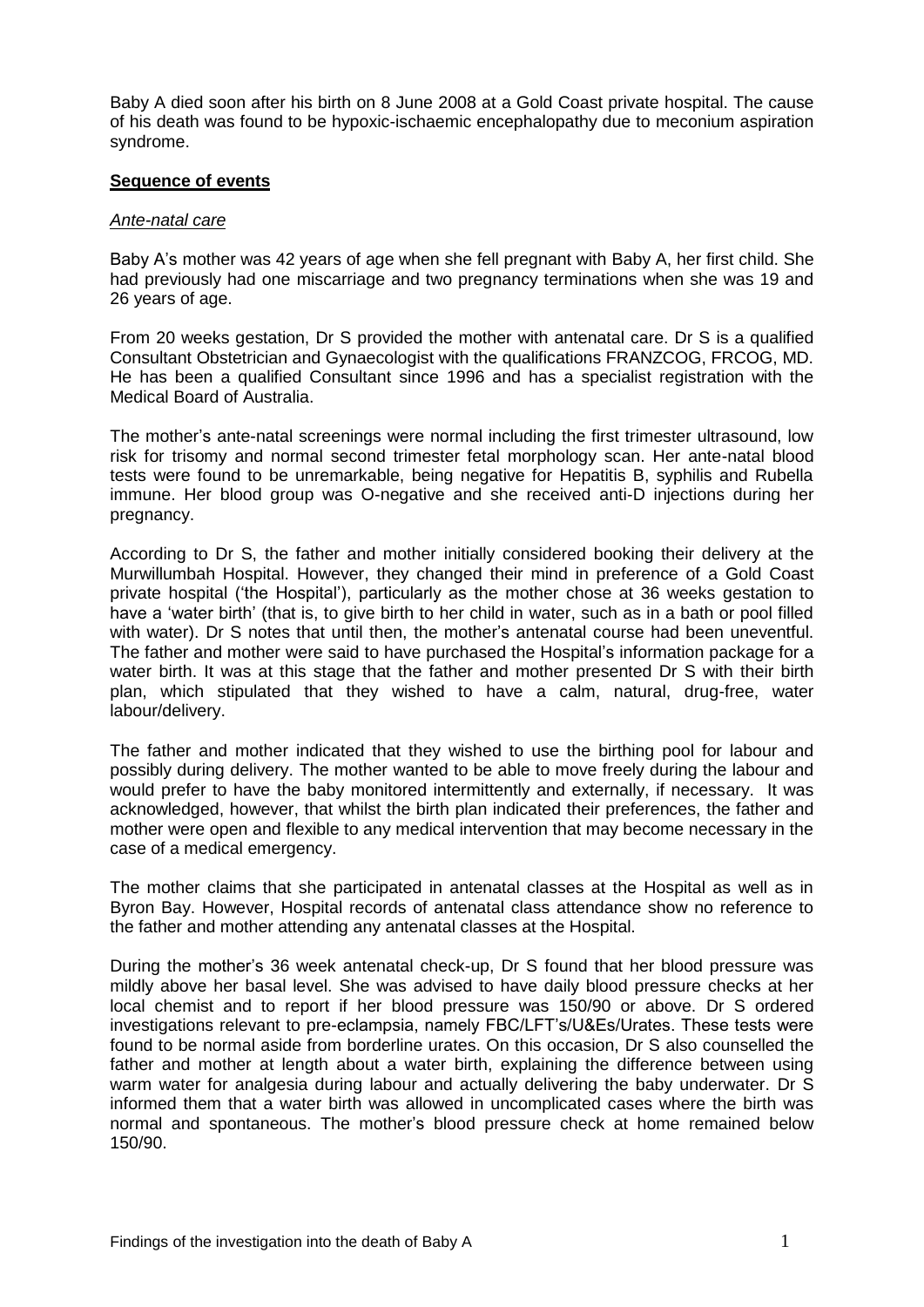At the mother's 37 week antenatal check-up, Dr S found that her blood pressure was increasing to 150-160/80 indicating she was developing pre-eclampsia. As a result, Dr S took the following actions:

- $\circ$  Ordered repeat blood tests. These were found to be normal except for the urates which were still borderline elevated.
- o The mother was commenced on Labetatol 100 mg twice daily.
- o The mother was ordered to continue having her blood pressure monitored daily. This remained below 150/90.
- $\circ$  An ultrasound for fetal growth and wellbeing was ordered. The result was found to be normal.
- $\circ$  Dr S informed the father and mother that a 'water birth' was contraindicated in her case as she was developing pre-eclampsia. Dr S provided the father and mother with reading material about the subject, namely the Hospital policy on water birth, the Royal Australian and New Zealand College of Obstetricians and Gynaecologists (RANZCOG) statement on water birth, and Cochrane's review on water birth.

On 2 June 2008, during the mother's antenatal check-up, Dr S found her blood pressure was 160/90. As such, she was admitted to the Hospital for rest, observations and further testing. At that stage, her pre-eclampsia was found to be mild to moderate in severity. Dr S increased her dose of Labetatol 100 mg to three times a day. The mother's blood pressure settled whilst she was in the Hospital and her blood tests were normal except for borderline raised urates.

The mother was discharged from the Hospital on 4 June 2008. She was ordered to continue to take Labetatol 100 mg three times a day and to check her blood pressure daily at home (and to report if it was above 150/90). The mother was also to have repeat blood tests and a check up conducted by the midwives at the Murwillumbah Maternity unit on 9 June 2008. There were no concerns for Baby A prior to his birth.

## *Events on 7th & 8th of June 2008*

According to Dr S, a plan for induction of labour was intended for 9 June 2008 at 39 weeks of pregnancy due to the presence of pre-eclampsia. However, at 9:00 pm on 7 June 2008, the mother went into spontaneous labour and commenced having contractions every three minutes. The Hospital was contacted at around 9:30 pm and the mother was advised to attend. By this time, the mother claims the contractions were getting stronger and were coming every one and a half minutes. Her water broke whilst she was at home at around 10:30 pm. The mother claims there was something greenish when her waters broke. As they were aware of meconium, the father and mother took a sample of the discharge to show nursing staff at the Hospital.

At 11:30 pm that evening, the father and mother arrived at the Hospital. She was attended to by Midwife P, who recalls that the mother told her that her contractions had commenced at 9:00 pm and that her water had broken at 10:30 pm, which caused clear fluid to drain from her vagina as well as a vaginal brownish discharge. The partogram in the Hospital medical records indicates that the mother's contractions were three to five minutes apart and she was three centimetres dilated. The mother's liquor (amniotic fluid) was observed to be pink/blood stained. An entry in the patient progress records at 11:45 pm on 7 June 2008 by Midwife P states that "*contractions started approx 2100 hrs and SROM [spontaneous rupture of membranes] @ 2230 hrs. Clear fluid/brownish. OA: BP 184/91…pinkish fluid on pad. CTG commenced FHR: 118-155 bpm…3 cm dilated."*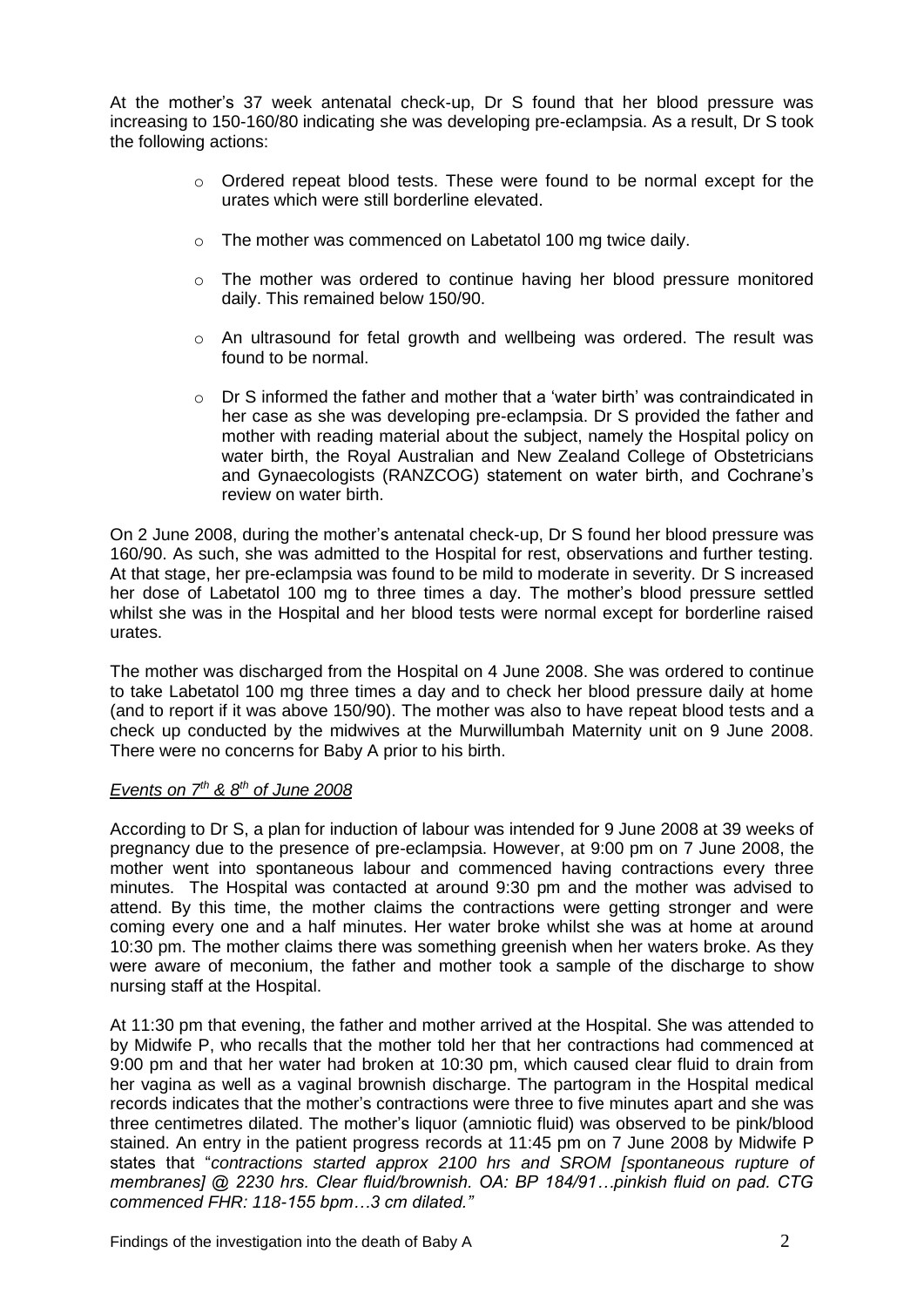Midwife P palpated the mother's abdomen and noted that the baby was *"longitudinal lie, cephalic presentation, [head downwards] head 3/5th↑ brim [above the pelvic brim]? LOA [left occiput anterior] (baby's spine on the mother's left)".* She noted that the estimated date of confinement was 16 June 2008 and that the baby was 39 weeks of gestation. Midwife P also noted that the mother had a history of pregnancy-induced hypertension and was taking medication for this condition.

At approximately 11:45 pm, Midwife P commenced the admission cardiotocography ('CTG'), which was applied for around 20-25 minutes. During this time, she noted that the fetal heart rate varied between 118 to 155 beats per minute ('bpm'), which is within the normal range.

At 12:15 am on 8 June 2008, Midwife P contacted Dr S to inform him of the mother's admission. She advised him of her findings following her examination of the mother. Dr S claims, however, that he was not informed by Midwife P of an admission CTG. As a result of the mother's high blood pressure, Dr S ordered that an intravenous cannula ('IVC') be inserted and blood tests be undertaken to check her liver function. He also ordered that the mother's blood pressure be monitored regularly and that she be offered pethidine/epidural for pain relief. Dr S was then to be called in two hours time to be advised of the mother's progress. Midwife P subsequently inserted an IVC and took a blood test. She offered the mother pethidine and/or an epidural, which was refused. The mother indicated that she wished to go into the bath for pain relief and wanted to have a water birth. Midwife P told the mother that Dr S had stated that there were contra-indications for a water birth due to her pre-eclampsia, which is reflected in the medical progress notes.

In her statement to police, the mother acknowledged that Dr S had recommended that she not proceed with a water birth due to her pre-eclampsia. Nonetheless, the father and mother persisted with their birth plan.

At approximately 12:30 am, the mother got into the bath and continued to breathe on nitrous oxide for pain relief. Midwife P noted in the partogram that at this time, the mother's blood pressure was 159/91 and the fetal heart rate was 145 bpm. Midwife P used a Doppler machine (a hand-held ultrasound instrument) to monitor the fetal heart rate every 30 minutes for approximately one minute after each contraction whilst the mother was in the bath.

At 1:00 am, Midwife P recorded the fetal heart rate in the progress notes as being between 135-145 bpm.

At 1:30 am, whilst the mother was in the bath, Midwife P recorded the fetal heart rate as being 140 bpm. The mother's blood pressure was noted as being 150/84.

At 2:00 am, the mother indicated that she had the urge to push. Midwife P performed a vaginal exam and found the mother to be seven centimetres dilated. The baby's head was at 'station -2' (within the pelvis but not yet engaged) and the liquor was blood stained. The fetal heart rate at this time was recorded as being 140 bpm.

At 2:15 am, Midwife P telephoned Dr S again and advised him of the mother's progress. He confirmed that he would attend shortly.

Dr S arrived at the Hospital at around 2:30 am and took over responsibility for the mother's progress. According to Midwife P, Dr S reviewed the admission CTG scan. At this time, the mother was still in the bath and was using nitrous oxide as a means of pain relief. The fetal heart rate was recorded as being between 135 and 148 bpm.

Medical notes confirm that Dr S attended upon the mother continuously from 2:30 am onwards. Dr S claims he reminded the father and mother that her condition of pre-eclampsia was not best managed by a water birth and that an epidural would normally be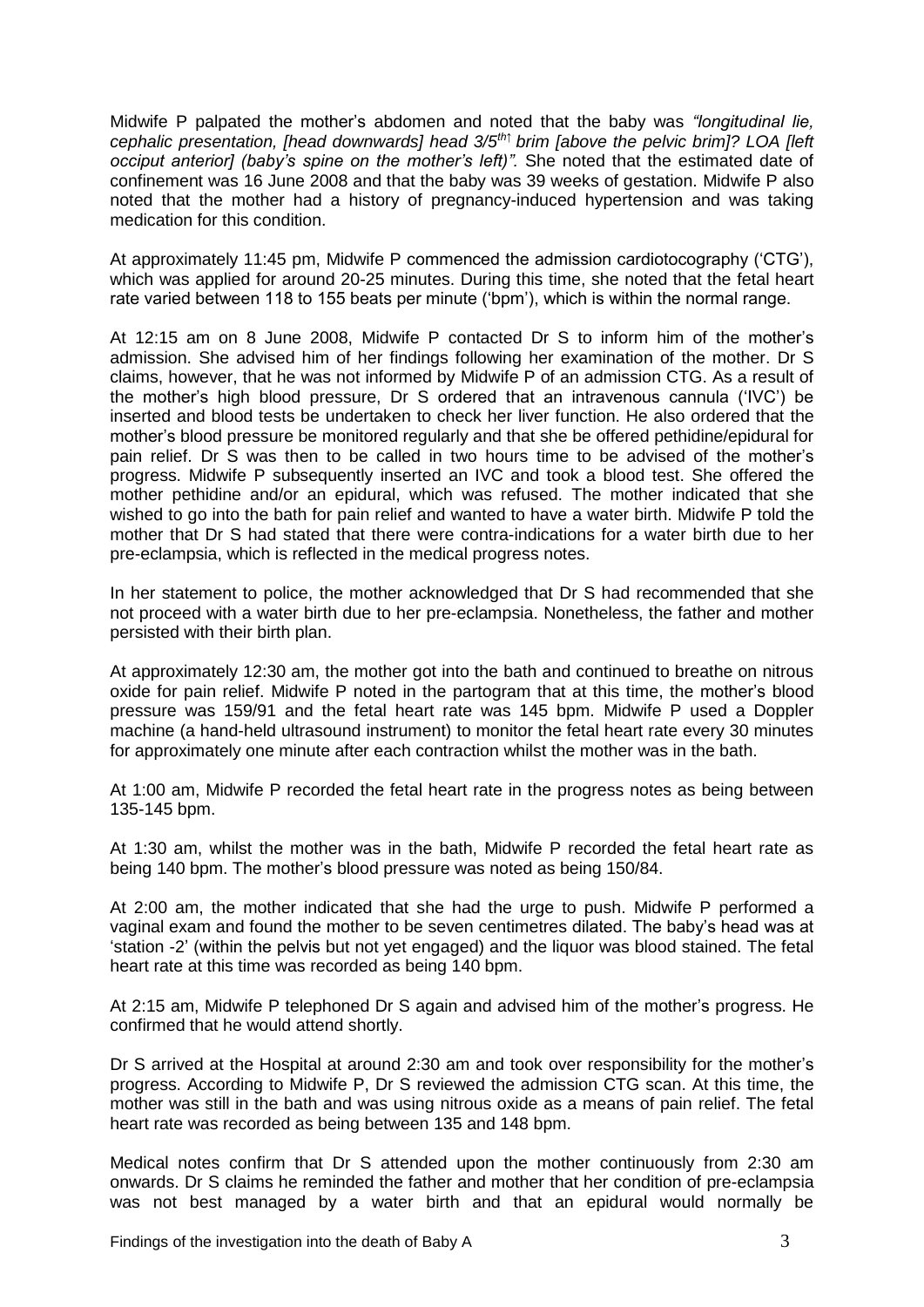recommended, which would not only provide pain relief but also assist to stabilise the blood pressure and enable the labour to be monitored more effectively in a quiet and controlled manner. Regardless, the mother declined the offer of an epidural or pethidine for use as analgesia, as a means of controlling her pre-eclampsia or to allow for the standard monitoring of the fetal heart rate. As such, the fetal heart rate was monitored via a stethoscope whilst she was in the bath and during and after contractions with the Doppler machine. It was found that the fetal heart rate had a normal baseline and would accelerate during contractions before returning to baseline level.

In Dr S' opinion, the mother's labour did have some possible complications and risk factors due to her development of pre-eclampsia. Continuous electronic fetal monitoring is used for cases, such as the mother's, where there are some possible complications or risk factors. As such, these births are not appropriate cases for a water birth. Dr S maintains that he expressed this view to the father and mother during the antenatal discussions when the mother developed pre-eclampsia and also upon admission to the Hospital.

At 2:45 am, a vaginal examination was performed and found that the mother had progressed to full cervical dilation (nine centimetres); however, the fetal head had not progressively descended into the birth canal. Midwife P noted that no liquor was seen at this time.

At 3:00 am, a further vaginal examination was conducted. At Dr S' direction, Midwife P recorded in the progress notes that there had been no change. It should be noted that Dr S claims in his statement that Midwife P conducted the examinations for cervical dilation whilst the mother was in the birthing pool at 2:45 am, 3:00 am and 4:00 am, during which she was found to be nine centimetres dilated. The mother went to the bathroom, however, was unable to void. The fetal heart rate was recorded as being between 155 and 160 bpm.

At 3:30 am, the mother returned to the birthing pool. Midwife P noted that the fetal heart rate at this time was between 145 and 160 bpm.

At 3:45 am, Midwife P noted that the fetal heart rate was 135 bpm.

At around 4:00 am, the mother got out of the bath and was placed onto a bed to allow Dr S to conduct a vaginal examination. At Dr S' direction, Midwife P recorded in the progress notes that the mother was still nine centimetres dilated*.* The infant's head was found to be in the left occiput posterior ('LOP') position. A catheter was subsequently inserted by Dr S to allow the mother to empty her bladder. Midwife P conducted a urine analysis and noted in the chart that high levels of protein were found, which when coupled with high blood pressure would indicate pregnancy-induced hypertension. At this stage, the fetal heart rate was 120 bpm. Midwife P subsequently placed the CTG monitor on the mother. However, she had difficulty placing the maternal transducer straps on as the mother was moving around and was on her hands and knees on the bed. According to Midwife P, Dr S told her *'not to worry as we could hear the baby's heart beat via the CTG.'* The CTG remained in place for approximately one hour. During this time, the fetal heart rate was able to be heard via the CTG machine and also viewed on the monitor.

At 4:45 am, after a trial of pushing whilst at full cervical dilation, Dr S conducted a further vaginal examination where he found signs of cephalopelvic disproportion with suspected narrow pelvic outlet. At this stage, Dr S recommended that a caesarean section be conducted, to which the father and mother agreed. The indication for a caesarean section in this case was the failure to progress in the second stage of labour due to cephalopelvic disproportion, together with pre-eclampsia. As such, the category of caesarean section ordered was 'category two' ('maternal or fetal compromise but not immediately life threatening').

Dr S notes that the pattern of fetal heart rate in the second stage of labour was considered to be 'early decelerations' (escalate to 170 bpm) with recovery between contractions (back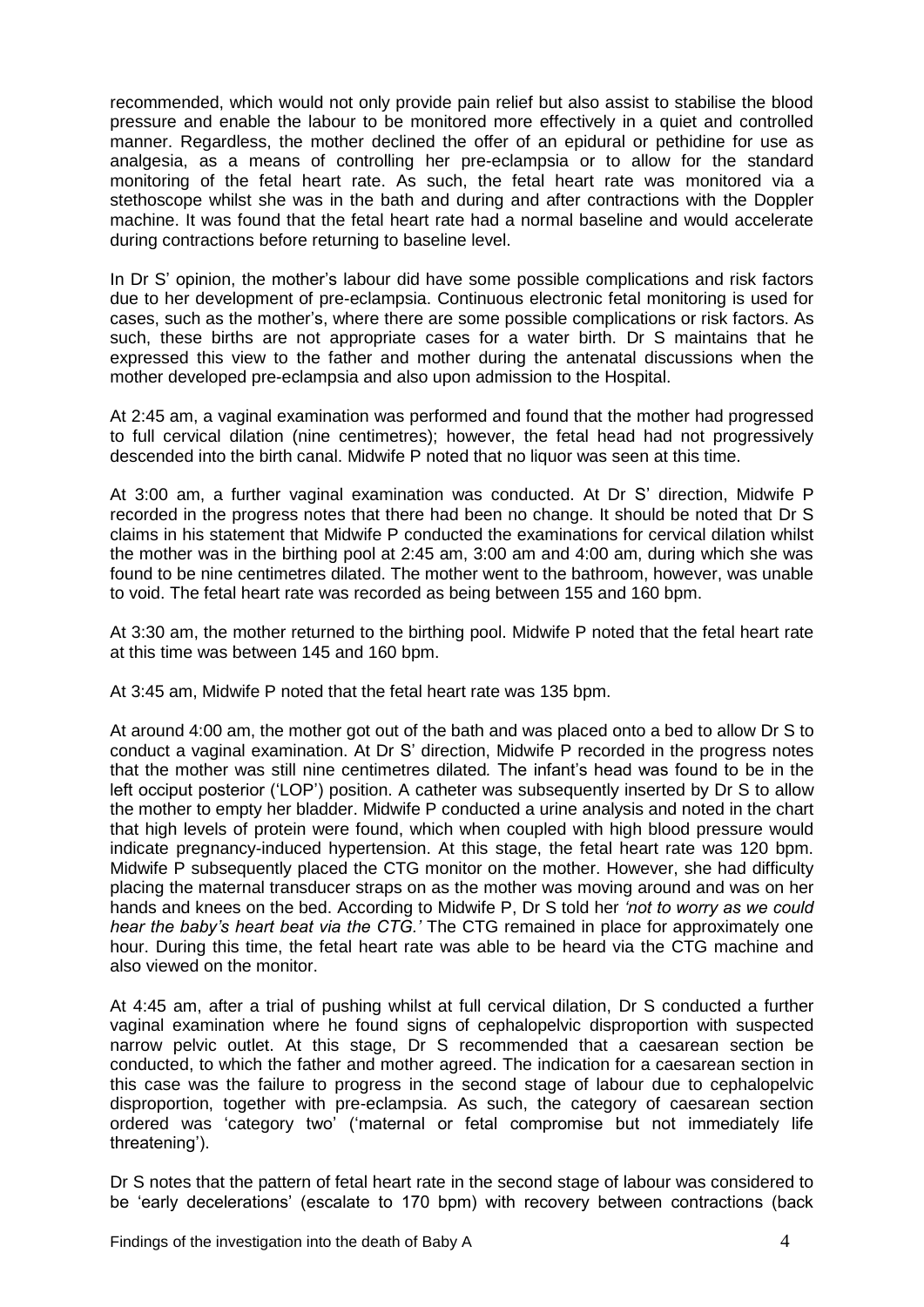down to 130-140 bpm), which Dr S states is common at full dilation due to fetal head compression in the birth canal. However, Dr S does acknowledge that the signal pickup and recording of the paper tracing was not satisfactory as the mother was making vigorous movements with contractions. During each of the vaginal examinations, no meconium was observed.

Midwife P subsequently prepared the mother for the caesarean section by inserting an indwelling catheter and shaving her pubic area. The fetal heart rate was recorded as being between 135 and 150 bpm at this time. Midwife P recorded in the patient progress notes that the recording of the fetal heart rate on the trace was not good as the mother was moving around the bed. Midwife P completed the emergency caesarean section of the clinical pathway document in preparation for the caesarean section.

According to notes made by Dr S in the patient progress record, the request for the caesarean section was made as a category two and notified as such to the Hospital Nursing Co-ordinator and the theatre. Nursing notes in the medical record indicate that at approximately 5:00 – 5:10 am, Dr S requested a nurse to organise theatre staff for a category two caesarean. Nurse T subsequently rang the Hospital Nursing Co-ordinator, Specialist Anaesthetist, Dr D, and Dr B to request their assistance. Dr D promptly travelled to the Hospital, which took approximately 20 minutes. At 5:40 am, approximately 10 minutes after the mother had been taken to the operating theatre, Nurse T contacted Paediatrician, Dr C to request his assistance.

Theatre Nurse To recalls that at approximately 5:00 am she was contacted by the Hospital Nursing Co-ordinator who advised her that there was a patient in labour who had failed to progress and as such a caesarean delivery was required. As a result of the telephone call, Nurse To drove to the Hospital, which took approximately 15 minutes. Fellow theatre Nurse B was also called to the Hospital that morning. Nurse B was to be the scrub nurse and Nurse To was to act as the circulating nurse.

Recovery Nurse Y was also called by the Hospital Nursing Co-ordinator at around 5:00 am on 8 June and requested to attend the Hospital as a caesarean section was to be performed. Nurse Y arrived at the Hospital at around 5:40 am and immediately attended the changing rooms in the theatre complex and put on her scrubs. She then proceeded to the recovery area where she recalls seeing the mother being wheeled from the pre-operative area in recovery into the theatre.

At 5:30 am, Midwife P noted in the partogram that the fetal heart rate was 145 bpm. In relation to the fetal heart rate, Dr S noted the following in the patient progress record, "*the signal pickup and recording on the paper trace was not satisfactory with additional difficulty due to patient movement during contractions. However, the FHR was listened to by both the midwife and myself. Also, FHR was ausculated by Doppler in the preoperative area before administration of spinal anaesthetic by Midwife Linda D and I was told it was normal at about 135 bpm."*

At around 5:30 am, the mother was transferred to the operating theatre and placed in the recovery area awaiting the attendance of the anaesthetist. Whilst in the recovery area, Midwife P used the Doppler machine to monitor the fetal heart rate, which was recorded as between 132 to 135 bpm.

According to the intraoperative report completed by Nurse To, the mother arrived at the operating theatre at 5:45 am and anaesthetic intervention (that is, the first time the anaesthetist, Dr D, attended upon the mother) commenced at 5:55 am. Dr D performed a pre-anaesthetic assessment of the mother in the pre-operative area. Following this assessment, Dr D recommended a spinal anaesthetic, which the mother agreed to. After establishing an IV cannula, Dr D performed a spinal block at the L3-4 level. According to Dr D' anaesthetic record, the spinal block was established at approximately 6:00 am and was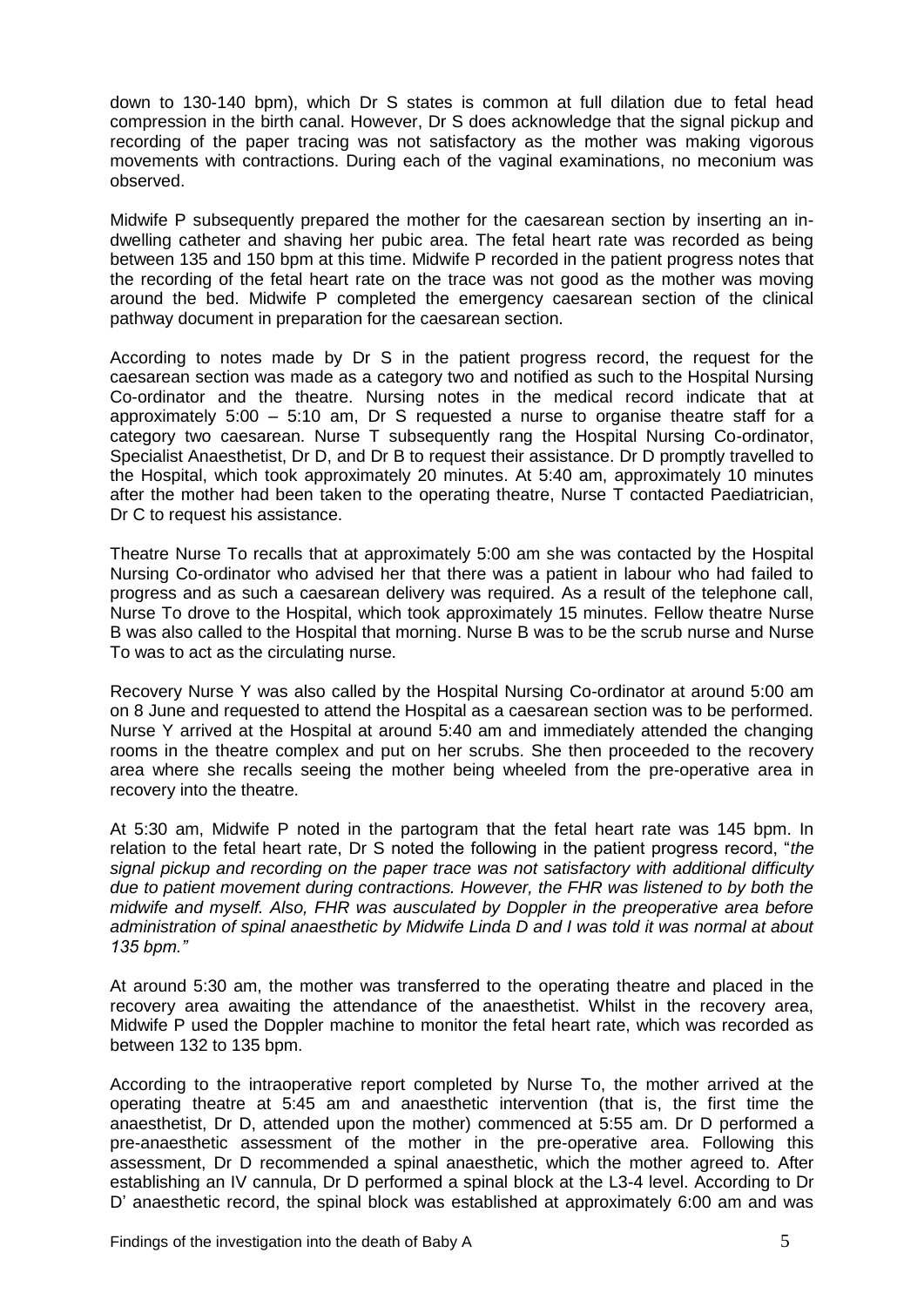uneventful. The mother's blood pressure and pulse oximetry were monitored. Blood pressure was initially 120 systolic at 6:00 am and was henceforth controlled with an infusion of phenylephrine 10 mg at 100 ml of normal saline running at 25 ml/hour.

At 6:10 am, the fetal heart rate was recorded as being between 132 to 135 bpm.

The caesarean procedure was noted to commence at 6:20 am, which is when the mother was first brought into the operating theatre. The mother's blood pressure and pulse were stable throughout the procedure.

Baby A was born at 6:35 am on 8 June 2008 via caesarean. He was not breathing at the time of his birth and was covered in thick meconium. No evidence of placental abruption was found. He weighed 2800 grams. Midwife P noted that the baby's head was cone shaped with a lot of swelling and moulding.

After the umbilical cord was cut by Dr S, he passed Baby A to Midwife P who immediately transferred him to the resuscitator in the operating theatre. She commenced chest compressions and suctioned meconium from Baby A's mouth. Resuscitation was subsequently performed by Dr C with assistance from Dr D for a period of approximately 17 minutes, which included pharyngeal suctioning, intubation and ventilation and intravenous adrenaline and normal saline. After this time, a heart beat was detected. At no time, however, did Baby A start to breathe for himself. Apgar scores were noted to be zero at one minute, one at five minutes, one at 15 minutes and three at 20 minutes. An x-ray showed that the infant had opened his bowels before birth and that faeces had entered his lungs (meconium aspiration).

Baby A was subsequently moved to a special care nursery and placed on life support. At this time, he had no brain function. He was given intravenous dextrose and Vitamin K.

That morning, Dr C discussed Baby A's case with Dr K, the Director of a Neonatal Intensive Care Unit at another hospital. It was noted that at 90 minutes of age, there was no movement, no respiratory effort and his pupils were mid-sized and fixed with doll like movements. It was determined that meaningful survival was unlikely and that the chance of severe cerebral injury was very high. At 10:40 am, after consultation with the father and mother, the decision was subsequently made to cease life support. Baby A was declared deceased at approximately 11:10 am on 8 June 2008.

In Dr S' opinion, Baby A suffered from severe birth asphyxia, the signs of which were not identified in the course of labour. He subsequently died as a result of hypoxic-ischaemic encephalopathy.

Following Baby A's birth, the severity of the mother's pre-eclampsia condition worsened and she had to be admitted to the Intensive Care Unit.

At around 5:00 pm that day, police attended the Hospital in relation to Baby A's death. Police subsequently spoke to the father and also the medical staff involved in Baby A's birth. Medical records and the doctor's notes were obtained from the Hospital. Police checks were conducted on both parents and it was found that neither had any previous criminal or domestic violence history.

Dr S had a number of discussions with the father and mother following Baby A's death whilst the mother was still in hospital and also in July, September and December 2008.

In a statement provided for the purpose of the coronial investigation, Dr S expressed the view that with the benefit of hindsight, the management of the mother's labour could have been managed differently: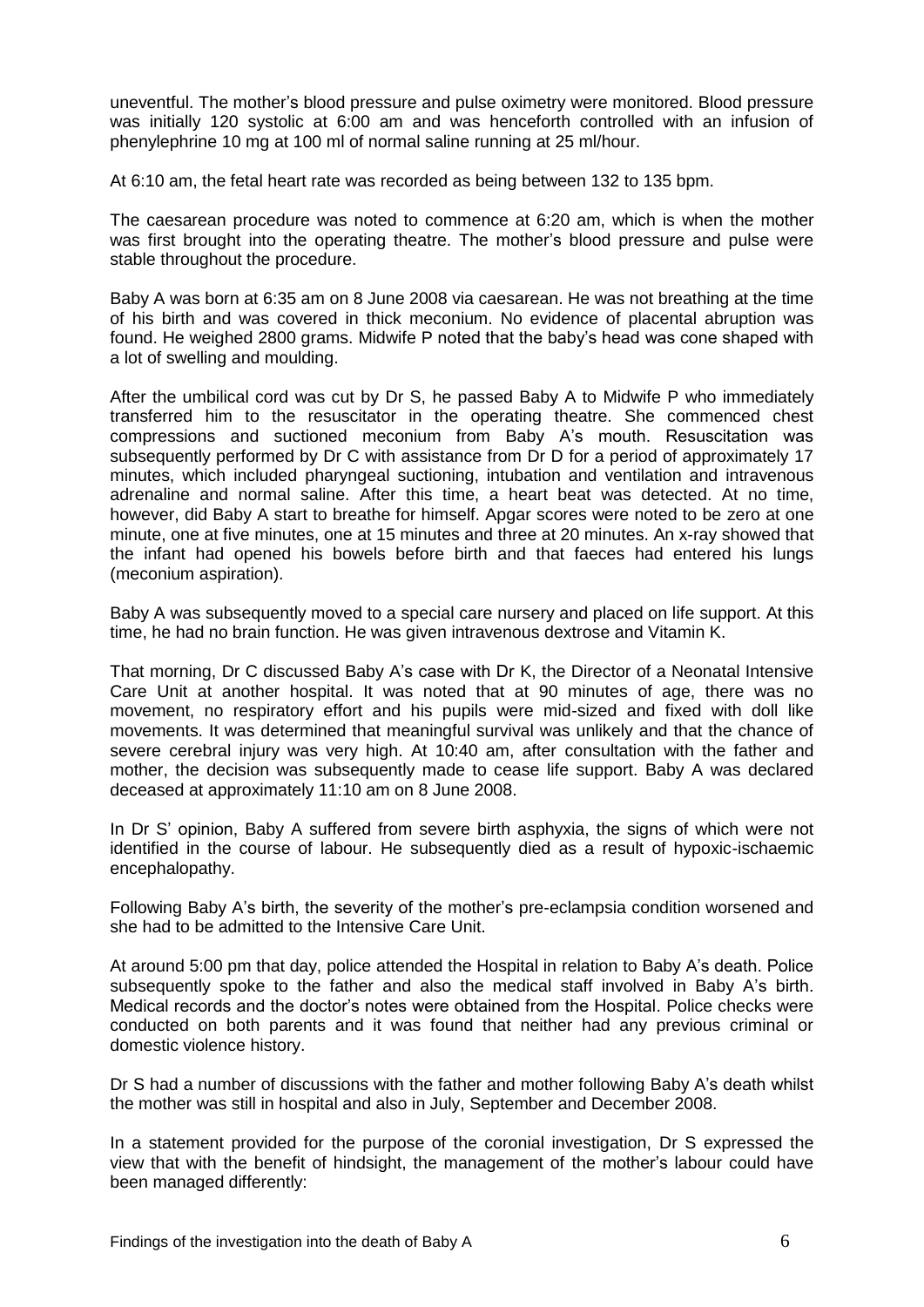- The admission CTG should have been recognised as abnormal by Midwife P and notified to Dr S as such at the first telephone call after the mother's admission.
- The CTG should not have been discontinued as it was at 12:10 am, but should have been kept running throughout the mother's labour. This would have resulted in identifying signs of fetal hypoxia from the point of admission to the Hospital.
- Midwife P should not have provided the birthing pool to the mother in view of her obvious pre-eclampsia, the abnormal CTG and Dr S' advice that it was contraindicated in this case.
- The father should have accepted Dr S' advice that the water birth was not suitable in their case.

# *The father and mother's recollection of events*

The mother claims that whilst she was in the water, the nurse continued to check to see how far she had dilated. The first examination showed that she was seven centimetres dilated and the next indicated she was already nine and a half centimetres. The mother recalls that at one stage, Dr S attended and conducted an examination. During this examination, the mother got out of the pool and was placed upon a bed. The fetal heart rate was checked at this time and it was the mother's understanding that everything was fine. She claims that at some stage, she believes an ultrasound of the baby was conducted to check its position. After this, the mother returned to the water. A short time later, the mother was asked to leave the water for a further examination, during which it was established that she was still nine and a half centimetres dilated. The mother claims that she felt as though the baby was stuck and she was ready for a caesarean, which she mentioned to Dr S. According to the mother, Dr S told her to wait another half an hour to see what happened. However, she claims Dr S took longer than half an hour to return. When he did, the mother was prepared for a caesarean, which did not take place for another few hours.

#### *Statements provided by the father and mother to police following Baby A's death*

On 8 June 2008, shortly after Baby A's death, the father participated in a field interview with Plain Clothes Senior Constable Pillinger whilst still at the Hospital. During the interview, the father provided his recollection of the events that had just transpired. The relevant information provided by the father during the course of the interview is as follows:

- $\circ$  At around 9:00 pm the previous evening, the mother started having contractions which were three minutes apart.
- $\circ$  They subsequently called the Hospital at around 9:30 pm. The Hospital told the mother to have a shower and see how she felt. If they were just as strong after a shower, the mother was to attend the Hospital.
- o At 10:00 pm they rang the Hospital and were told to come in.
- o Before they left, the mother went to the toilet and her water broke.
- o They arrived at the Hospital at around 11:30 pm and were taken to a birth room for a water birth.
- $\circ$  Whilst the mother was in the water and going through contractions she didn't show any signs of high blood pressure.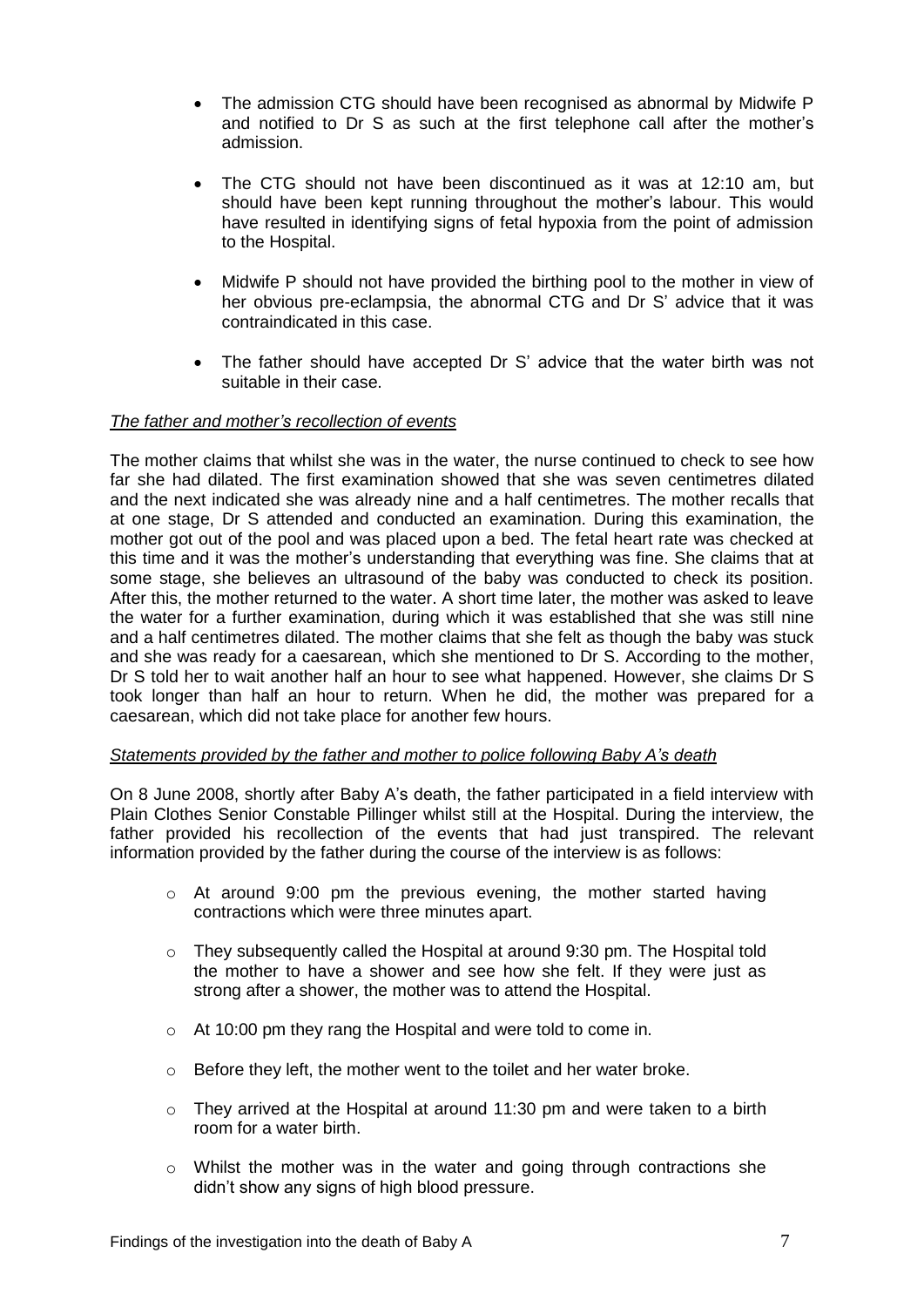- $\circ$  At some point, the doctor recommended that a caesarean would have to be considered to which the mother agreed.
- $\circ$  The mother had been on medication for high blood pressure for the last two weeks.
- $\circ$  The caesarean took some time as they had to call in specialist anaesthetists. There was nothing to suggest it was urgent.
- o They had been monitoring the fetal heart beat all the way through and it seemed fine.
- o The fetal pulse rate was okay whilst they were waiting in the pre-op area. At around 6:00 am the father left the mother and was called in to theatre at around 6:30 am. The staff weren't checking the fetal heart rate like they had been earlier.
- $\circ$  The fetal heart rate seemed to be intermittent sometimes when they were monitoring it, however, the father didn't say anything to the medical staff.
- o Staff were all very respectful, apologetic and supportive.
- $\circ$  The only concern leading up to the birth related to the mother's preeclampsia.
- o The father and mother had undertaken antenatal classes at the Hospital.

The mother provided a statement to police on 24 March 2009 some nine months after Baby A's death, recounting the series of events to the best of her recollection. In relation to the care provided by medical staff at the Hospital, it should be noted that the mother stated that "*I felt that I was treated well at the Hospital. The staff and everyone looked after me. The only thing that I wasn't happy about was how long it took to start the caesarean. Other than that I felt the standard of medical care was fine"*

# **Autopsy**

An external and full internal examination was performed by Dr W on 10 June 2008. A number of histology and toxicology tests were also undertaken.

The external examination showed a baby boy with signs of recent medical therapy. There were no morphological features to suggest he suffered from any sort of syndrome.

The internal post mortem examination revealed thick green material in the airways consistent with the clinical history of meconium aspiration. The lungs were heavy. No structural abnormalities were found. The brain and spinal cord were examined by a neuropathologist. The brain showed agonal changes but the central nervous system was otherwise normal with no structural abnormalities. There were no pathological signs of hypoxic-ischaemic encephalopathy. Dr W notes that this is likely due to the short survival time following resuscitation, as several hours are required to pass for histological evidence of hypoxia to be visible.

The placenta was examined by a pathologist at QML Pathology. This examination revealed acute chorioamnionitis (infection of the fetal membranes). This would most likely have been the result of a bacterial infection ascending from the vagina.

Histological examination showed features of meconium aspiration and pneumonia.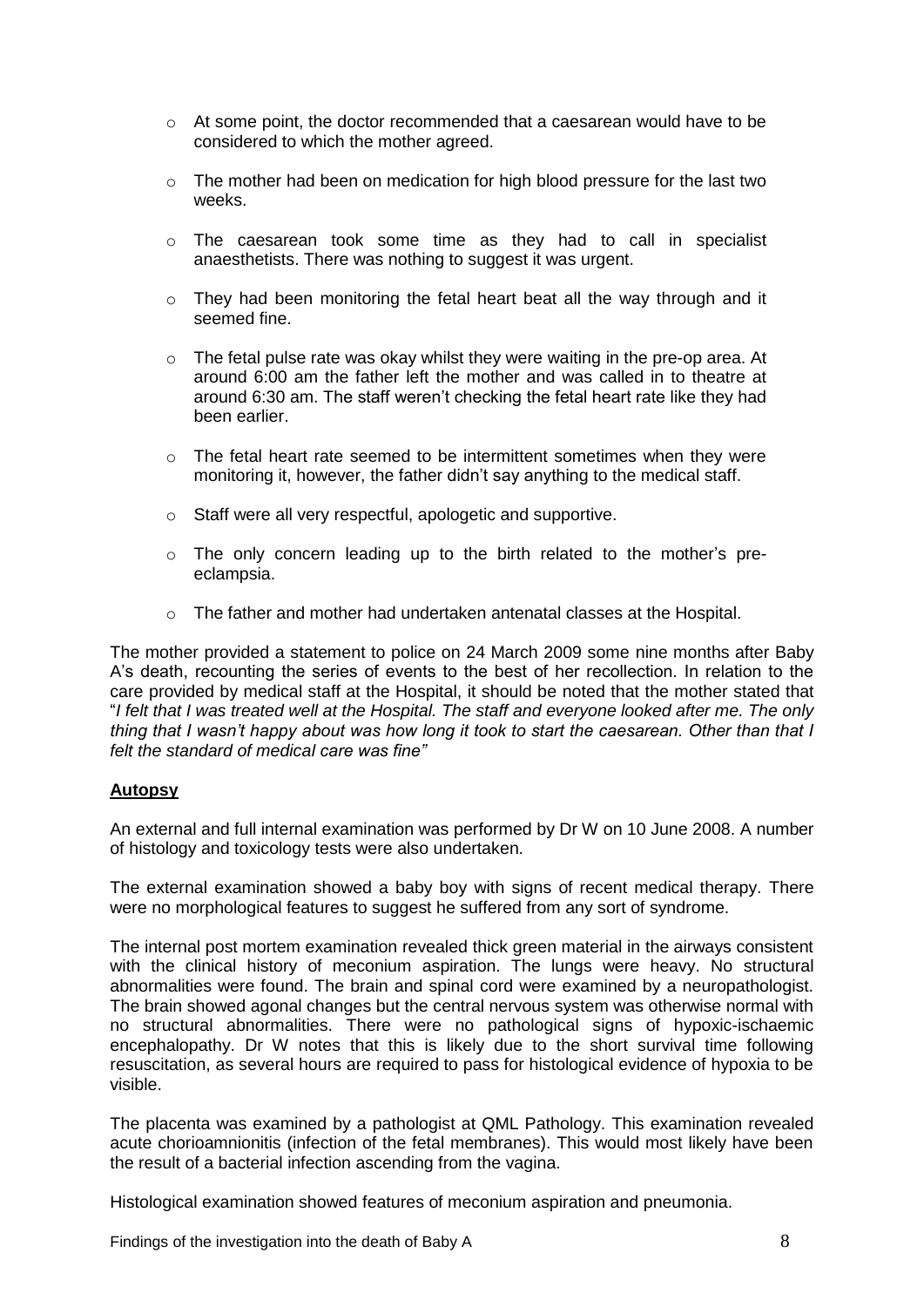Cytogenetic tests showed a normal male karyotype with no chromosomal abnormalities detected.

Toxicological tests were performed on the post-mortem blood and urine samples. No alcohol or drugs were detected.

Microbiological tests were performed on a number of post-mortem samples. A bacterium, *Staphylococcus,* was cultured from the blood sample. Scant numbers of another bacterium, *Enterococcus faecalis,* were cultured from the left lung and spleen samples. Dr notes that these samples may represent post-mortem contamination rather than true ante-mortem infection. No micro-organisms were identified in the samples from the brain, liver and right lung.

Metabolic screening showed features related to post-mortem sampling, but no significant abnormalities were detected. Specific tests were performed for mucopolysaccharides on the urine samples, however, the results were found to be in the normal range. As such, there were no findings to suggest that the infant had Hurler syndrome.

Dr W concluded that the cause of Baby A's death was hypoxic-ischaemic encephalopathy due to meconium aspiration syndrome. It is noted that meconium aspiration syndrome is a serious condition and would account for the fact that Baby A was not breathing at birth, which in turn lead to his hypoxic ischaemic encephalopathy. Acute chorioamnionitis and a failure to progress in labour were also considered to be important maternal conditions contributing to his death. Dr W notes that both of these conditions may have been factors that contributed to fetal distress and subsequent meconium aspiration.

# **Family Concerns**

During the course of the coronial investigation, the father and mother raised a number of concerns regarding the care and treatment provided by medical staff, particularly Dr S and Midwife P. Whilst I do not propose to outline all the concerns raised, the father and mother essentially submitted that the clinical care provided during labour and delivery was inadequate. In particular, the father and mother expressed concern regarding the failure to continuously monitor the fetal heart rate, in light of the mother's high-risk pregnancy and the perceived delayed response by staff to the events that transpired during delivery.

I have considered all the concerns and matters raised by the father and mother during the course of the coronial investigation, when reaching my conclusions regarding Baby A's death.

# **Hospital policies and procedures in place at the time of Baby A's birth**

For the purpose of the coronial investigation, the Director of Clinical Services at the Hospital provided a statement detailing the obstetric policies, pathways and forms in place at the time of Baby A's birth on 8 June 2008. In addition, the Director also provided details as to a number of new obstetric policies and procedures, which have since been implemented after June 2008.

#### *Fetal Monitoring Policy*

In November 2008, a Fetal Monitoring Policy was in place as specified in section three of the Birthing Unit Policy and Procedure Manual.

The Fetal Monitoring Policy in place at the time of Baby A's death provided as follows: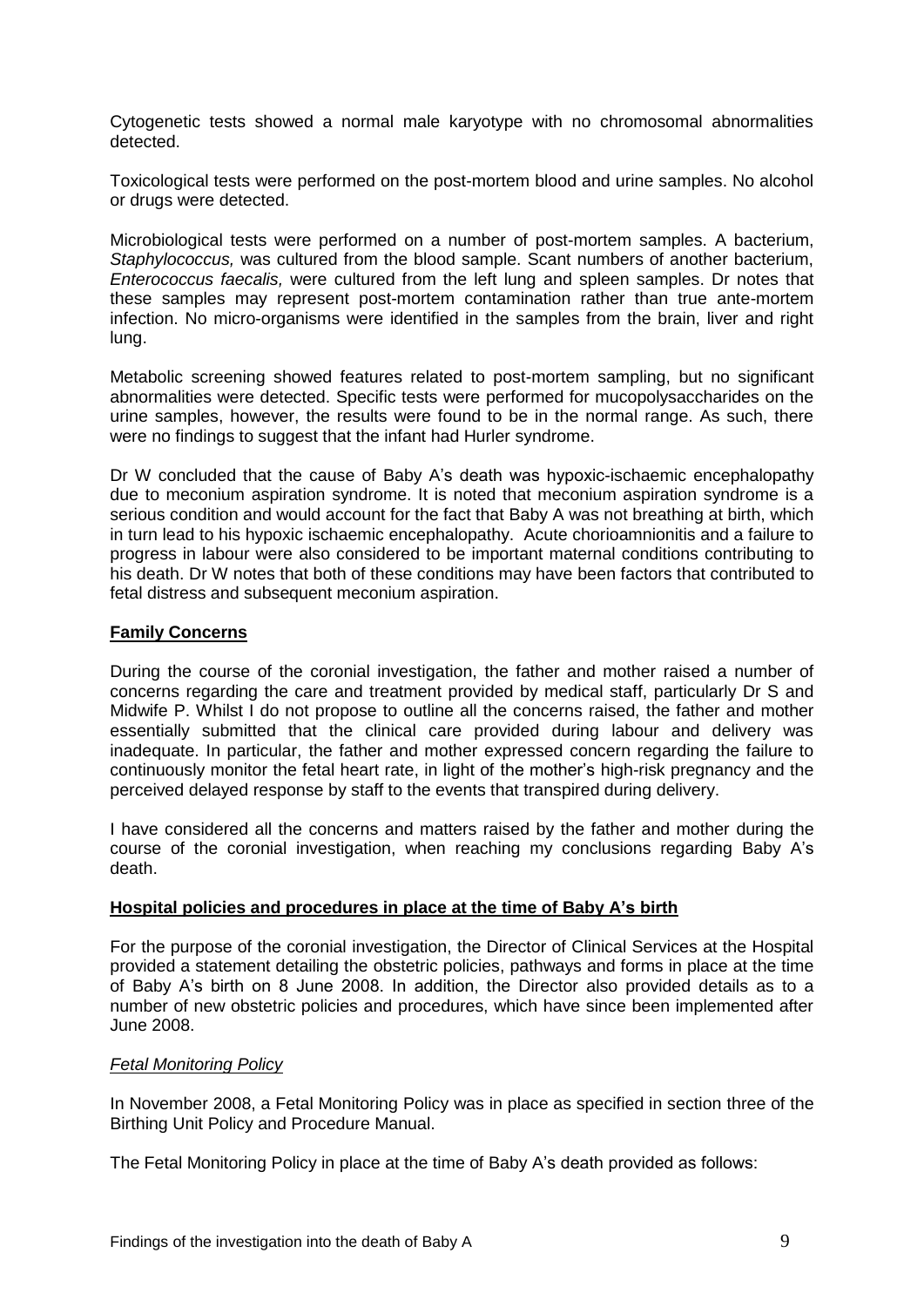- $\circ$  High-risk patients will be identified and continuous electronic fetal monitoring will be performed throughout the intra-partum period. Continuous electronic fetal monitoring is to be performed for women who fit into any of the antenatal and intrapartum risk categories, including:
	- Abnormal Doppler artery velocimetry:
	- Abnormal antenatal CTG;
	- Prolonged pregnancy;
	- Multiple pregnancy;
	- **Breech presentation;**
	- **Pre-eclampsia (current pregnancy);**
	- **Premature labour:**
	- **Epidural analgesia:**
	- **Meconium or blood stained liquor; and**
	- **Abnormal auscultation.**
- o Non-reassuring fetal heart rate patterns will be promptly detected and appropriate action will be taken.
- o All observations and actions will be accurately documented on a continuing basis in the patient's medical record.
- o Midwives will demonstrate competence in the interpretation of fetal surveillance monitoring and are required to participate in regular training programs prescribed by the Hospital.

By memorandum dated 14 November 2008, all midwifery staff were advised of proposed changes to the policy and the current fetal monitoring policy requirements were reinforced. Midwives were notified that all patients admitting for assessment of labour or in labour must have a 20 minute CTG attended on admission. The baseline CTG must be recorded for 20 minutes or until the trace is reactive – up to 60 minutes. Reactive was defined as two accelerations within 20 minutes. Two midwives were required to check and sign the admission CTG.

In May 2009, the Hospital's Fetal Monitoring Policy was replaced by the Fetal Monitoring Intrapartum Policy, which was developed and implemented by the private health service provider (PHSP) who owns and operates the Hospital as well as a number of other health care facilities across Australia. This policy, combined with the PHSP's Labour First Stage Policy, replaced the Admission Assessment and Management of the Labour First Stage Policy, which had been in place between December 2008 and May 2009.

The Fetal Monitoring Intrapartum Policy now requires an admission CTG be recorded and continued until a normal trace is identified.

The following relevant additional changes were also included in the Fetal Monitoring Intrapartum Policy:

- o Admission CTG must be assessed and signed by two midwives or one Accredited Practitioner and a Midwife.
- $\circ$  Two additional intrapartum risk factors were added, namely an active first stage of labour greater than 12 hours and active second stage (i.e. pushing) greater than 1 hour.
- o A requirement that electronic fetal monitoring should be undertaken for a minimum of 15 minutes at least every two hours, and should only be discontinued if the CTG is normal.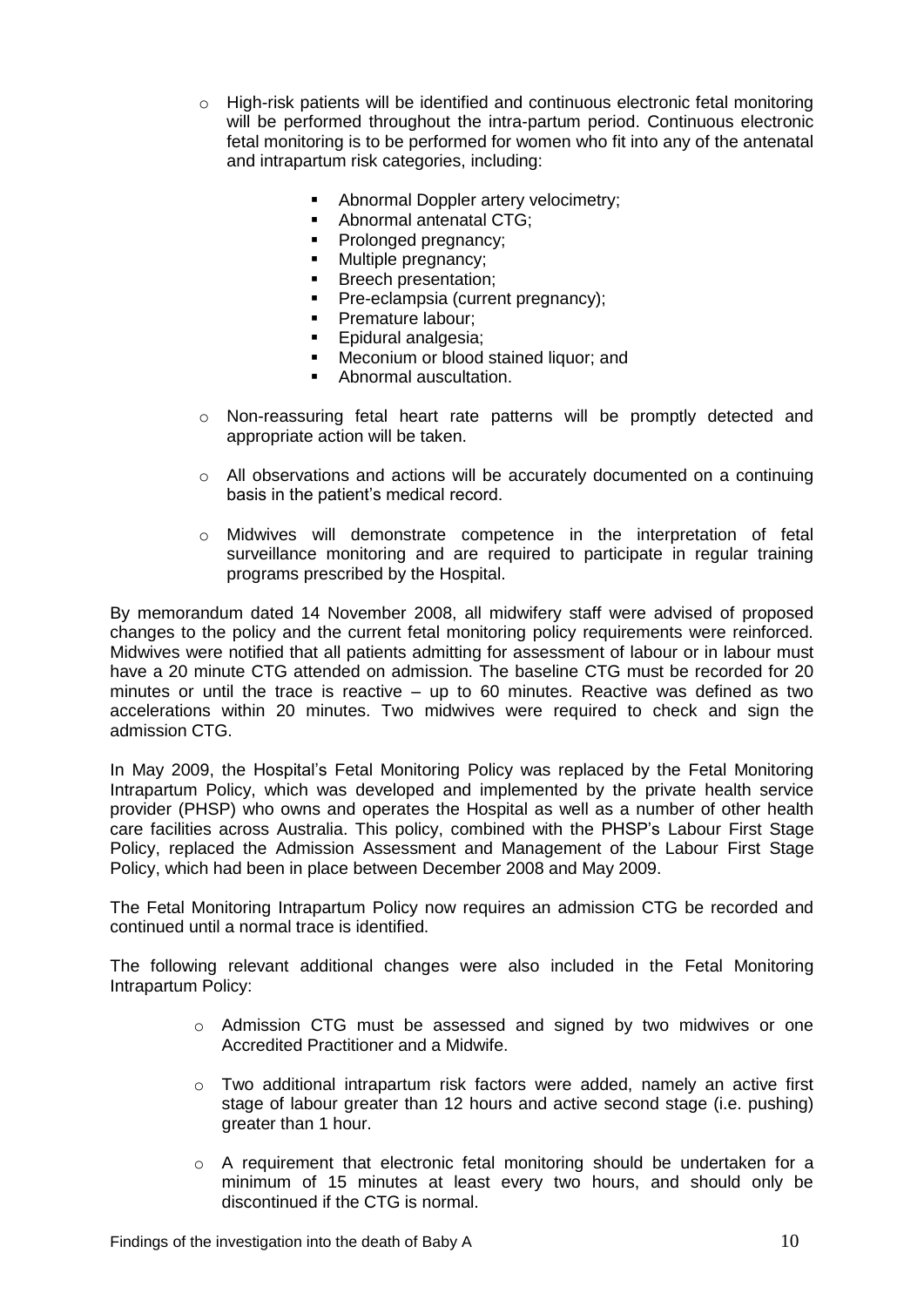- $\circ$  In the event of a high risk pregnancy (this is a pregnancy with ante partum and intrapartum risk factors identified), a requirement for continuous CTG monitoring to be undertaken and signed by two midwives every two hours.
- o Midwives must attend RANZCOG training every three years after their initial training.

## *Labour – First Stage*

At the time of Baby A's birth, the Assessment and Management of the First Stage of Labour Policy was in effect having been implemented in June 2004. The aim of the policy was to ensure accurate assessment and documentation would be provided to all obstetric patients at pre-admission (by telephone), on admission and throughout the first stage of labour. Results of assessment will be documented in the medical record and be communicated to the multi-disciplinary team. Upon admission, a number of assessment and management actions are to be undertaken, including:

- o Discuss birth plans.
- o Perform baseline observations, which include: temperature, pulse and blood pressure, admission fetal heart rate and assessment of contractions – 10 minute duration CTG unless non-reassuring trace, when fetal monitoring policy is followed. Also examination of liquor and any vaginal discharge.
- $\circ$  Notify the Visiting Medical Practitioner of the admission and the baseline assessment, in accordance with standing orders.
- $\circ$  Perform a vaginal examination when clinically indicated and subject to Visiting Medical Practitioner standing orders.
- o Document clinical assessment fully in the medical records.

In relation to ongoing assessment and management, the policy provided that documentation of the progress during labour was to be made on the partogram only when the first stage of labour had commenced and not during the latent phase.

With respect to the observations to be performed, half hourly fetal heart monitoring as well as the maternal pulse was required to be undertaken. Temperature and blood pressure was required to be taken two-hourly.

In late November 2008, a revision of the Assessment and Management of First Stage of Labour Policy was undertaken and the policy was renamed Admission, Assessment and Management of the First Stage of Labour. The relevant changes to the policy were the increase in the admission CTG from 10 minutes to 20 minutes and a requirement for the admission CTG to be checked by another midwife.

The Admission, Assessment and Management of the First Stage of Labour policy remained in place from December 2008 until the roll-out of the PHSP's updated Labour First Stage Policy in May 2009. The relevant changes introduced by the Labour First Stage Policy included:

- $\circ$  Definitions for the latent first stage of labour and established first stage of labour.
- o A requirement for the midwife to assess the mother's risk status in the preadmission telephone assessment.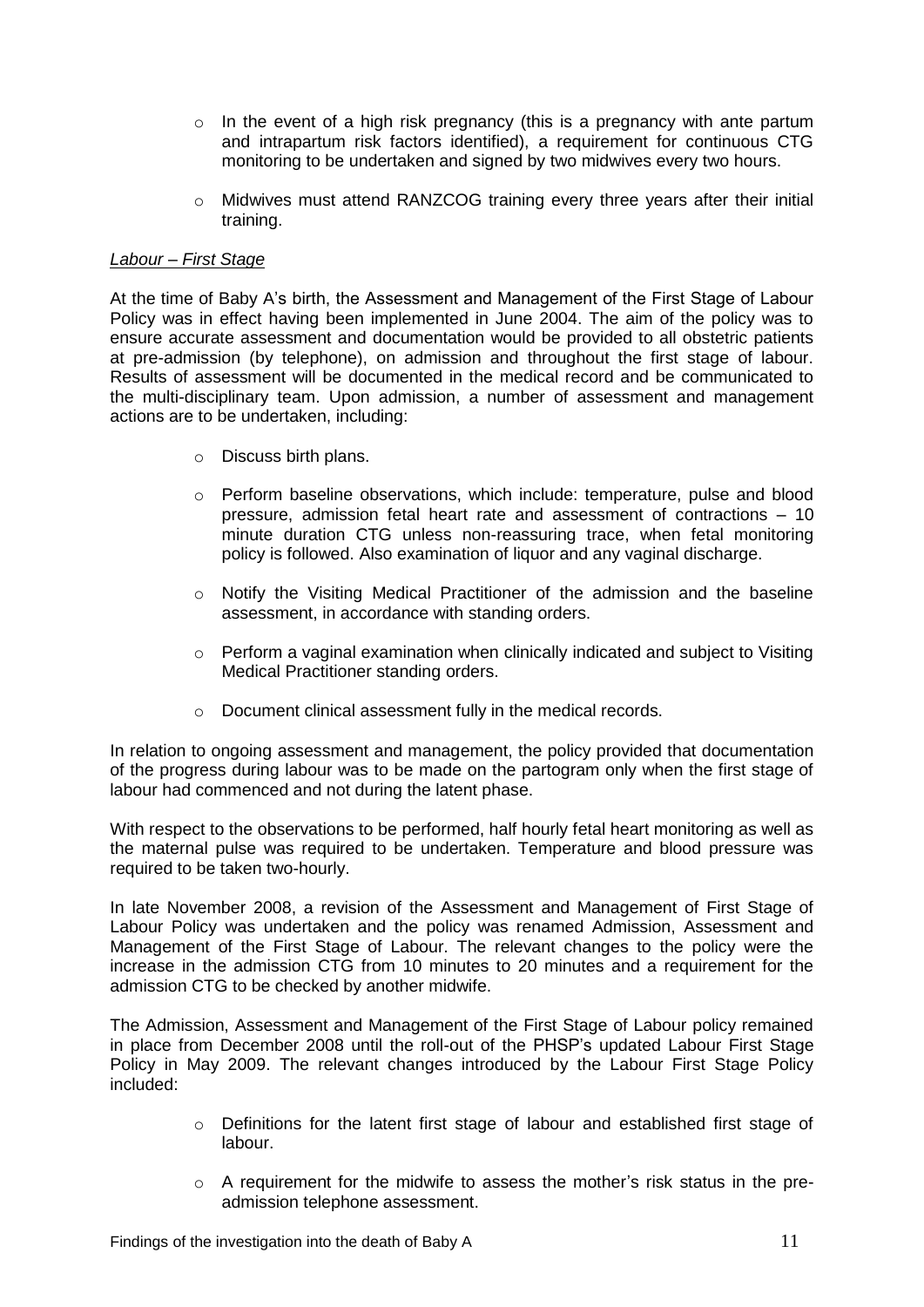$\circ$  Clarification as to when an Accredited Practitioner ('AP') must be notified.

#### *Labour – Second Stage*

At the time of Baby A's birth, the policy in effect in relation to the second stage of labour was the Assessment and Management of the Second Stage of Labour Policy. The purpose of the policy was to ensure that the second stage of labour was defined and managed in a safe and appropriate manner to minimise the risk to the mother and the child. The second stage of labour was defined by the policy as 'the stage of expulsion, lasting from full dilation of the cervix to the complete birth of the child'.

The policy notes that if the mother's condition is satisfactory, the baby's condition is satisfactory and there is evidence that progress is occurring with descent of the presenting part, there are no grounds for intervention.

In relation to observations to be undertaken during the second stage of labour, the following are to be measured:

- o Uterine contractions: strength, length and frequency should be assessed continuously by observations of maternal responses and uterine palpation.
- o Descent, rotation and flexation: if there is a delay in progress despite regular contractions and active maternal pushing a vaginal examination is indicated to assess the station of the presenting part. The obstetrician must be contacted if not present and informed of findings. A vaginal assessment of progress is usually undertaken after one hour of active pushing of a primigravida and after thirty minutes of active pushing of a multigravida or sooner in the case of maternal exhaustion, or in the presence of non reassuring fetal heart rate. The need for an assessment is dependent upon whether there are obvious signs of progress present.
- $\circ$  Fetal condition: liquor is to be assessed to ascertain the colour and amount. Thick meconium liquor is an ominous sign and must be reported to the obstetrician immediately. Intermittent auscultation of the fetal heart using the Doppler must be performed and recorded at least every five minutes in the absence of active pushing and after each contraction with active pushing. Continuous external fetal monitoring must be used if there is evidence on auscultation of baseline less than 110 bpm or greater than 160 bpm, if there is evidence on auscultation of any decelerations or if any intrapartum risk factors develop.
- o Maternal observations: maternal pulse rate to be taken half hourly and blood pressure every hour.

This policy remained in place until the introduction of the PHSP's Labour Second Stage Policy. The following relevant amendments made to the new policy include:

- $\circ$  The inclusion of clear definitions of passive second stage and onset of the active second stage.
- $\circ$  Details of the frequency of observations for both the passive and active stages of labour.
- o Clarification concerning the acceptable duration for the second stage of labour.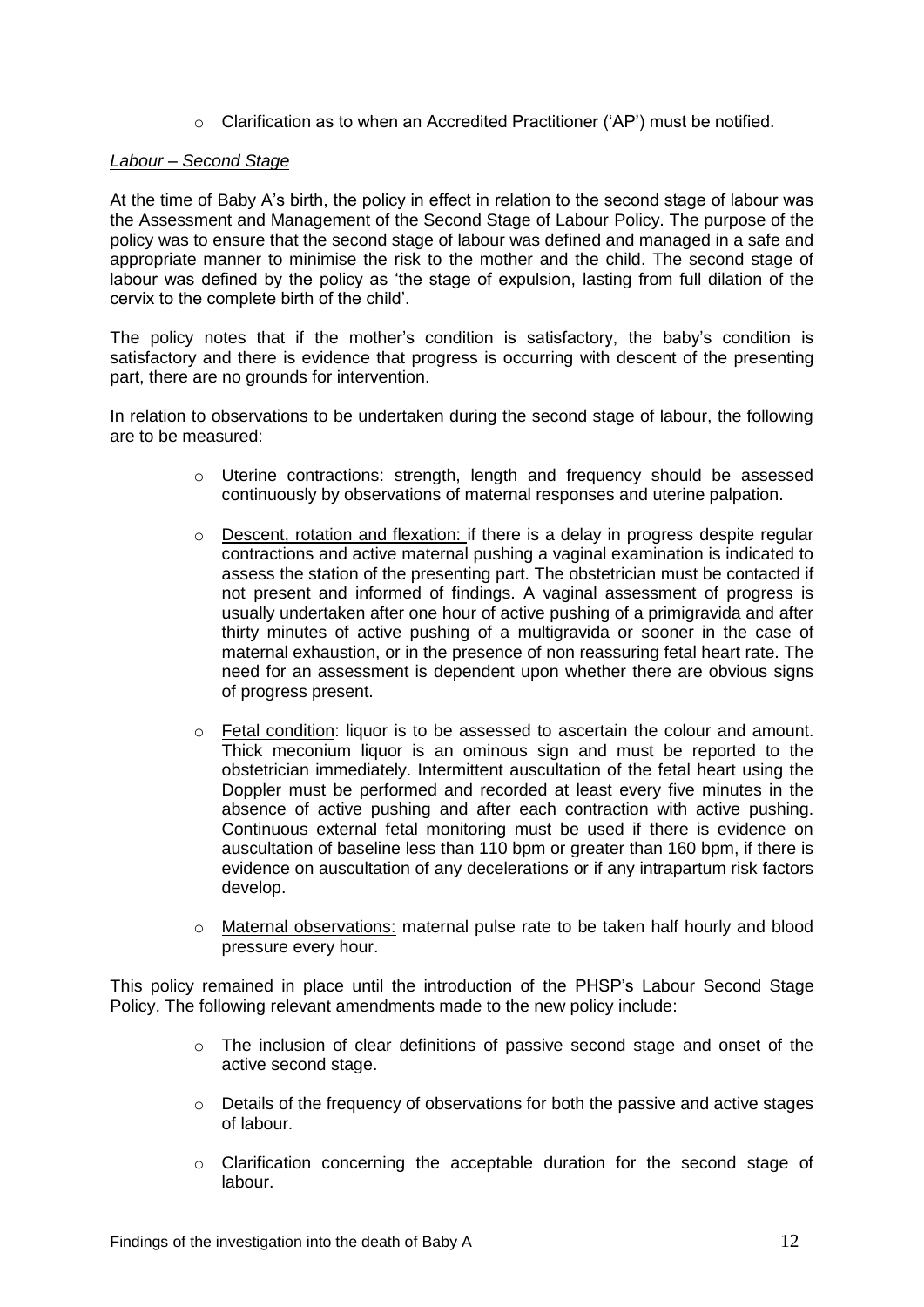- o Direction as to when an AP must be notified/contacted.
- o The introduction of the Birth Record.
- $\circ$  The recording of five-minute auscultation of the fetal heart rate on the second stage of labour sheet of the Birth Record.

## *Escalation of Management of First and Second Stage of Labour*

This policy was implemented in its final form in September 2009 to ensure the timely escalation of concerns or issues regarding labour management.

The Fetal Monitoring Intrapartum Policy was reviewed in May 2009 and details the assessment of fetal compromise, confirming what is normal and not normal. The policy clarifies the baseline standard in accordance with RANZCOG. This policy also details when the obstetrician must be notified.

The Obstetric Notification in Birth Suite Policy, which was implemented in July 2010, also details when obstetricians are to be called.

## *Complications of Pregnancy - Hypertension*

The Complications of Pregnancy – Hypertension Policy was introduced in February 2005. Pre-eclampsia was defined in the policy as follows:

- o *Mild pre-eclampsia:* onset of mild hypertension (140 systolic and or 90 diastolic) after the 20 week of gestation with proteinuria (greater or equal to 300 mg/24 hour collection) uncomplicated by neurologic symptoms or criteria for the diagnosis of severe pre-eclampsia.
- o *Severe pre-eclampsia:* this is diagnosed when the blood pressure is greater or equal to 170 mm Hg systolic and/or 110 mm Hg diastolic, and also in women who have mild pre-eclampsia who also have either severe proteinuria (greater or equal to five grams in a 24 hour specimen), Oliguria, central nervous system dysfunction, thrombocytopenia, liver disease, severe epigastic and right upper quadrant pain or intrauterine growth restriction.

In the case of severe pre-eclampsia, the policy dictates that continuous fetal monitoring is required to take place.

In June 2009, the policy was reviewed and updated. The changes included removing reference and information regarding Magnesium Sulphate Infusion. The management of Magnesium Sulphate Infusion became a separate policy.

In June 2009, the Complications of Pregnancy – Hypertension – Magnesium Sulphate Infusion Policy was reviewed and included in the Intensive Care Policy Manual. The reason for this was that at the Hospital's obstetric and perinatal meeting on 13 May 2009 it was agreed that all patients requiring a magnesium sulphate infusion should be managed in the Intensive Care Unit with full haemodynamic monitoring.

#### *Water Immersion during labour for Hydrotherapy Birth*

The Water Immersion during Labour for Hydrotherapy Birth Policy was first introduced in June 2004 and reviewed in June 2006.

The policy provides that women may birth into water, under the care of a consenting obstetrician, assisted by a midwife who has completed the water birth competency, unless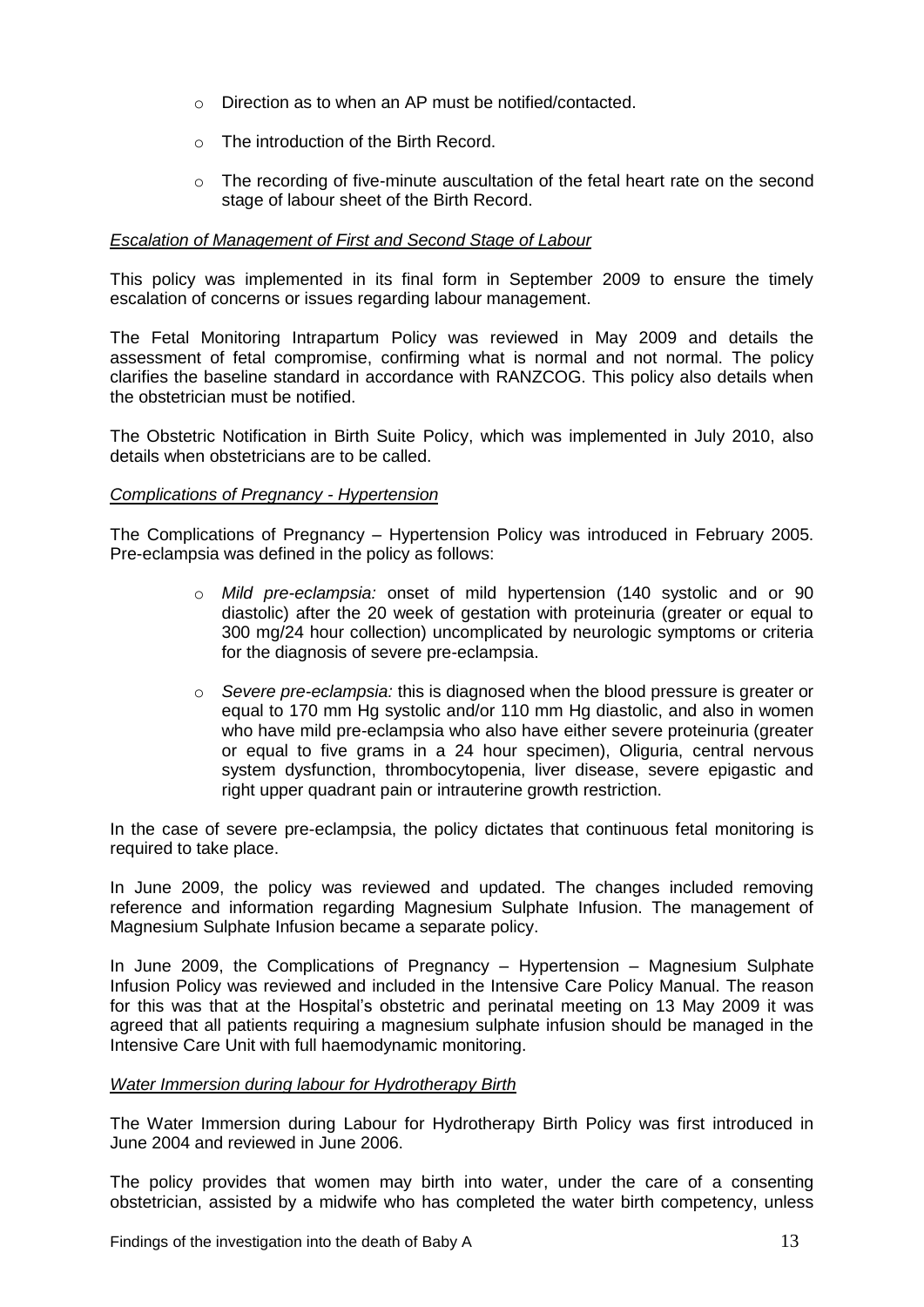there are factors which preclude such a birth method. The factors cited as precluding the use of warm water immersion during labour include:

- o Lack of experience and comfort of the care giver.
- o Any fetal distress.
- o Maternal infection.
- o Conditions where pure tap water cannot be provided.
- o Abnormal blood loss.
- $\circ$  Client with an epidural in situ.
- o Ante-intrapartum bleeding.

The factors cited as precluding birth in water include:

- o Where the doctor does not support birth into water.
- o Abnormal evolution of labour.
- o Meconium staining of the liquor.
- o Any non-reassuring fetal heart rate.
- o An active pushing period of greater than one hour without progress.

The policy states that the obstetrician is responsible for informing clients of factors precluding water birth and the management of second stage labour.

In relation to the monitoring of the fetus, the policy provided that the use of aqua Dopplers enables the monitoring of the fetus as necessary with minimal disturbance to the mother. The fetus should be monitored with attention to second stage. Planned birth into water is contraindicated if there is fetal distress or meconium liquor present.

With respect to avoiding problems, if there is any suspicion of fetal distress, the mother should be asked to leave the tub to avoid the possibility of water inhalation. If meconium staining of the liquor amnii is present, the mother should be asked to leave the tub.

This policy was reviewed by the Hospital's Policy and Document Control Committee on 2 March 2011. There is no further information provided as to the current policy in effect.

#### *Birth Record*

In October 2008, the Unit Manager of the Birthing Unit introduced the Trial Birth Record as part of the policy review update. Prior to this the birth partogram was the birth record. The Trial Birth Record was implemented on a permanent basis in May 2009. The Birth Record is a fully integrated record, which allows both the obstetrician and the midwifery staff to document their care of the patient. The Birth Record allows for every aspect of the delivery to be recorded in one document.

The Birth Record was recently refined by a group of obstetric professionals from a wide range of PHSP hospitals. In December 2010, minor changes were made to the Birth Record. As a result, the fluid balance chart page has been removed and is a separate document and a page titled pre-labour observation chart has been added.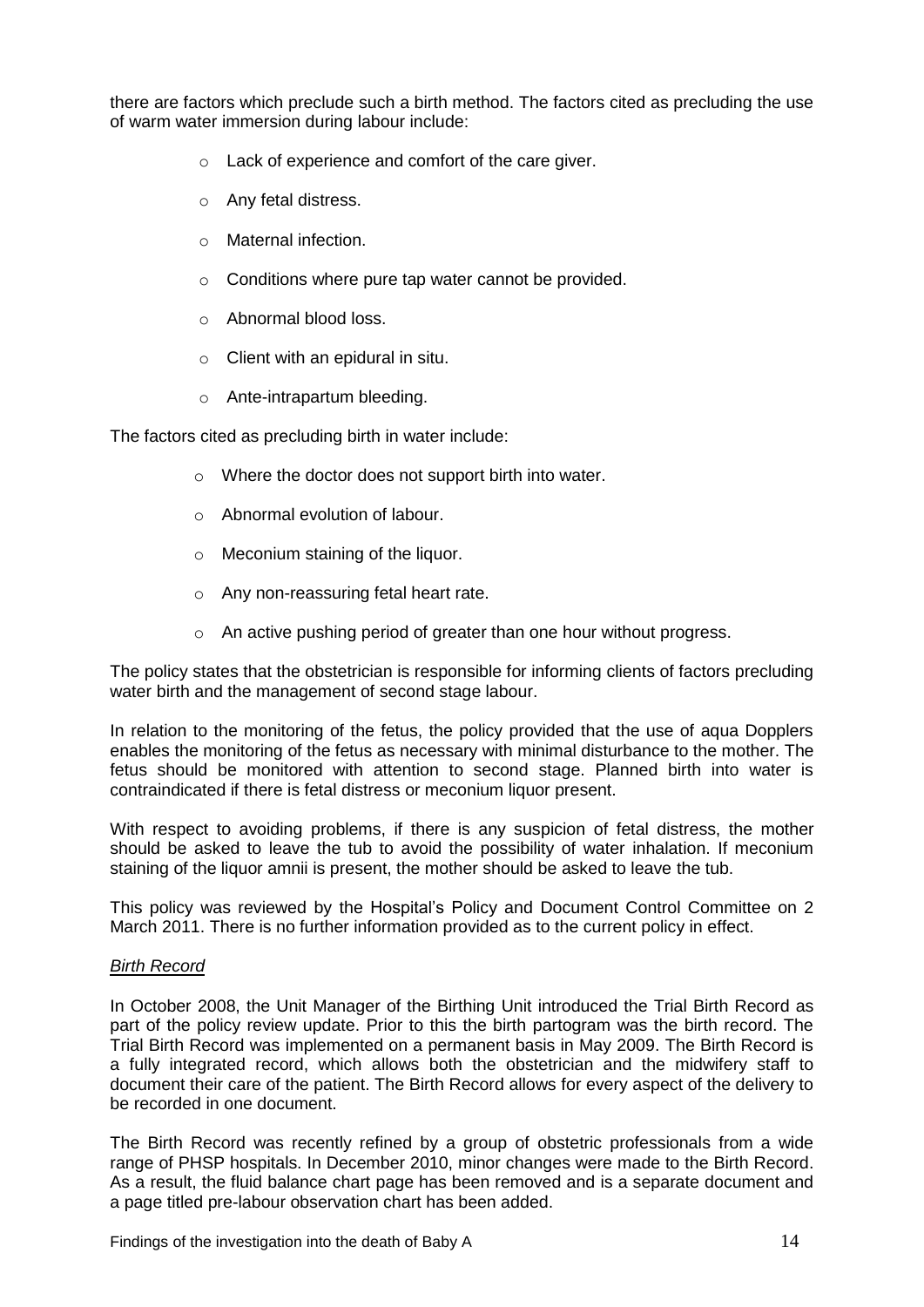## *Booking In – Antenatal Clinical Pathway*

This pathway was updated in July 2009 and October 2010 as part of the routine review of pathways. Relevantly, the following key changes were made:

- $\circ$  Education pain management options for labour were added.
- o A requirement for the patient to be informed of the need and frequency of CTG monitoring during labour.
- $\circ$  Provision to include pain management options and epidural signed information stickers.
- o Information regarding birth plans and the need for possible interventions.

In November 2008, the education pathway was titled 'Education Pathway For Pre-Admission Care'. This pathway was reviewed and updated in July 2009 as part of the routine review pathways. The revised pathway is now titled 'Education Pathway For 34 Week Interview/Pre-Admission Care'. The relevant key changes made were:

- $\circ$  The history has been expanded to cover complications such as excessive swelling of the face, hands and feet should be checked. Headaches, pain, visual disturbances, fever should be reported.
- $\circ$  Mothers are advised to phone if they have any concerns during pregnancy.
- o The education section focuses on mothers being made aware of some of the risk based factors that preclude the use of water in labour and for birth.
- o The need for CTG monitoring is explained by the midwife.
- $\circ$  Following the interview the expectant parents are now required to sign the pathway.

In January 2011, the Education Pathway for 34 Week Interview/Pre-Admission Care was further revised to include a page specifically relating to Birth Plan discussions which clearly explains the reasons for interventions. Following the interview, any expectant parents who have a birth plan that does not align with the Hospital's policies or guidelines are now required to sign the birth plan document to confirm they understand the information provided.

#### *Cardiotocograph Request/Reporting Form*

In May 2009, the Cardiotocograph Request/Reporting Form was finalised along with the Birth Record (as detailed previously). An additional Labour Cardiotocograph Form was also introduced in the form of an envelope, which allows for the storage of the recorded CTG's and there is a space on the front of the envelope for two midwives to sign and give a summary of the CTG recording.

#### *Caesarean Section Policies*

The Caesarean Section – Priority One Extremely Urgent Policy and Caesarean Section – Priority Two Urgent Policy were introduced in June 2004 and reviewed in July 2008 and October 2008. The only change made to the policies was the process of transferring the mother and baby from the theatre to the birth suite.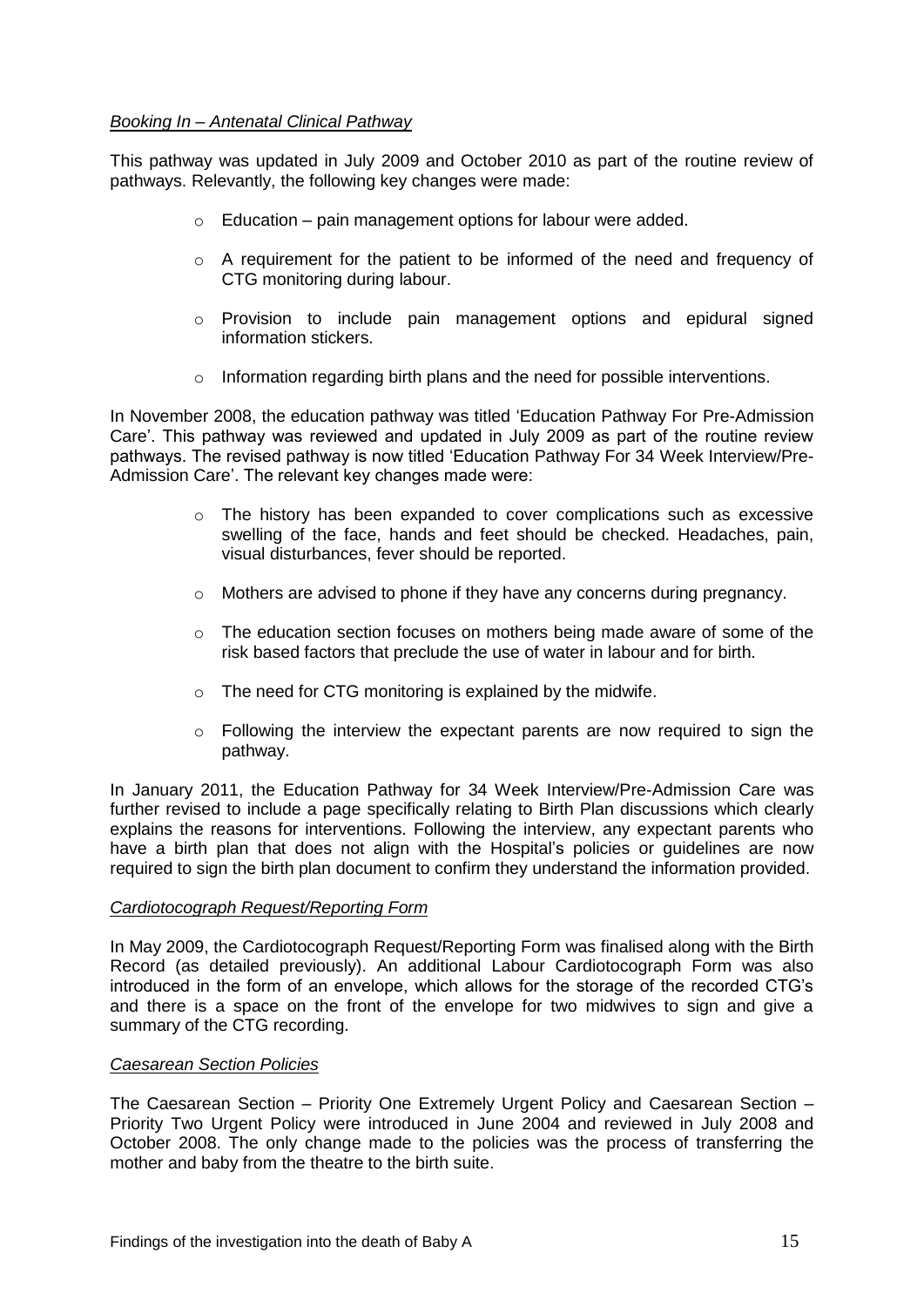The policy in place at the time of Baby A's birth in relation to priority two caesarean sections stipulated that a priority two (aim for less than 40 minutes) applied in cases where there was moderate ante-partum haemorrhage, non reassuring CTG, maternal seizure or eclampsia or an unsuccessful assisted birth.

In relation to the midwife's responsibilities after-hours (Monday to Sunday 3:30 pm to 7:00 pm), the policy stipulates the following:

- $\circ$  The midwife/doctor informs the parents of a need for a caesarean section.
- o The midwife informs the Hospital Nursing Coordinator ('HNC') and the paediatrician of the need for a priority two caesarean.
- $\circ$  The HNC calls in the "on call" theatre staff.
- o HNC makes contact or goes to 3A to arrange or provide support as needed.
- $\circ$  Directs the wards person to open recovery area and to assist transfer of mother to theatre on the birth suite bed.
- o Second midwife goes to the emergency theatre and begins setting out the caesarean pack and obtains the emergency drugs from the cupboard.
- $\circ$  VMO or HNC, if requested, contact the anaesthetist "on call" by mobile phone.
- o VMO or HNC, if requested, contact the surgical assistant.
- o HNC directs the float to assist or calls in staff as needed.
- o HNC contacts pathology for urgent blood collection if appropriate.
- $\circ$  Proceed with Priority 2 caesarean and second midwife returns to 3A and prepare special care nursery.

The PHSP has recently distributed to all of its obstetric units a new Caesarean Section – Emergency: Categorisation of Urgency Policy. The purpose of the policy is to provide a standardised classification system regarding when an emergency caesarean birth is required. This policy was reviewed and endorsed on 9 February 2010. The policy has four categories which are in line with RANZCOG guidelines:

- $\circ$  Category One Urgent threat to the life of the woman or fetus.
- $\circ$  Category Two Maternal or fetal compromise but not immediately life threatening.
- $\circ$  Category Three Needing earlier than planned delivery but without currently evident maternal or fetal compromise.
- $\circ$  Category Four At a time acceptable to both the woman and the caesarean section team.

The classification will be decided by the obstetrician in liaison with the midwife in charge and then communicated with the relevant staff.

#### *Antenatal classes*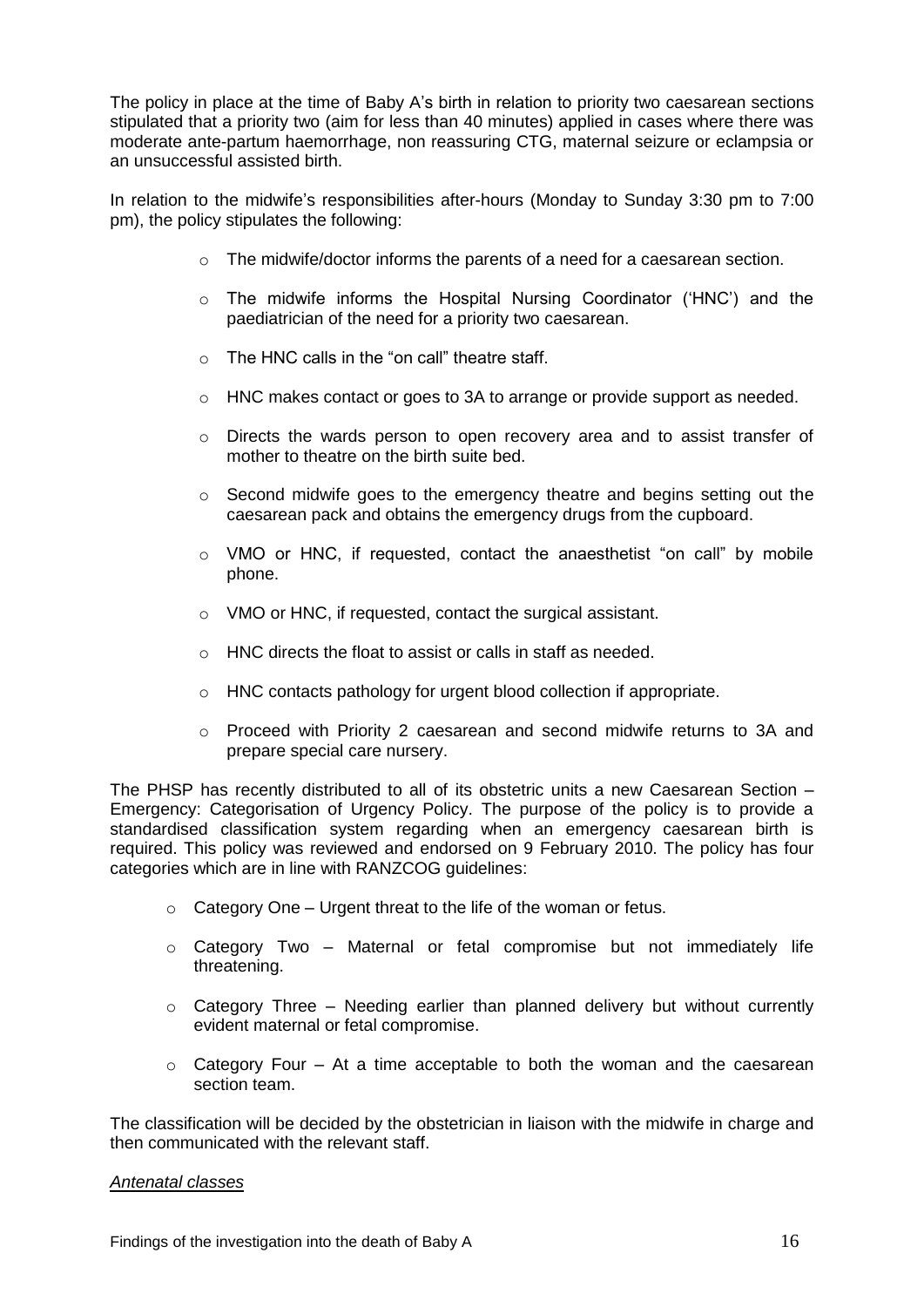Antenatal classes have also been restructured to include a more balanced view of a normal and abnormal labour and also when intervention may be required. This review was undertaken in conjunction with the obstetric/paediatric visiting medical officers and the Hospital midwives who conduct the class. A new 'Childbirth and Parenting Program' Booklet was written to incorporate a balanced view of labour and the potential for unexpected outcomes.

In 2010, the antenatal educator at the Hospital, Ms S, worked with the midwives who present the class to update them on the new format of the classes and to assist with their presentation of antenatal classes and documentation requirements. Midwives are now required to sign off to confirm that they have covered each area of the teaching plan during the antenatal class. The new format of antenatal classes commenced in January 2011.

#### *Professional Development and Training*

A database is kept by the Hospital's Obstetric Educator which summaries the competencies completed by each midwife in all areas.

Midwives are required to complete a CTG competency assessment annually. This competency has been in place since 2005. The competency covers preparation of the patient, performance of the CTG, documenting the results and an explanation of the results to the mother. The competency is subsequently assessed.

In July 2008, a visiting professor from South Australia conducted a day workshop for the Hospital midwives on CTG monitoring and its significance. Following the workshop, midwifery staff were required to complete the online Electronic Fetal Monitoring Master tutor activities and by February 2009 all midwives had completed the online assessment.

In November 2009, 43 out of 46 midwives and all four accredited obstetricians from the Hospital attended an interactive one day workshop through the RANZCOG education program. Education in relation to fetal assessment and the intra-partum risk factor of meconium or blood stained liquor was provided. The workshop included an assessment component.

In relation to ongoing education, abnormal CTG's are reviewed and discussed at a case presentation on a monthly basis. These educational activities are organised by the Obstetric Educator and are attended by the midwives. Wherever possible, obstetricians are involved in these case reviews. Throughout 2009, these case presentations were conducted informally but since January 2010, the process is now documented and recorded.

In May 2010, the PHSP introduced additional CTG training which is linked to K2 Medical Systems Fetal Monitoring training.

In relation to documentation, monthly audits are conducted by the Hospital to determine compliance with policy requirements. Each month, obstetric medical records are audited and the results of these audits are provided to midwifery staff at departmental meetings to provide feedback to the midwives in relation to any issues identified in the audit. From January 2009, the obstetric documentation audit tool was expanded to ensure auditing of all documentation.

In order to enhance the knowledge of midwives regarding the importance of accurate documentation, an education session was provided in November 2009 and on 2 March 2011 by the PHSP's legal counsel.

The Hospital has also expanded the external courses now available to midwifery staff to include obstetric emergency courses.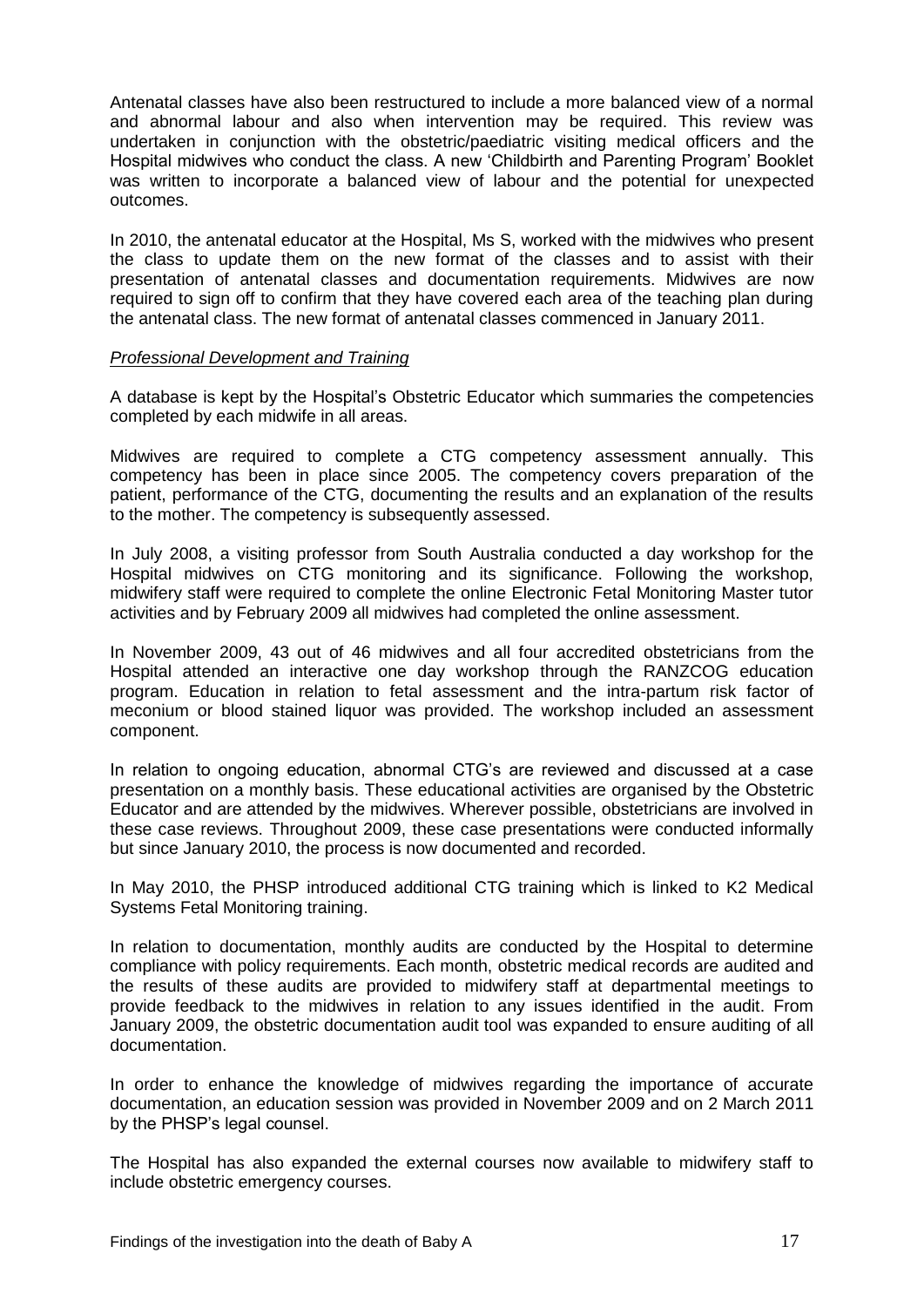# **Investigation by Hospital into Baby A's death**

# *Adverse Patient Outcome*

At the time of Baby A's birth, the Hospital had an Adverse Patient Outcome ('APO') program and an associated policy in place. An APO was defined as '*an unplanned event that results in, or has the potential to result in, injury or damage. It is unrelated to the natural course of the illness and differs from the expected outcome of patient management, e.g. expected complications*'. The purpose of an APO is to yield learning improvements that will enhance the safety and effectiveness of the patient care provided by the Hospital.

The APO conducted following Baby A's death was reviewed by Dr H (medical quality representative on the Medical Advisory Committee) and Dr T who in June 2008 was the Chair of the Obstetric and Perinatal Committee. The recommendation from the review of this adverse event was that the incident should be referred to the PHSP's clinical governance and legal units for external review. As such, the matter was referred for external review by an interstate consultant obstetrician, Dr E.

Dr E subsequently reviewed the antenatal care, labour and delivery of the mother and detailed his findings in a report dated 11 September 2008. In relation to the first CTG conducted on 7 June 2008 commencing at 11:41 pm, Dr E notes that that whilst the tracing is not terribly clear, there is certainly a significant deceleration to 90 bpm at 11:45 pm. The CTG also shows a reduced beat of less than five. He also notes that it is sometimes difficult to tell whether the baseline is 150 with decelerations down to 130 and 120 after contractions or a low baseline of 120 with accelerations up to 160. Dr E interprets this as the former with late decelerations. He categorises the trace as non-reassuring and not reactive.

With respect to the second CTG commenced at 4:20 am on 8 June 2008, Dr E notes that the trace was also difficult to assess because of the loss of contact. Nonetheless, there were clear signs of loss of beat to beat and significant decelerations down to 70 bpm. The trace from 4:38 am to 4:56 am shows a significant bradycardia between 50 and 100. The baseline picked up from then until the trace was discontinued at 5:16 am. However, there were significant decelerations down to 60.

In Dr E' opinion, the mother had developed pregnancy induced hypertension at 38 weeks. At that time, her uric acid was 0.37 and she had significant proteinuria. Elevated or rising levels of uric acid indicate a worsening of pre-eclampsia. This, together with the fact that Labetalol had been used to control blood pressure, suggests that the mother had a significant hypertensive disease of pregnancy. Dr E suggests that an alternate management, in spite of the mother's birth plan, would have been either induction of labour or even an elective caesarean section.

Dr E notes that the admission CTG was interpreted as reactive, despite the following being apparent:

- o Deceleration down to 90, not related to a contraction.
- o Lack of beat to beat variation, less than five.
- $\circ$  Either a baseline of 150/160 with significant decelerations or possible lower baseline with acceleration.

In Dr E' opinion, Dr S should have realised that the CTG was certainly not reactive when he attended upon the mother at 2:30 am. This coupled with her hypertension on admission, significant proteinuria and a uric acid, which had increased significantly, should, at least, have prompted staff to remove the patient from the bath and recommence the CTG not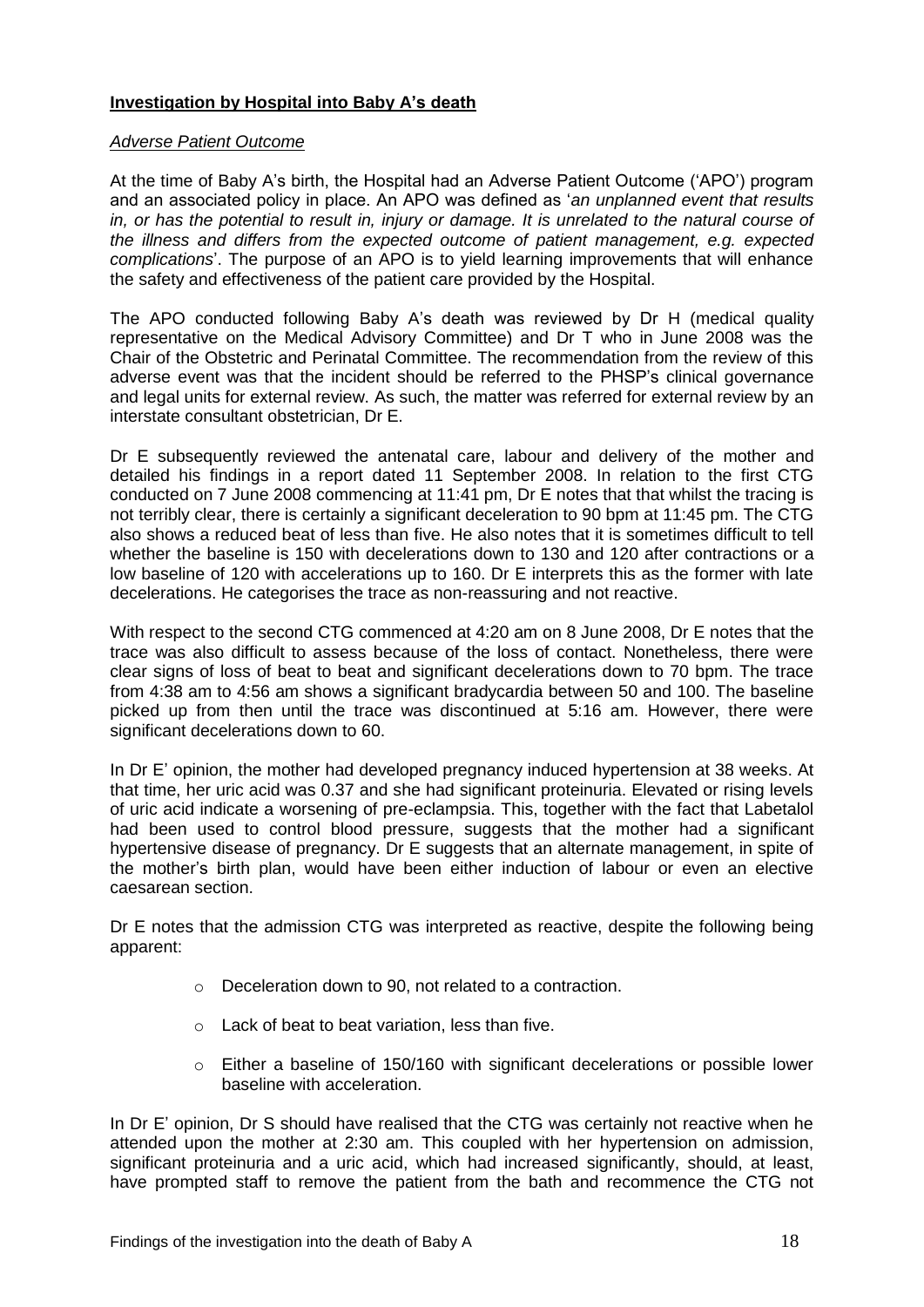withstanding her 'birth wish list'. Dr E acknowledges, however, that it can be difficult to compromise with patients who have fixed ideas on their birth plan.

Dr E also notes that there was a delay of about an hour from the time the decision to perform a caesarean and arrival in the operating theatre. He suggests that this caesarean should have been a priority one, which is required to be performed within 30 minutes (fetal distress).

As a result of the findings of the external review, a peer review meeting was held with Dr S, Dr H, Dr T and the Director of Clinical Services on 16 October 2008. The purpose of this meeting was to discuss Dr S's clinical management of the mother's labour and delivery of Baby A.

During this meeting, Dr E's report was reviewed. Dr S confirmed that the mother had presented him with a birth plan at 36 weeks requesting a water birth. When asked about the feedback provided to the mother about a water birth, Dr S stated that it was the mother's choice to stay in the water and that she had declined to get out of the bath. It was noted that management of pre-eclampsia would normally indicate that continuing with the plan for a water birth should not have proceeded.

Discussion was also had in relation to the admission CTG and whether it was abnormal. Dr T expressed the view that Dr S should have reviewed the admission CTG when he arrived. Dr S agreed that he would do this in the future. It was suggested that Dr S participate in further CTG training, however, he stated that he had only recently undertaken a course with RANZCOG.

Dr S stated that he had not planned to deliver the baby early. Dr T and Dr H indicated that given the presence of a number of risk factors, it would have been more appropriate to deliver the child early. Dr T and Dr H questioned whether the father and mother were aware of all of the risks. It was also suggested that Dr S review current clinical management of preeclampsia and consider consulting a second obstetrician in future regarding the best practice.

Dr S confirmed that he had met with the father and mother in August and again in December to discuss the birth. He indicated that he had provided them with a full explanation as to what had occurred.

The areas of advice provided to Dr S were as follows:

- o Lessons in CTG interpretation.
- $\circ$  Management of pre-eclampsia was not ideal and Dr S agreed to consult with colleagues regarding pre-eclampsia management in the future.
- $\circ$  In relation to the management of labour, it was noted that a possible induction in day light should have been considered.

#### *PHSP - Online Incident Reporting Program*

The PHSP also has an Online Incident Reporting Program. Managers and staff can enter clinical and other hospital incidents directly into the program and these are then escalated depending upon the risk rating either by the Director of Clinical Services, the Risk Manager or the Chief Executive Officer. This program also allows for a direct reporting of incidents to the PHSP's Clinical Governance Unit. A hard copy of the incident reporting form is also on file to allow staff who do not have computer skills to complete an incident report. Incidents are risk rated one to four and the policy clearly defines the escalation of incidents with a rating of one or two.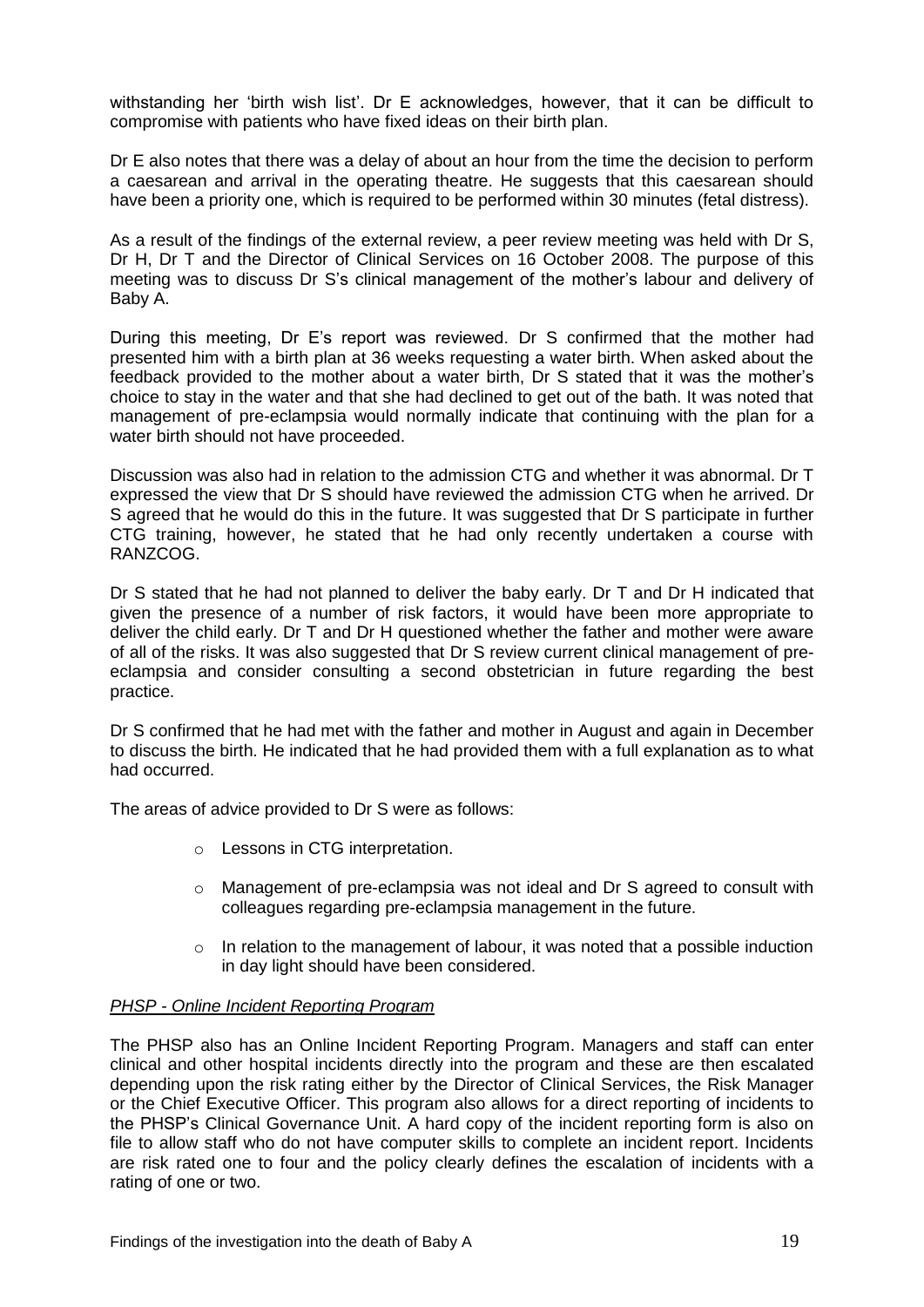An incident report was generated in relation to Baby A's death.

## *Supplementary information from the Hospital*

On 9 September 2013, a further statement was requested from the Director of Clinical Services seeking clarification of a number of matters, namely:

- (a) Provide details as to the updated policy of the water immersion during labour for hydrotherapy birth. Detail the current policy and outline the changes to the policy, explaining the reasons why.
- (b) What information was provided at the time of Baby A's birth (June 2008) during the antenatal classes performed at the Hospital?
- (c) To the Hospital's knowledge, please provide details as to the training Midwife P had received prior to Baby A's birth in relation to CTG monitoring and use of the Doppler device. What, if any, further training/actions were undertaken by the Hospital following this incident in relation to the administration and interpretation of CTGs and also use of the Doppler device?
- (d) Given Dr E's findings, was a review subsequently undertaken with Midwife P in relation to the matter? If so, please detail the review undertaken and any subsequent remedies actioned. If not, please provide an explanation as to why.

On 23 October 2013, the Director of Clinical Services provided a further statement in response to the matters outlined above:

(a) *Water immersion policy:* The *Water Warm Immersion in Labour/Birth Policy*  underwent review in June 2011 and again in March 2012. This review was conducted to ensure that the updated policy was consistent with the Queensland Maternity and Neonatal Clinical Guideline. The updated policy outlines the maternal and fetal risk factors that preclude the use of warm water immersions during labour and/or birth. A detailed clinical practice table is now included at pages three and four to ensure that midwifery staff have a readily available reference to the Hospital requirements for permitting warm water immersions during labour and birth. The Birth Record identified antepartum and intrapartum risk factors that link with the *Warm Water Immersion in Labour/Birth Policy.* This record was introduced as a trial in October 2008. In particular, the Birth Record clarifies for visiting medical officers and midwives when continuous fetal monitoring is required. For example, the antepartum risk factors listed on the form confirm that pre-eclampsia is a maternal risk factor that requires continuous fetal monitoring by way of CTG. Water immersion is precluded for any situation that requires continuous fetal monitoring via CTG.

The changes made to the *Warm Water Immersion in Labour/Birth Policy* and the associated amendments to the Birth Record were made to ensure that the practices endorsed at the Hospital are consistent with the PHSP's health care policies nationally and the relevant guidelines of RANZCOG.

(b) *Antenatal information as at June 2008:* At this time, antenatal classes were conducted over five weeks comprising of one session per week of two hours duration. An array of topics are covered during these sessions, including general hospital information, understanding the process of labour and ways to manage change, the role of the obstetrician and interventions and getting to know your baby.

Since Baby A's death, a comprehensive review of the antenatal information provided to parents has been undertaken, which was detailed in the Director of Clinical Services' previous statement. The changes made, particularly since 2010, have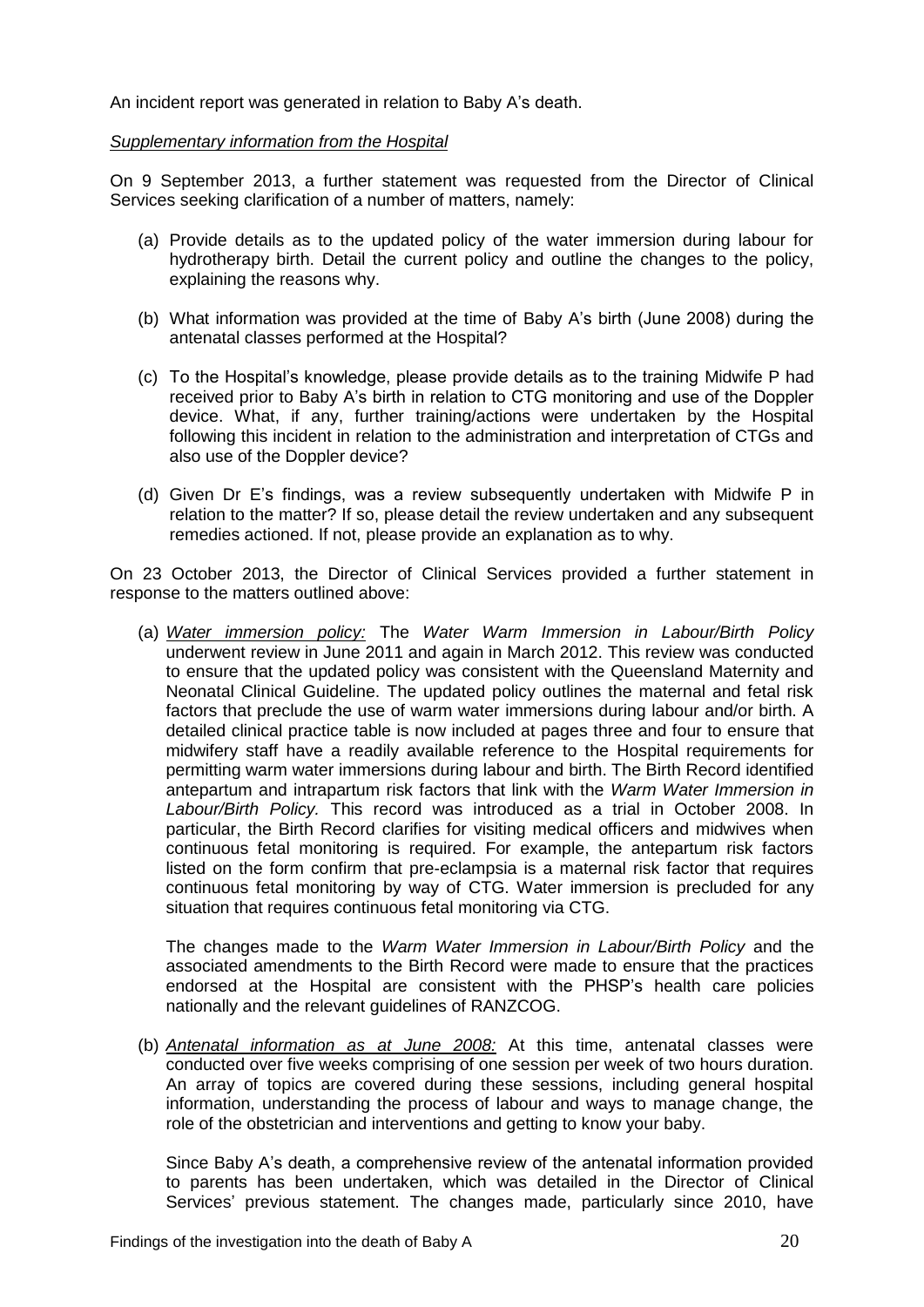focused on providing balanced and comprehensive factual information to parents about pregnancy and the birthing process with an extended opportunity for them to ask questions. The current program is also provided over a five week period with sessions of two hours in duration. Alternatively, parents can opt for a weekend course. The current program covers an array of topics, including pregnancy advice and coming to hospital, labour, management of pain and unexpected outcomes, breastfeeding and parenting. Considerable time is now allocated to discussing the interventions that may be required during birth. At the 34 week interview between the parents and a member of the midwifery staff, an "education pathway" has been established which clearly outlines education and safety relating to CTG monitoring for expecting parents. The education pathway lists antepartum risk factors, including preeclampsia, as one of the reasons for continuous fetal monitoring and expected mothers are asked to sign off on their understanding of the Hospital's requirements. There is also a specific page summarising "birth plans" which explains why interventions may be required even when a mother has a preferred birth plan.

(c) *Training details for Midwife P:* The maternity unit has core clinical competencies, which are in compliance with RANZCOG expectations, which are completed annually by midwifery staff. Midwife P commenced working at the Hospital on 3 January 2007. She provided evidence at this time of previous CTG education that was completed in August 2006. Given how recent this training was, and to align with the annual training timetable scheduled by the Hospital, further RANZCOG education was not undertaken by Midwife P until February 2008. At this time, she completed competencies in an array of topics, including external CTG, newborn resuscitation, neonatal apnoeic and bradycardiac management and water immersion/water birth. On 15 June 2008, Hospital records indicate that Midwife P confirmed she had read and understood various hospital policies relating to fetal monitoring and various other labour and birth related policies.

On 26 June 2008, Midwife P underwent a routine annual performance review with the Nurse Unit Manager of the Obstetric Unit. During this review, she indicated that she wished to attend a further course to enable her to become an educator for conducting antenatal classes.

On 18 July 2008, following discussions between the Director of Clinical Services and the Nurse Unit Manager in relation to the circumstances surrounding Baby A's birth, Midwife P attended a CTG Workshop.

On 27 February 2009, Midwife P completed an online tutoring in external fetal monitoring.

The annual competency assessments were attended and completed by Midwife P in May 2009, to align with the annual training timetable scheduled by the Hospital. On 6 November 2009, she also attended a fetal surveillance education program conducted by Mr Mark Beaves. Midwife P ceased her employment with the Hospital on 8 August 2010.

(d) *Dr E' review:* Dr E' report confirmed his opinion that the CTG tracing recorded at 11:41 pm following the admission of the mother on 7 June 2008, was non-reassuring and not reactive. Prior to the review being completed by Dr E, the Nurse Unit Manager and the Director of Clinical Services had already met with Midwife P to discuss the events of the mother's labour and delivery and further CTG training and education was arranged and attended promptly. The Director of Clinical Services notes that during her meeting with Midwife P she was of the opinion that the admission CTG was "ok".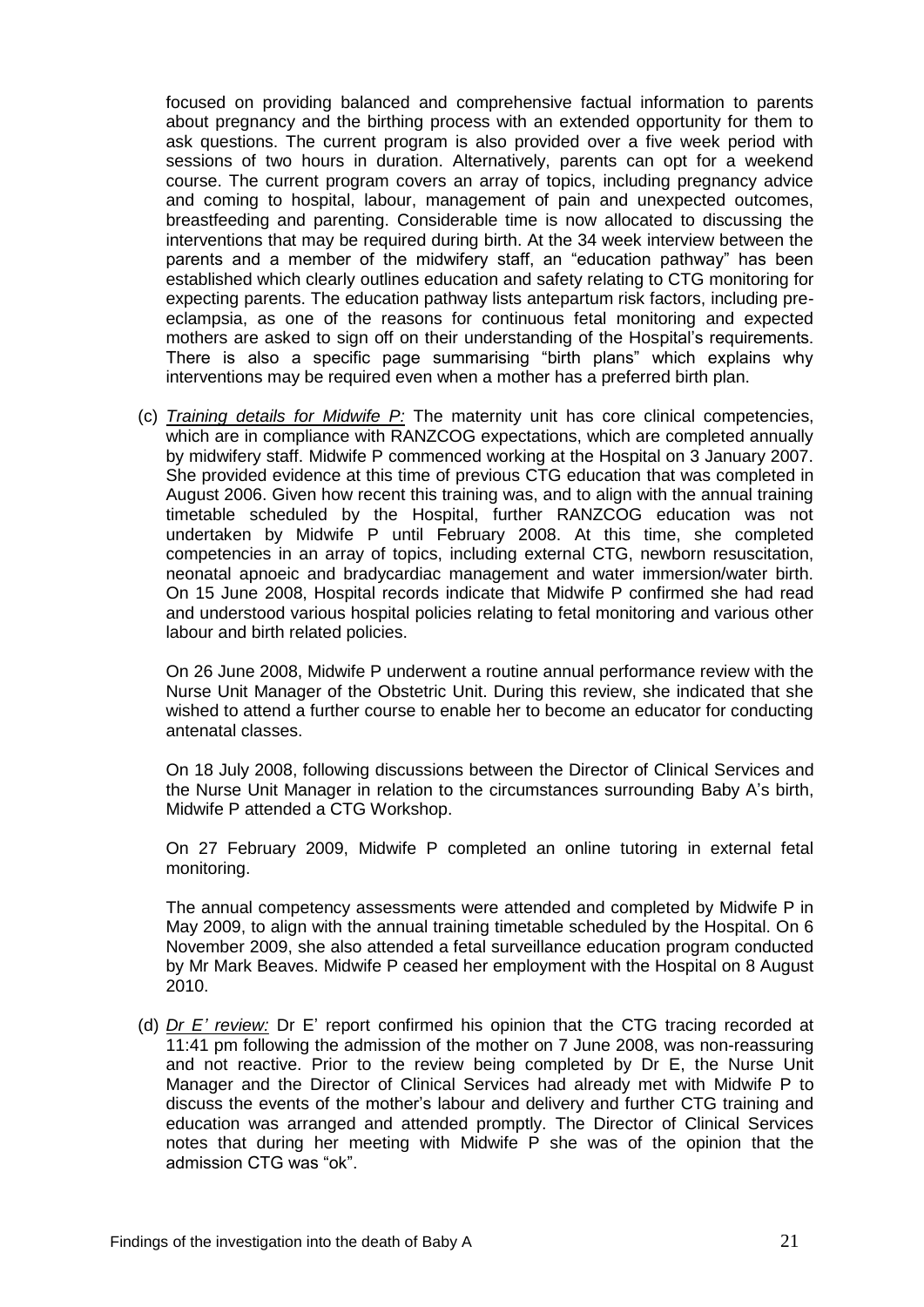# **Calibration and maintenance of CTG monitoring equipment at the Hospital**

The CTG equipment utilised by the Hospital at the time of Baby A's birth was comprised of a US transducer (ultrasound used for measuring fetal heart rate) and a TOCO transducer (strain gauge used for measuring the contraction strength and timing). These elements are universal across all CTG fetal monitoring devices. US and TOCO technology are present in both telemetry and non-telemetry fetal monitoring equipment. This equipment is of a reputable standard and is used throughout the world in both public and private hospitals.

By the nature of the technology, US sensors are highly directional and must be correctly placed against the mother's abdomen to be able to sense and monitor the fetal heart rate. It is also vital that an acoustic gel be used to ensure transmission of the signal. The standard method of ensuring the adequate monitoring of the fetal heart rate is through the use of a belt/strap arrangement to position the US sensor. Although the US sensor can sometimes slip out of position (and thus not pick up an accurate fetal heart rate), the strap is used to minimise the amount of displacement.

The US transducer is also directional and must be correctly placed to ensure an accurate reading of the fetal heart rate. Often due to fetal movement, it is common for the US transducer to have to be repositioned during the course of labour. While the introduction of telemetry based fetal monitoring equipment has allowed for greater freedom of movement for the mother during labour, this technology has increased the difficulty in accurate positioning of the US transducer. With the greater freedom of movement for the mother there is a tendency for the sensor to move out of the correct position, which causes the CTG to lose the fetal heart rate. If the US transducer is not picking up a good signal, if the sensor moves out of place or the unit is simply not in use, no data will be available.

The use of full disclosure recording of fetal monitoring (by way of SD recording devices), whilst technically possible, is not currently included into fetal monitors as a paper printout must be produced and kept as part of the medical record. Centralised monitoring systems with full disclosure, whilst available, are not commonly used in Australian hospitals.

For the 12 months prior to Baby A's birth, the maintenance and calibration of the fetal monitoring equipment used at the Hospital was undertaken by a biomedical engineering company (BEC).

The BEC performed functional and safety testing and necessary servicing of the fetal monitor (Philips M1350B, serial number 3650G08700) ('the machine') used during Baby A's delivery and for the 12 month period up to 8 June 2008. Service history of the machine confirms:

- $\circ$  A safety/functional test was carried out on 29 November 2007 which confirmed that there were no problems with the machine.
- o Repair works were carried out on 18 February 2008 due to a flickering screen. At this time, the machine was checked over and a loose power cord was found. The power cord was refitted and the machine subsequently operated quickly. The overall performance of the machine was also checked which was satisfactory.
- $\circ$  Repair works were carried out on 14 May 2008 due to the maternal pulse not working correctly. The probe and lead were tested for any breaks and were found to be satisfactory.

This fetal monitor was installed in January 2002.

The BEC carried out an Electrical Safety and Essential Performance Parameter Test of the machine on 29 November 2007. This test is performed every 12 months to ensure the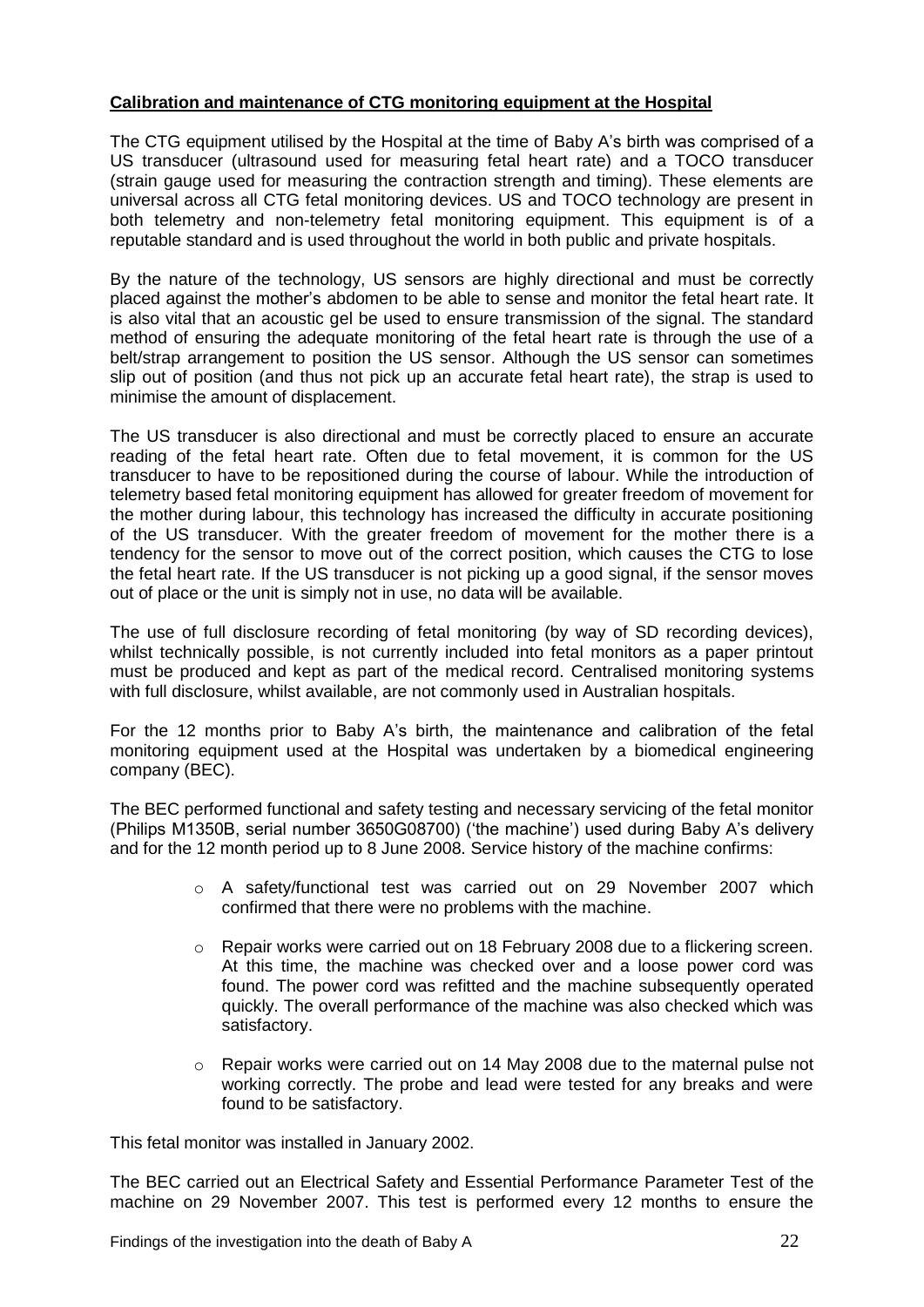machine is operating correctly and is accurately recording the fetal heart rate and uterine contractions. Testing is carried out by a trained biomedical engineer or technician. All tests carried out on the machine on this occasion confirmed that there was no technical fault or maintenance issue with the machine at the time of the inspection.

# **The Royal Australian and New Zealand College of Obstetricians and Gynaecologists Guidelines**

## *Categorisation of urgency for caesarean section (C-Obs 14) – in place in 2008*

The RANZCOG Guidelines in place at the time of Baby A's birth in relation to the categorisation of urgency for caesarean sections recommend that there is a four-grade classification system for emergency caesarean sections. These are:

- o **RANZCOG Category 1:** Urgent threat to the life of a woman or a fetus.
- o **RANZCOG Category 2:** Maternal or fetal compromise but not immediately life threatening.
- o **RANZCOG Category 3:** Needing earlier than planned delivery but without currently evidence maternal or fetal compromise.
- o **RANZCOG Category 4:** At a time acceptable to both the woman and the caesarean section team, understanding that this can be affected by a number of factors.

The RANZCOG Guidelines recommend that there should be no specific time attached to the various types of caesarean sections. Each case is to be managed according to the clinical evidence of urgency, with every singe case being considered on its merits. Judgement on the appropriateness of decision to delivery intervals should be made on the basis of the information available to the clinician making the decision for a caesarean section before delivery and not on the condition of the baby at birth nor on the time required to access a functional and staffed operating theatre.

The RANZCOG Guidelines also stipulate that all maternity services conducting deliveries should be staffed and equipped to perform a caesarean section promptly within the guidelines.

## *C-Obs 24: Warm water immersion during Labour and Birth – endorsed after Baby A's birth (current)*

The RANZCOG Guidelines regarding water immersion note that practitioner's views on water immersion for labour and birth tend to be polarised. There are very clear differences in the level and nature of maternal and fetal risk that may be ascribed to "water immersion during labour" when compared to the consequence of giving birth whilst immersed in water. It is noted that there is much less support in the medical community for water birth in comparison to water immersion in labour and many of the hazards of water immersion during labour are the consequence of unintended water birth.

It is generally accepted that lying in warm water does promote a sense of relaxation. However, whether labouring immersed in water results in a reduction of pain or the requirement for pharmacological analgesia, is less clear.

The potential adverse consequences of water immersion in labour are noted as follows: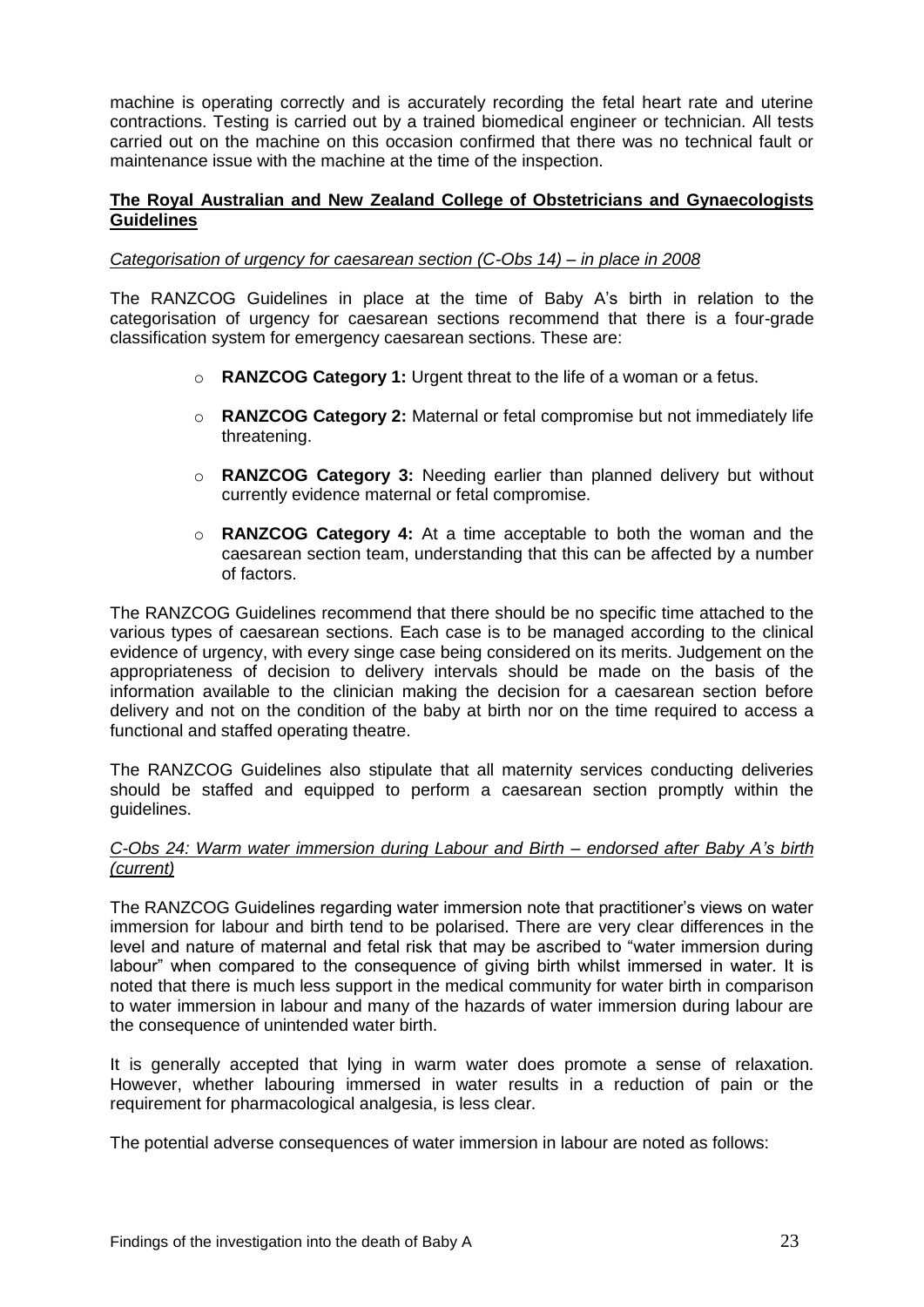- o Neonatal sepsis, maternal sepsis: contamination of the water with enteric bacteria is inevitable and cases of neonatal and maternal sepsis can logically be expected.
- o Unplanned delivery in water: a proportion of women will deliver in water, despite prior intent to do otherwise, due to the rapid progress of the second stage of labour.

In relation to the management of problems created by water immersion in labour, it is noted that continuous electronic fetal monitoring is only possible using telemetry, which is not often available and therefore fetal surveillance is limited to intermittent auscultation, usually with a hand-held Doppler device. Progress of labour is also difficult to ascertain as vaginal examination necessitates the cessation of water immersion in order to maintain appropriate antisepsis. There is no quality evidence attesting to the safety of vaginal examination whilst immersed in water. It is noted that the need to interrupt water immersion for vaginal examination may potentially lead to less adherence to institutional protocols about labour progress.

The RANZCOG Guidelines also acknowledge that obstetric emergencies cannot be managed appropriately with a patient in a birthing pool.

It is noted that there is a paucity of quality scientific evidence and safety data regarding the benefits and risks of a birth in water. Complications that have been reported to occur in the setting of water birth include drowning, near drowning, respiratory problems, cord avulsion, and waterborne infections. In addition, management of some obstetric and neonatal emergencies cannot be completed adequately whilst a woman is immersed in water. For these reasons, the RANZCOG Guidelines conclude that planned birth in water cannot currently be favoured over conventional birth.

Nevertheless, where appropriate facilities exist, women who make an informed choice to deliver in water, acknowledging the difficulties in administering life saving treatment and accepting the possible increased risk of adverse maternal or neonatal outcome, should be supported in their decision-making and given every opportunity to do so in best practice facilities attended by appropriately trained staff.

# **Expert Report – Consultant Obstetrician, Dr M**

On 12 August 2011, Consultant Obstetrician Dr M was requested to provide an expert opinion in relation to this matter. Specifically, Dr M was asked to address the following matters:

- I. The appropriateness of a water birth;
- II. Parental insistence of a water birth and the Hospital allowing it in those situations, as well as its relationship to the prolonged second stage of labour:
- III. Complications of mother;
- IV. Any other causes of death;
- V. Assessment of fetal heart rate monitoring, equipment used (quality, age, maintenance) and medical documentation;
- VI. Your opinion as to the appropriateness of the treatment provided to Baby A by the Hospital; and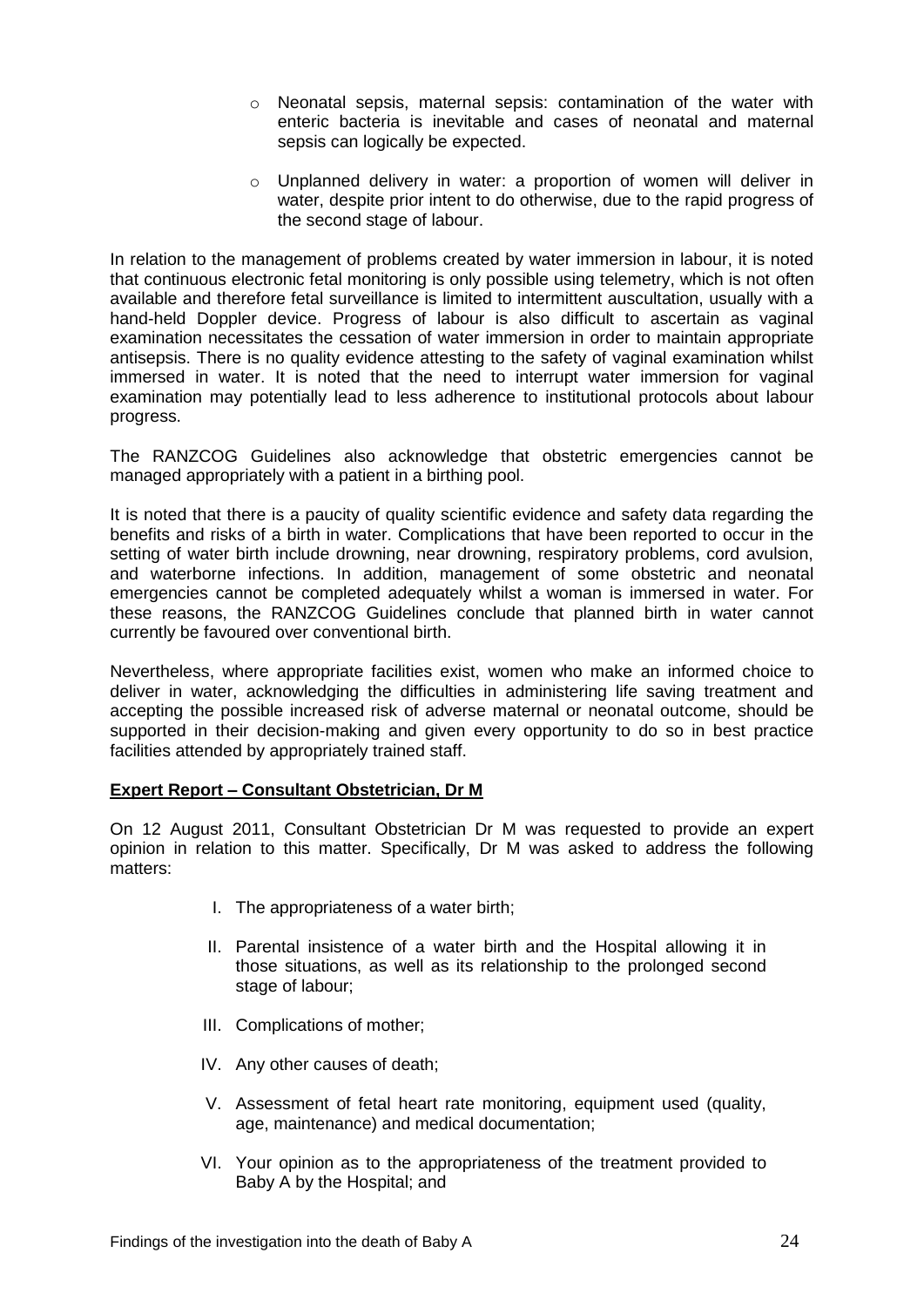VII. Any other issues you may wish to comment on regarding the care of Baby A.

After considering the material provided, Dr M identified a number of issues associated with the care provided to the mother during her labour and delivery.

#### *Notations in the medical records*

Dr M notes that the overall documentation in the medical records is lacking in some details, particularly:

- $\circ$  There is no medical referral from the obstetrician in the chart.
- o The vaginal examination times are different in the patient progress notes and the partogram.
- o The original CTG is faded and very difficult to interpret and is not a continuous CTG but merely an intermittent record of the fetal heart rate throughout the labour.
- o The QML urine protein creatinine ratio taken during the admission to the ward in January was clearly abnormal and the result has been filed in the chart without any evidence that it has been seen by medical staff.

#### *Liquor assessment*

Dr M notes that there was no comment on the colour of the liquor in the partogram aside from two recordings of blood stained liquor. For the last four and half hours of the labour, there was no documentation or comment on the liquor colour.

Dr M notes that there may have been no liquor draining as the head was jammed in the pelvis. It is possible for the fetus to pass meconium in-utero and this is not evident to the attending midwife or obstetrician as the fetal head acts as a plug preventing amniotic fluid and meconium from draining per vaginum.

Dr M states that it is especially important to check and note the colour of the fluid when a mother is using the bath for analgesia, as the presence of meconium is a contraindication to water immersion in labour. If meconium was noticed, this is an indication for continuous monitoring with a CTG.

#### *Contractions*

Dr M is of the opinion that the mother's contractions were poorly recorded on the partogram. It is not clear whether the contractions were 2:10 or 3:10 and therefore whether they were adequate to achieve a vaginal birth.

#### *Blood pressure*

Dr M is of the view that the mother's blood pressure was clearly abnormal, however, wasn't being monitored or treated appropriately. The last recorded blood pressure reading in the notes was 180/80 at 5:00 am, following which delivery didn't occur for another 90 minutes. Dr M is of the view that this abnormal reading warranted closer monitoring.

Dr M notes that in her opinion, the mother had severe pre-eclampsia on admission with her level of proteniuria and her high blood pressure of 180/91. In support of this claim, Dr M cites PHSP document DS-1-(g), *'Complications of Pregnancy'*, which states that severe pre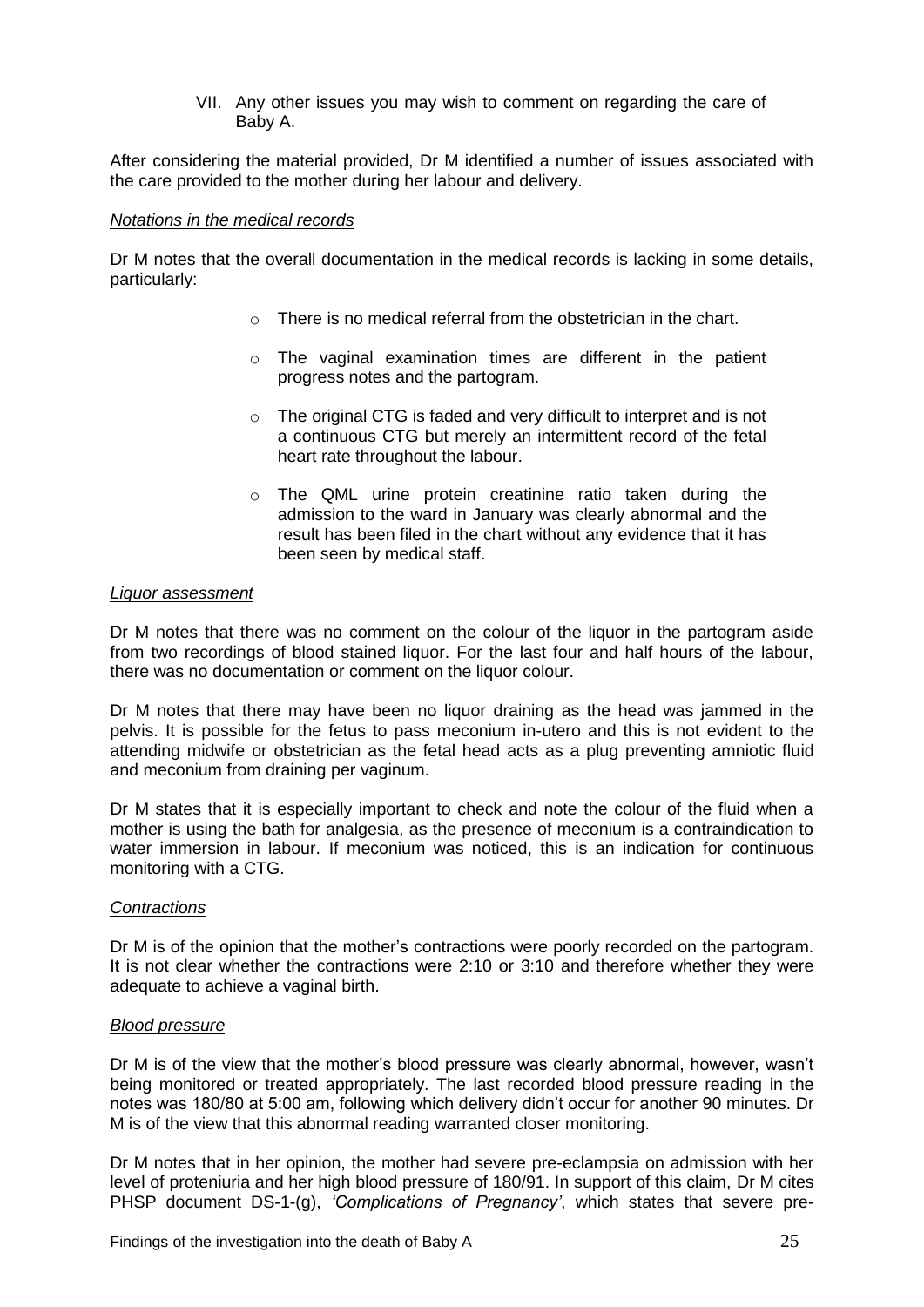eclampsia is diagnosed when blood pressure is greater or equal to 170mmhg systolic and/or 110mmhg diastolic. Furthermore, the diagnosis should also be considered in women who have severe proteinuria, greater than or equal to three of proteinuria on dipstick. The mother had both of these and was therefore a high risk labour. Dr M notes that the risks of high blood pressure in labour are bleeding, placental abruption, coagulopathy and stroke.

Dr M notes that there were six recordings of blood pressure during the mother's labour, which spanned some six hours. Each of the readings were abnormal as they were above 140/90.

# *Temperature*

Dr M notes that there are only two recordings of temperature on the partogram despite the policy to have more frequent observations during labour, especially when water immersion is being used.

## *CTG trace*

Dr M notes that there are two CTG's in the original medical notes:

- (a) CTG number 88023-88026 dated 3 June 2008. This CTG was taken during the mother's admission for investigation of her high blood pressure. The CTG was run for 30 minutes and shows a normal baseline of 130 bpm with accelerations and no decelerations. Dr M notes that the CTG trace has faded considerably and is difficult to read.
- (b) CTG number 88218-88229 Dr M notes that this CTG trace is very faded and is very difficult to interpret due to the poor quality. The trace appears to commence at 11:44 pm on  $7<sup>th</sup>$  June 2008 and finishes at 5:20 am on  $8<sup>th</sup>$  June 2008. The CTG, however, was not recorded continuously as the trace represented 110 minutes only of the six and half hours of labour. Dr M notes that there are several sections where it is not possible to make any comment as the trace is so faded. There are also other sections where there is presumed loss of contact with the maternal pulse rate being picked up at 80 bpm. Dr M is of the view that this CTG trace represented small snapshots of the fetal heart rate throughout the labour. Whilst the trace is very faded, Dr M is of the view that the fetal heart rate pattern appeared to be one of a baseline approaching 160 bpm with variable decelerations to 120-130 bpm. The rest of the trace is so faded that it is difficult to make any further comment.

Dr M notes the concerns raised by the father and mother about the fetal heart rate, where both claim that they heard the heart rate slow down when the mother was on the bed being examined. They also expressed concern that they believed the fetal heart rate was high when the mother was in the birthing pool. In response, Dr M notes that if the fetal heart rate was abnormal on auscultation intermittently with the Doppler ultrasound probe, this is an indication that a CTG trace should be performed continuously.

Dr M expresses concern that there was no record of the fetal heart rate between 5:30 am and 6:35 am despite this being a high risk pregnancy.

At the time of Baby A's birth, Dr M notes that the RANZCOG CTG Guidelines were in effect and well known to all maternity hospitals in Australia. In accordance with these guidelines, Dr M notes that in this case there were three indications for a continuous CTG to be conducted throughout the labour, namely: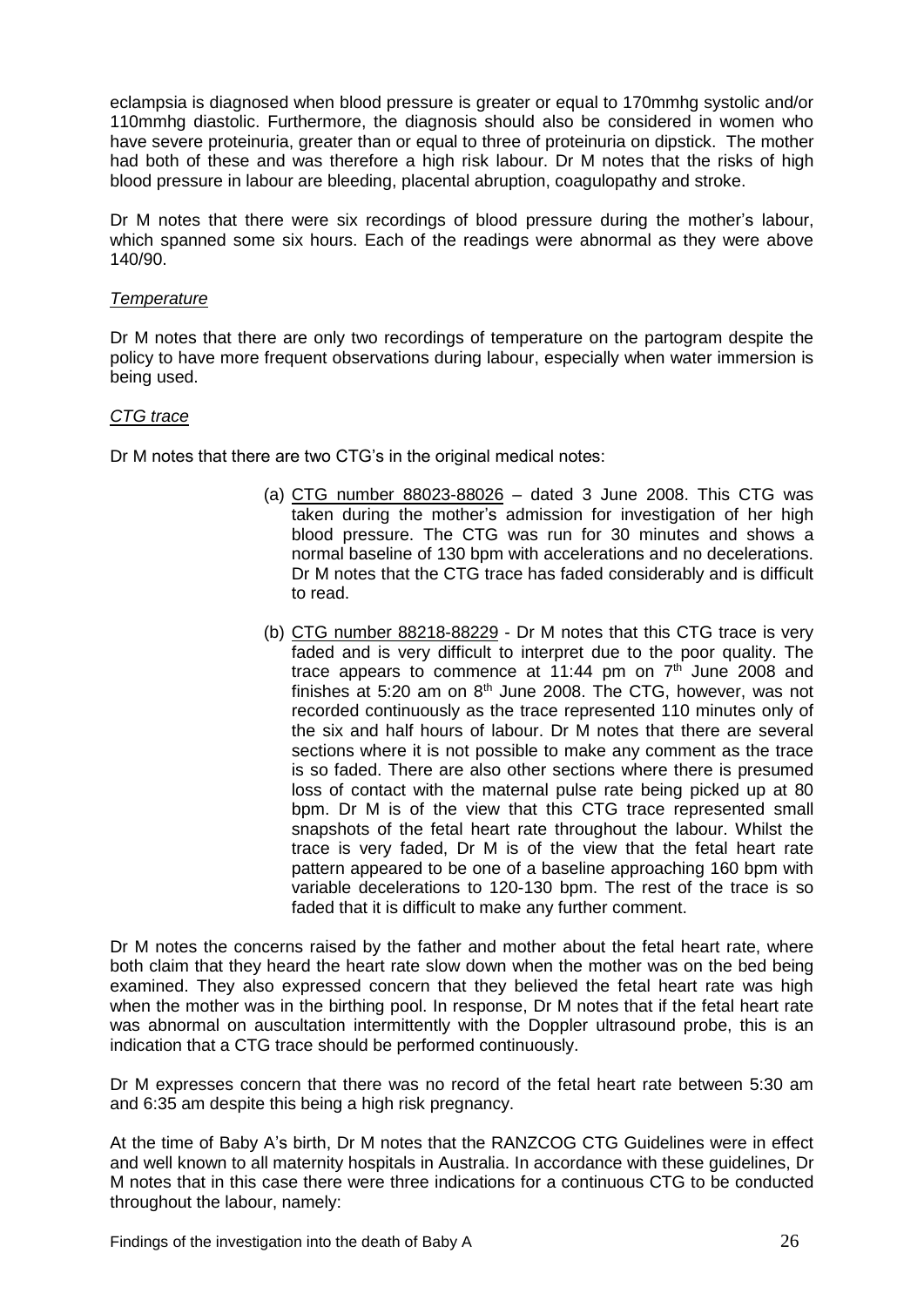- (i) The antenatal diagnosis of preeclampsia.
- (ii) The abnormal Doppler CTG (as reported by the father).
- (iii) Liquor volume. There is no record of any liquor draining since 2:00 am. There was either no liquor seen or it wasn't looked for or noted. If there was any meconium noted this would have also been an indication for a continuous CTG.

Dr M notes that wireless monitoring could have been conducted, which would have enabled the mother to mobilise and not be restricted to the bed.

Dr M also expressed the view that the slow progress in labour between 2:30 am and 5:00 am with an occiput posterior position in the presence of high maternal blood pressure was also an indication to monitor the labour more closely with a CTG.

#### *Water birth appropriateness*

Dr M notes that whilst there is no state-wide policy in relation to water births in Queensland, there are RANZCOG guidelines and an internal policy at the Hospital.

In the mother's case, Dr M is of the view that there were at least two contraindications to having a water birth:

- (c) Due to antenatal diagnosis of severe pre-eclampsia, the mother needed to have her blood pressure monitored especially as it was abnormally high on admission. In Dr M' opinion, this should have been explained and enforced by staff and precluded being in the water as it is not possible to monitor the mother's condition as well in the water. Moreover, there are risks to the mother with high blood pressure and the bath is not an appropriate place to be should the mother experience any complications from the high blood pressure, such as eclampsia or bleeding.
- (d) When the fetal heart rate was abnormal on intermittent auscultation, a CTG should have been applied and the CTG should have been left on continuously. It is possible to wirelessly monitor the fetal heart rate allowing the mother to be mobile on the birthing ball out of the bath and using nitrous oxide. It is not possible to perform a continuous CTG in the bathing pool.
- (e) If any meconium was present this would have been a further contraindication to being in the water.
- (f) If a temperature developed in labour this would have also been a contraindication.

Dr M is also of the view that the mother's delivery was complicated as the fetal head was impacted in the pelvis with an arm prolapsing through uterine incision. Dr M states that the fetal head would need to be pushed up out of the pelvis to enable the baby to be turned into the breech position and delivered by breech extraction. Dr M notes that whilst the progress notes indicate that the delivery was easy, in her view, the situation described is not one of an easy delivery. Dr M opines that the delivery may have further contributed to Baby A passing meconium and aspirating meconium.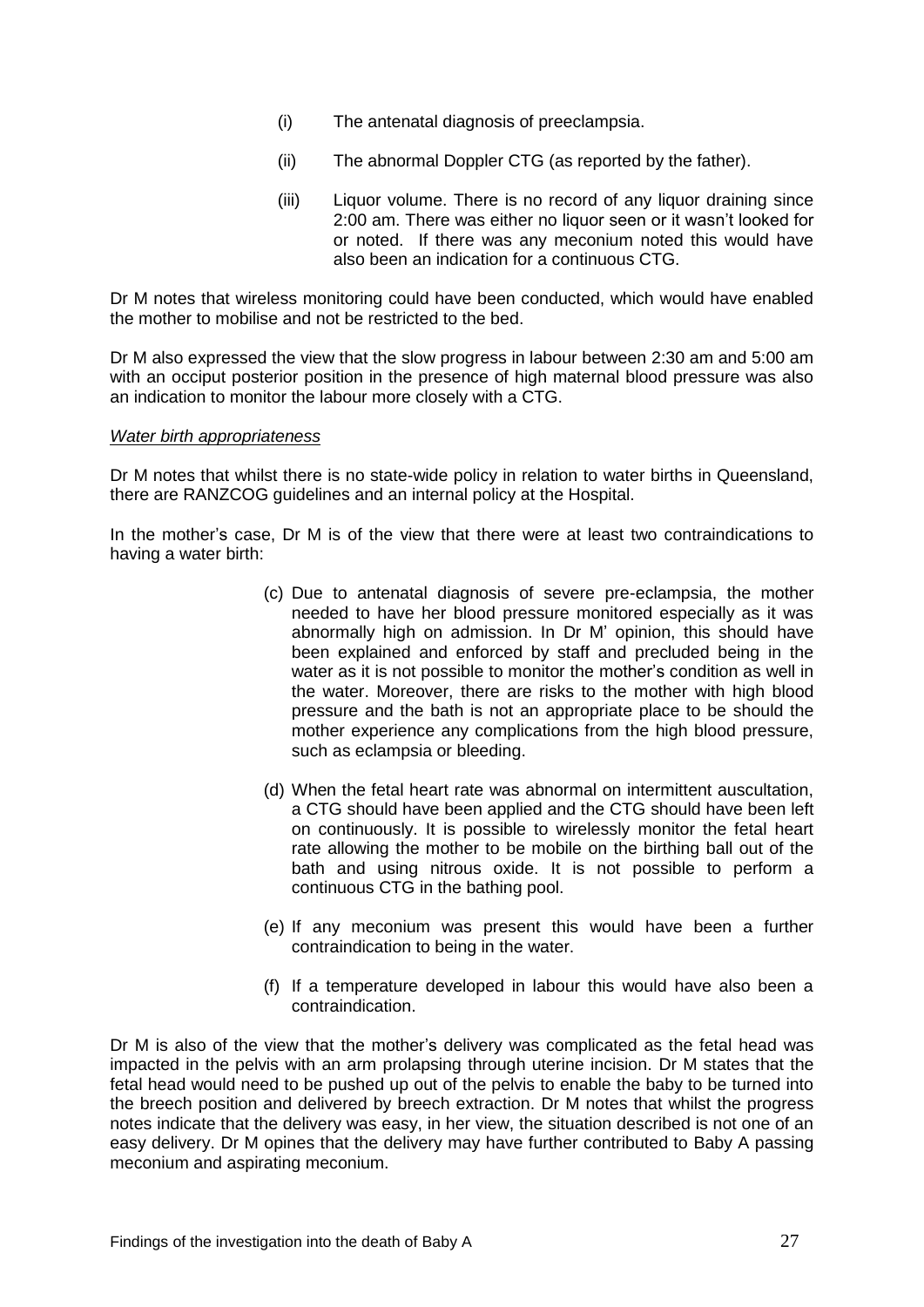# *Weight at birth*

Baby A weighed 2.8 kg at the time of his birth. Dr M notes that pre-eclampsia causes slowing of the fetal growth in utero and reduced liquor volume. The placenta can show signs of reduced utero-placental perfusion and this can cause fetal distress in utero during the pregnancy or during labour. With each uterine contraction there can be increased pressure on the umbilical cord reducing the umbilical artery blood flow causing the fetus to become hypoxic and acidotic. Dr M notes that this stress on the fetus can result in the passage of meconium. If the fetal head is jammed in the pelvis the meconium may not be evident until after the fetal head is born as the head acts as a plug preventing the fluid from escaping.

# *Meconium aspiration*

Dr M notes that meconium can be passed in utero antenatally and up to 33% of all babies at term pass meconium prior to birth. Meconium passage results from increased peristalsis and relaxation of the anal sphincter due to increased vaginal outflow. Normal healthy babies and those experiencing utero stress can pass meconium. If the liquor volume is reduced the meconium can become quite thick and is highly irritating if inhaled into the fetal lungs. The liquor volume can be reduced with high blood pressure and this can be associated with small babies.

Risk factors that may cause stress to an infant before birth include:

- o Decreased oxygen to the fetus in utero;
- o Difficult delivery or a long labour; and
- o High blood pressure antenatally.

Dr M notes that the mother had severe pre-eclampsia, which is a risk factor for meconium aspiration. When the mother arrived at the Hospital on 7 June 2008, it was noted that the liquor was clear (brownish) and on the partogram it is recorded as pink. If meconium is passed prior to the onset of labour, the liquor is usually noted to be green/yellow or yellow/brown in colour. Fresh meconium is green and old meconium passed some days or weeks before is yellow/brown in colour. Dr M notes that it is possible that the brownish colour was old meconium although this wasn't commented on further in the nursing or medical notes.

# *Acute chorioamnioinitis – placenta histology*

Dr M notes that there is no placenta histology from QML in the medical records. At autopsy, however, the QML histology showed evidence of chorioamnioinitis (inflammation of the fetal membranes), which is most likely due to bacteria ascending from the vagina. This can occur during labour. This is why, in Dr M' opinion, it is important to monitor the maternal temperature regularly in labour for signs of infection and to treat with IV antibiotics if the temperature rises above 38 degrees.

Dr M also states that when the mother has pre-eclampsia, there can also be evidence of utero placental insufficiency in the placenta on histological examination. Baby A weighed 2.8.kg at birth, which is at the small end of the normal range being the tenth percentile. Dr M opines that it is possible that there may have been some degree of chronic compromise in the utero-placental circulation causing Baby A to be smaller than average.

# *Policy failures*

Having considered the relevant policies in effect at the time of Baby A's birth, Dr M notes the following compliance failures: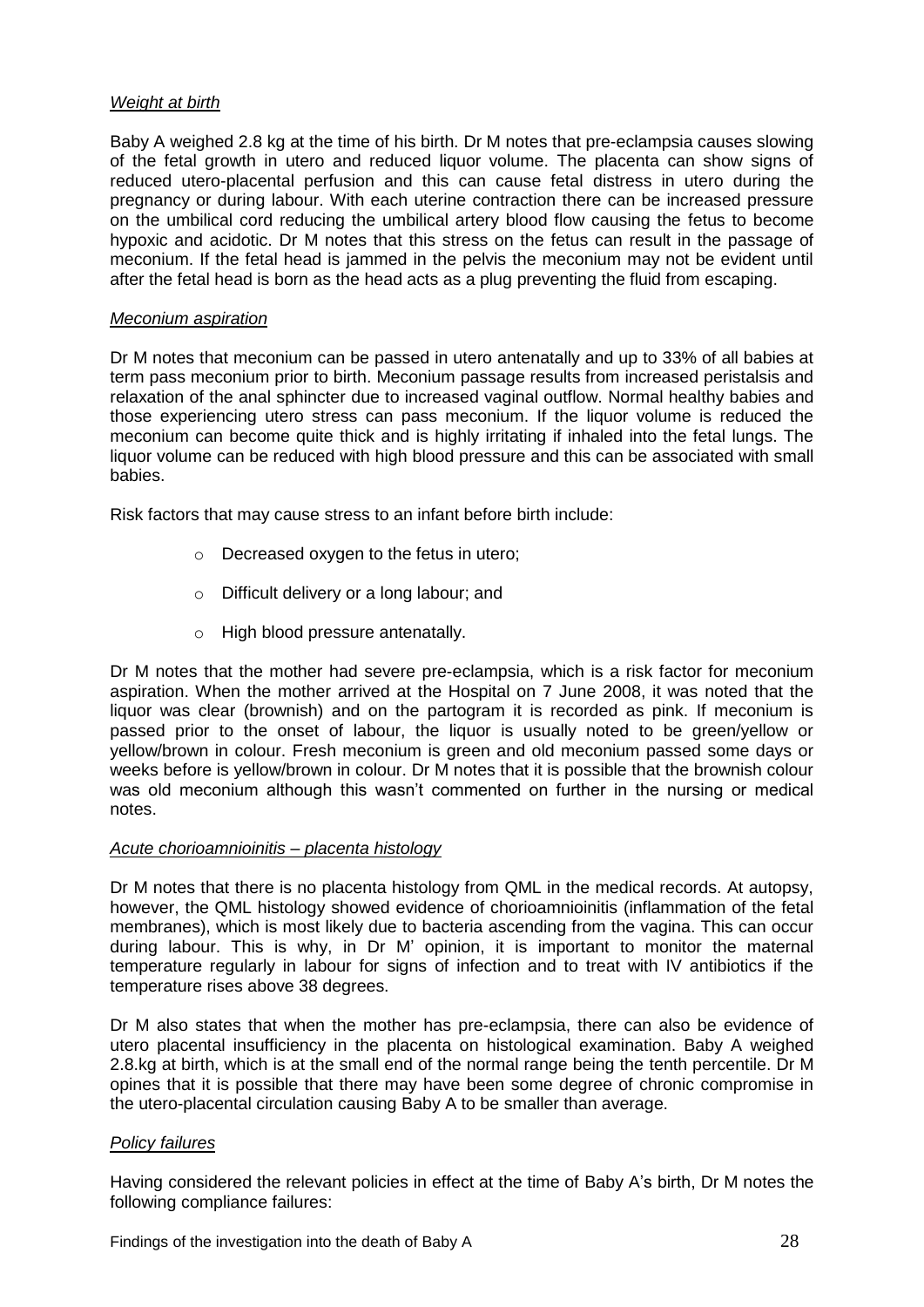# (g) *DS-2-(f): Admission Assessment and Management of the First Stage of Labour, states*:

- o An admission CTG should be performed and signed by two midwives (not done in this case).
- o Second hourly temperatures (no temperature done in this case after 2:00 am)
- o Half hourly PV loss notes colour of amniotic fluid if present (not done after 2:00 am)
- o CTG should be performed if the fetal heart rate is abnormal on auscultation.

# *N.B: This policy was NOT in effect at the time of Baby A's birth and was only introduced in May 2009.*

- *(h) DS-1-(g): Complications of pregnancy – hypertension*
	- o Severe pre-eclampsia is diagnosed when the blood pressure is equal to or greater than 170mmhg systolic and/or 110mmhg diastolic.
	- o The mother's blood pressure on admission was 184/91, which was clearly abnormal. Dr M is of the view that in the very least, her blood pressure should have been checked again in half an hour. One hour later her blood pressure was recorded as 159/91 and thereafter three further high readings of 171/83, 182/84 and 174/82 at 2:00 am, 2:30 am and 3:30 am. The last recorded blood pressure prior to delivery was 180/80.

# *(i) DS-1-(a) Fetal Monitoring (current in 2008 and obsolete in 2009)*

 $\circ$  A CTG is indicated if the mother has preeclampsia. Dr M notes that in the mother's case this wasn't done continuously, merely intermittently throughout the labour. Unfortunately, the quality of the CTG recording is very poor as it has faded since 2008 and by 2012 was virtually uninterpretable.

# *Dr M' opinion*

In Dr M' view, the mother's pregnancy was high risk as she was 42 years of age with high blood pressure and diagnosed severe pre-eclampsia.

Dr M agrees that it was appropriate for Dr S to have admitted the mother to Hospital for assessment, investigation and likely delivery on 7 June 2008. She is of the view that Dr S's antenatal management of the mother, including the decision to prescribe Labetalol and to conduct an ultrasound scan to monitor the fetal growth, was appropriate. Dr M acknowledges that it is likely that Dr S would have likely induced the mother if she had not gone into labour spontaneously on 7 June 2008.

Dr M notes that it is best practice to continuously monitor the fetal heart rate by CTG throughout labour.

In Dr M's view, water immersion wasn't appropriate during the mother's labour as there was an indication for continuous fetal heart rate monitoring with a continuous CTG. She believes that a CTG should have been recommended to the father and mother and been applied continuously, which could have been done wirelessly to allow the patient to mobilise.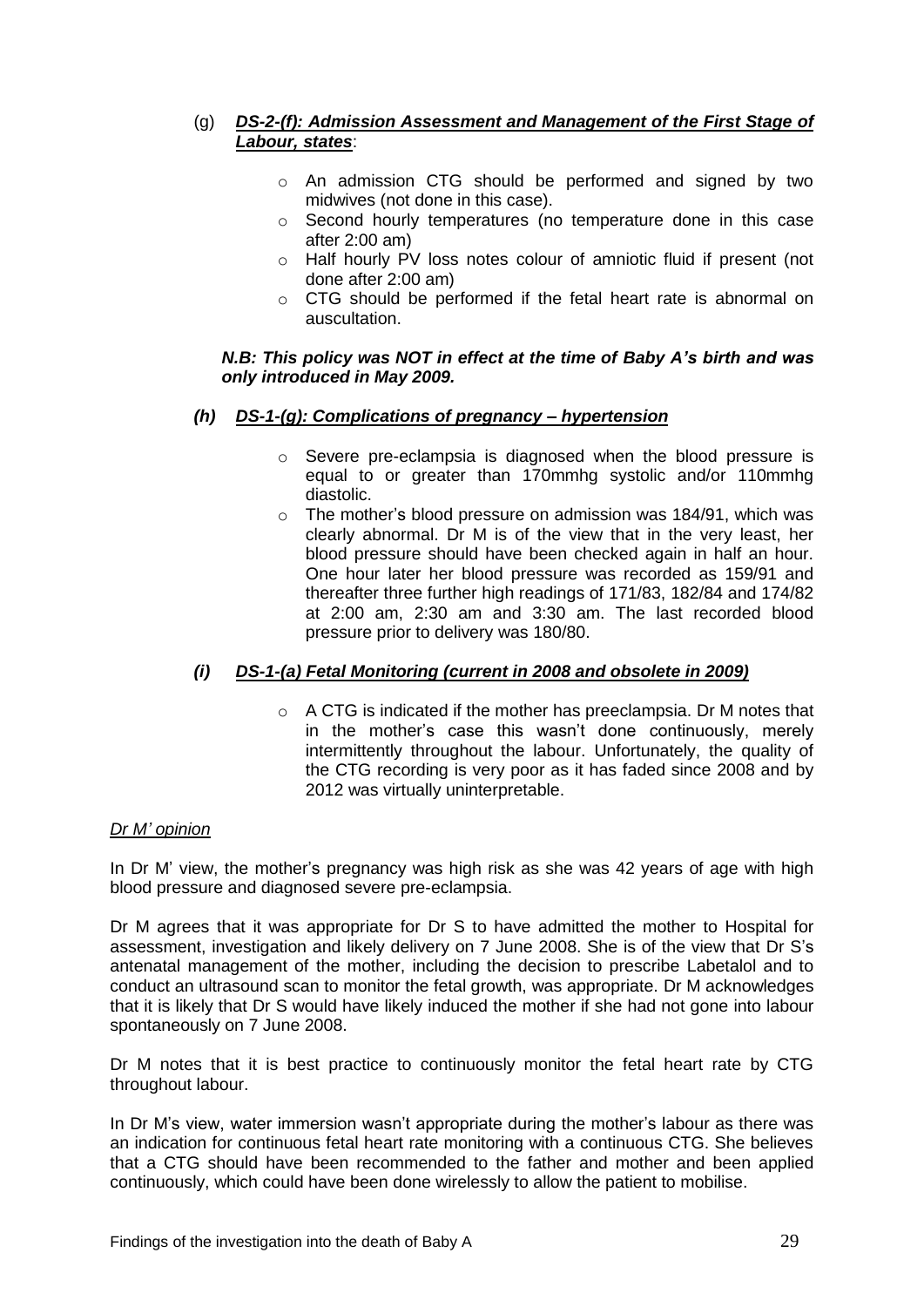Dr M is of the view that there was an inappropriately long delay in getting to theatre and performing the caesarean section. Dr M states that it is unclear from the medical notes why it took one and half hours to arrange the caesarean section. During this time, there was no appropriate monitoring of the fetal heart rate for the last hour of labour. Dr M opines that as there was no appropriate monitoring, the caesarean section was categorised as a Category Two, which indicates a non-life threatening fetal or maternal condition. The mother had preeclampsia and if the CTG was on for the duration of the labour, it is most likely that it would have showed a pathological trace, which would have necessitated a more urgent or Category One caesarean section.

Dr M notes that the fetal scalp Ph showed evidence of hypoxia and acidosis. The autopsy findings didn't confirm this in Baby A's brain as he died so soon after birth and the pathological changes in the brain take some time to develop. Dr M is of the view that had Baby A survived, he would likely have suffered from severe hypoxic encephalopathy (severe cerebral palsy).

Dr M is of the view that it is most likely that the hypoxic and ischaemic injury happened in the last few hours of the labour. In Dr M' opinion, as the labour was not monitored appropriately, the attending midwives and obstetrician were unaware of the true fetal condition. Dr M expresses the view that it is likely if a CTG had been applied, there would have been signs of an increasingly hypoxic intrauterine environment with a rising baseline and decelerations of the fetal heart rate with contractions. There was also some evidence of ascending chorioamnionitis in the histology of the placenta which may have contributed to the death.

In Dr M's opinion, it is most likely that Baby A died from acute hypoxic encephalopathy resulting from meconium aspiration in utero, which is likely to have occurred during labour. As the liquor was recorded as being clear at the beginning of labour, it is most likely that Baby A passed meconium and aspirated the meconium into his lungs during the course of labour.

Dr M notes that review of the placental histology by a prenatal pathologist may be helpful to ascertain the timing of the passage of meconium and review of the ultrasound scan.

# **Dr S and Midwife P' responses to Dr M' report**

# *Dr S' response*

After considering Dr M' report, Dr S provided a further statement, dated 21 March 2013.

In relation to issues raised by Dr M, Dr S made the following relevant comments:

- o The ultrasound scan taken at 36 weeks (taken on 27 May 2008) was not in the medical chart but rather in Dr S' practice notes. The report shows amniotic fluid volume at the lower end of normal, normal umbilical artery Doppler and estimated fetal weight of 2,992 grams, which does not reflect fetal growth retardation.
- $\circ$  Dr M notes that it is likely that Dr S would have induced the mother had she not gone into spontaneous labour on 7 June 2008. Dr S states that in his practice notes, he indicated that he was considering an induction of labour, which is also reflected in the Hospital records.
- $\circ$  As to whether the mother had moderate or severe pre-eclampsia. Dr S is of the view that her condition during her antenatal course could be described as 'mild-moderate' by reference to Queensland Health clinical guidelines on Hypertensive Disease in Pregnancy (a copy of which is annexed to his statement). Dr S agrees, however, that when the mother was admitted in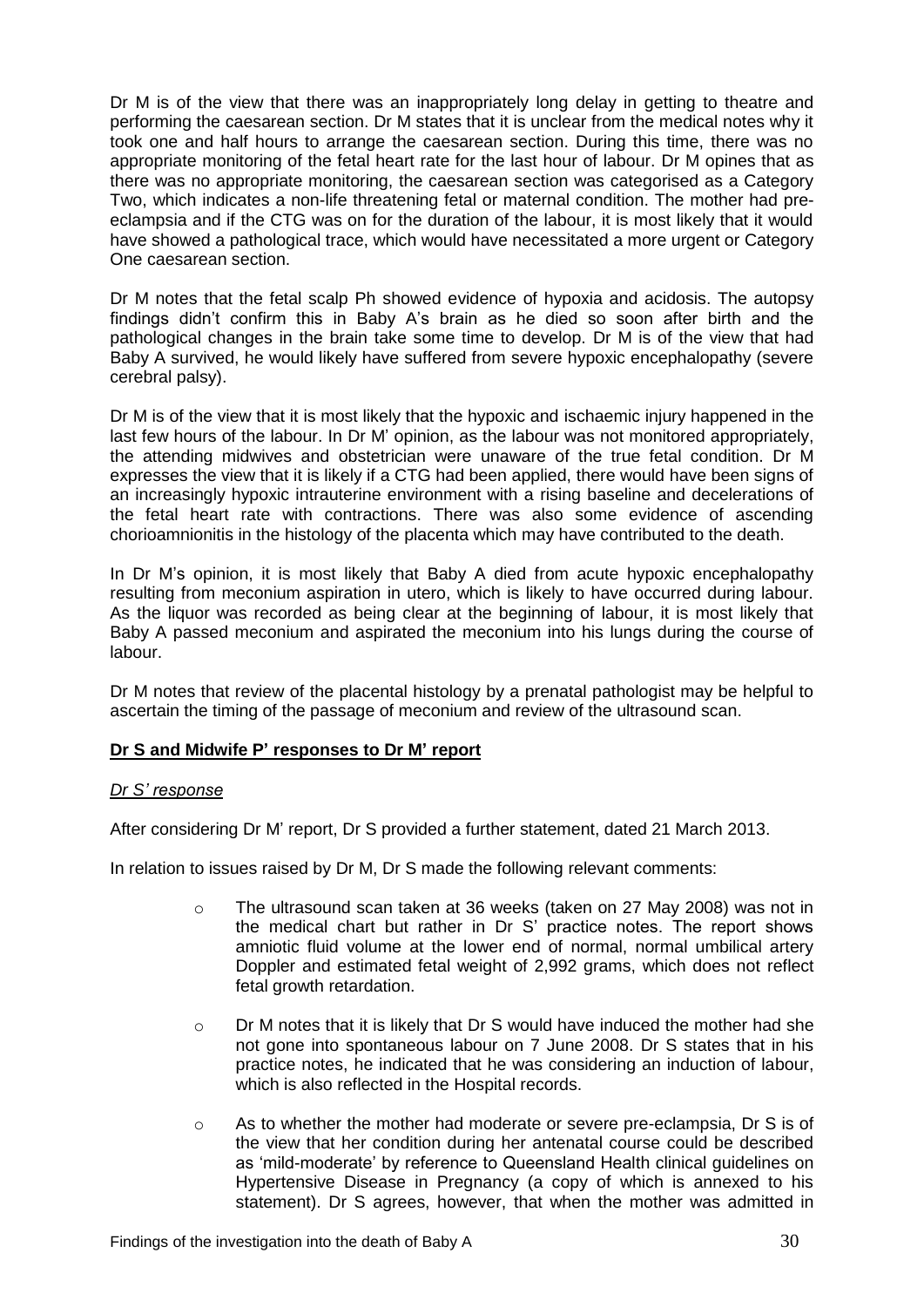labour her condition was such as to meet the criteria for severe preeclampsia. He notes that blood pressure is usually exacerbated by the stress of labour, and in the mother's case, it fluctuated between mild and severe. The admission blood pressure was recorded by Midwife P at 11:45 pm as 184/91, and then at 2:00 am as 150/84. The recordings on the partogram ranged between 150 to 184 systolic and 82-97 diastolic, and after the caesarean section were recorded at 8:40 am as 144/77.

- $\circ$  Dr S describes his recollection of the environment in the labour room where the mother was admitted. He notes that it is a large room with a large birthing pool on one side of it and a labour bed on the other side. When Dr S arrived to attend to the mother, the lights were dimmed, which would not have helped identify the passage of meconium in the pool of water. Also the mother was reacting vigorously to labour pains when she was in the water, and after coming out of the pool she had exacerbated anxiety that her labour and delivery were not progressing as "naturally" as she had hoped, which also increased her reactions to contractions and made monitoring difficult. This was also recorded by Midwife P in her notes in the medical records at 5:00 am.
- o Dr S agrees that standard continuous CTG monitoring of the fetal heart rate was indicated in this case and would have resulted in earlier identification of fetal hypoxia in labour and therefore earlier delivery of Baby A.
- $\circ$  Contrary to Midwife P' entry on the CTG tracing stating 'seen by Dr S  $\circledR$ 230', Dr S claims he was not made aware of any abnormality of the fetal heart rate before his arrival to attend to the mother at 2:30 am and did not see the admission CTG. He notes that Midwife P reported that the fetal heart rate on admission to be 'commenced FHR, 118-155 Reactive'. At 1:00 am, she also recorded 'FHR 145-135'.
- o Dr S maintains that vaginal examinations were performed by Midwife P at 2:45 am and 3:00 am to assess the progress of labour as the mother felt the urge to push and cervical dilation was found unchanged at nine centimetres. At about 4:00 am, the mother agreed to come out of the pool when she realised that her labour was not progressing to a smooth delivery. Dr S recorded vaginal examinations performed by himself at 4:15 am and 4:45 am, the findings of which indicated obstructed labour. Dr S recorded in the patient file that no meconium was observed during his vaginal examinations. No meconium was reported by Midwife P on the mother's admission nor while she was in the birthing pool.
- $\circ$  Dr S notes that, as described in his previous statement, the fetal heart rate was monitored, once the mother had exited the birthing pool, by using an external transducer of the CTG machine. Dr S' assessment at the time was that the fetal heart rate demonstrated early decelerations caused by head compression and impaction in the pelvis with adequate recovery in between contractions and without rising tachycardia. There was some difficulty in obtaining a good signal and the machine recording on the paper strip was poor, with the mother reacting vigorously to labour pains.
- $\circ$  In relation to the reasoning for ordering a Category Two caesarean section, Dr S refers to the information provided in his previous statement. He notes that the decision was made at 5:00 am. Whilst preparations were being made for the caesarean section, the fetal heart rate was listened to by Midwife P and was recorded at 6:10 am as being between 132 and 135. Dr S maintains that he was not made aware of any further abnormality or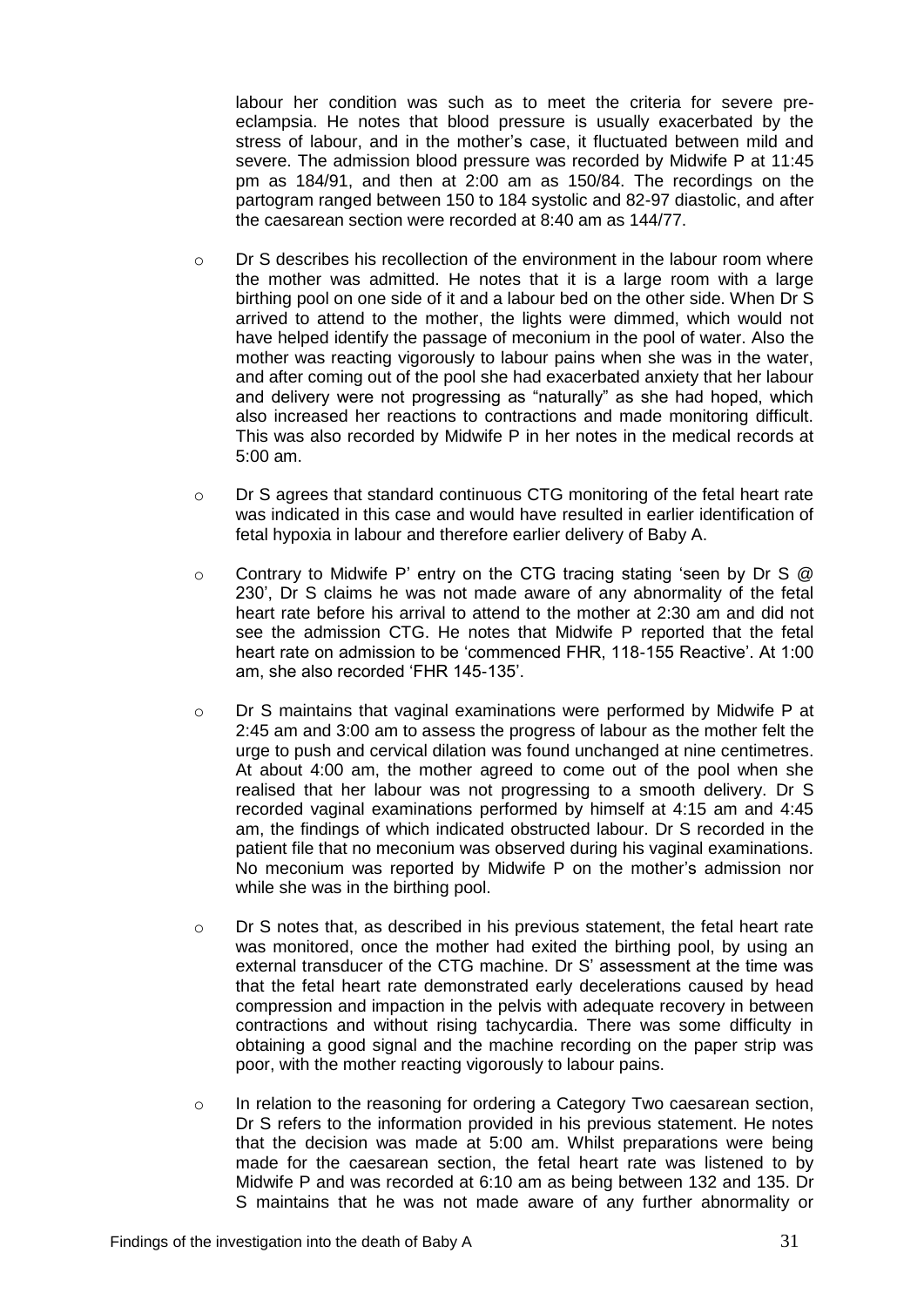deterioration such as fetal tachycardia or prolonged decelerations. Otherwise, he maintains that he would have re-categorised it as a Category One caesarean section.

- o Dr S agrees that Baby A suffered intrapartum hypoxia as documented by the cord blood gases. The CTG performed by Midwife P was not recognised as abnormal on admission. Had he been advised of abnormality in the fetal heart rate on admission, Dr S maintains that he would have advised standard continuous CTG monitoring. Dr S states that he had already advised that immersion in the birthing pool was "contra-indicated" in the mother's case.
- o Dr S notes that it is common practice for a midwife to send a CTG by facsimile to his home for evaluation if any deviation from normality was suspected. Furthermore, Midwife P may have sought the assistance of a more senior midwife about the admission CTG. Dr S maintains that Midwife P made no mention to him of the admission CTG at any stage until after Baby A was born.
- o In relation to the caesarean section delivery, Dr S notes that because Baby A had no muscle tone, once the head was impacted out of the pelvis, it floated up in the uterine cavity as if the baby became folded on itself. The practical solution was to then perform a breach extraction. The lack of real muscle tone explains why Dr S notes it was an "easy" breach extraction.
- o At the time of delivery, Baby A was not making any spontaneous breathing effort. Dr S is of the belief that meconium aspiration is likely to have occurred in the uterus at a time prior to caesarean delivery.
- o Dr S notes that histological examination of the placenta reported acute chorioamnionitis. The mother had post caesarean sepsis in her abdomen that required laparotomy despite antibiotic prophylaxis in the caesarean section. Dr S notes that she did not have prolonged rupture of the membranes and her vaginal swab at 36 weeks was negative for GBS bacteria. However, the placental acute chorioamnionitis may indicate that Baby A also suffered from sepsis that contributed to his death. Dr S submits that it is arguable that this may be linked to immersion in water and having vaginal examinations performed under water.

#### *Midwife P' response*

After considering Dr M's report, Midwife P provided a further statement dated 28 February 2013. Her responses to the issues raised by Dr M are as follows.

#### *Vaginal examinations*

In relation to the vaginal examinations conducted, Midwife P notes that she is unable to reconcile the times nominated by Dr M in her report. She confirms that vaginal examinations were conducted at the following times:

- $\circ$  11:30 pm vaginal examination performed by Midwife P at which time the mother was three centimetres dilated.
- $\circ$  2:00 am vaginal examination performed by Midwife P at which time the mother was seven centimetres dilated.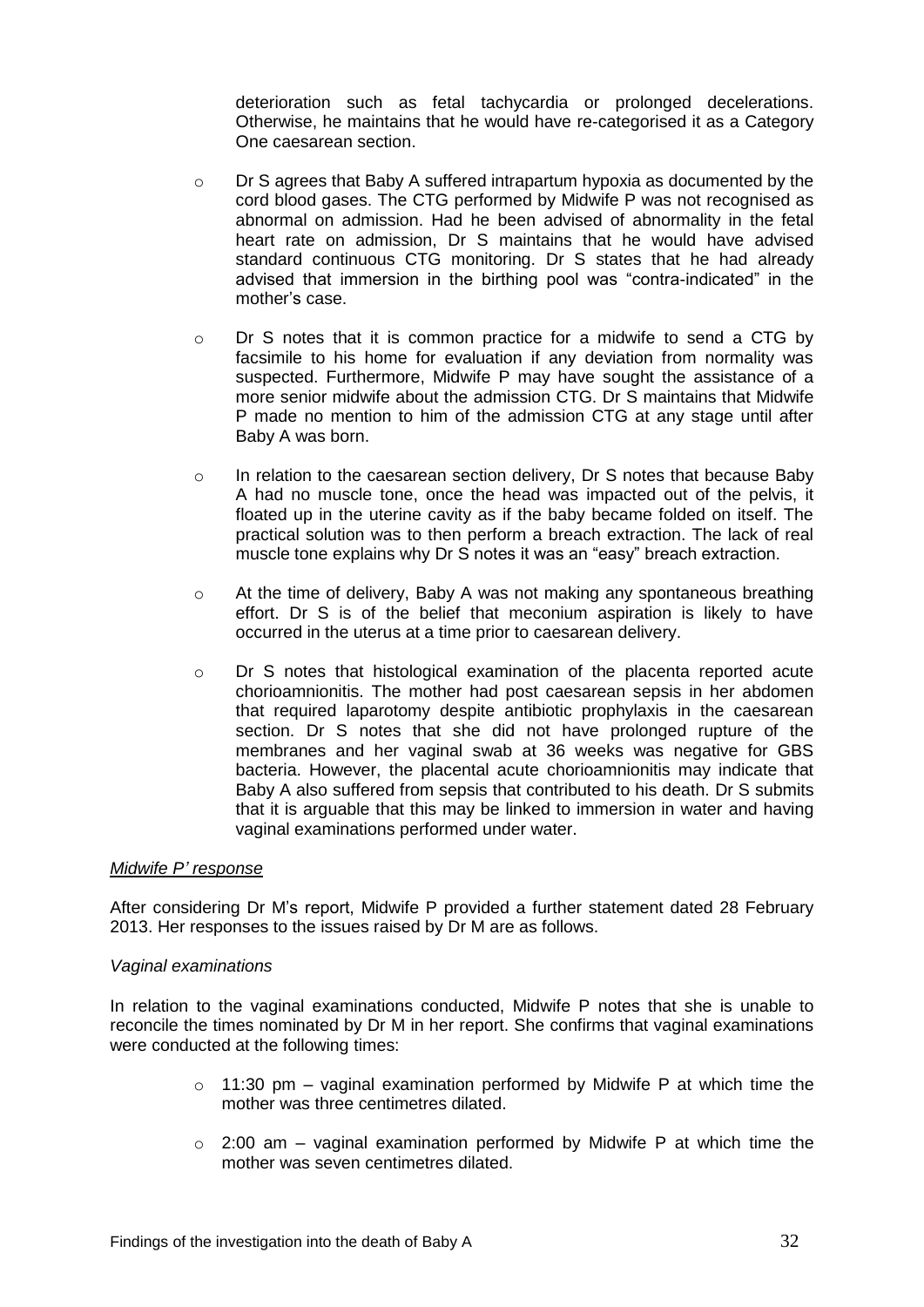- $\degree$  2:45 am vaginal examination performed by Dr S who told Midwife P that the mother cervix was nine centimetres dilated.
- $\circ$  3:00 am vaginal examination performed by Dr S who advised Midwife P that the mother was nine centimetres dilated.
- $\circ$  4:00 am vaginal examination performed by Dr S who advised Midwife P that there was no change.

Midwife P also recalls that she was present when Dr S performed a further vaginal examination when the mother was either in the operating theatre or in the operating theatre waiting area. She recalls that Dr S told her that there was no change. She estimates that this likely occurred between 5:30 am and 6:10 am.

#### *Liquor colour*

Midwife P clarifies that the note she made in the medical records' patient progress notes at 11:45 pm which stated *'clear fluid/brownish'* was to record something the mother had told her and not something she had observed.

Midwife P confirms that she did not observe any brownish vaginal discharge at any stage during her care of the mother. She did not observe any meconium at all throughout the mother's labour.

In response to Dr M's suggestion that there was no comment on the liquor colour on the partogram, Midwife P highlights that she recorded the following liquor colour at the time of the vaginal examinations:

- o At 11:30 pm, Midwife P noted that the liquor was blood stained.
- o At 2:00 am, Midwife P noted that the liquor was blood stained.
- $\circ$  At 2:45 am, Midwife P noted that no liquor was observed to have been seen by Dr S. As such, Midwife P has marked the relevant column on the partogram with a horizontal line.
- $\circ$  At 3:00 am, no liquor was reported to have been seen by Dr S and as such Midwife P has marked the relevant column on the partogram with a horizontal line.
- $\circ$  At 4:00 am, Midwife P did not record whether any liquor was observed by Dr S.
- o Midwife P does not recall whether or not the presence of liquor was mentioned at the time of Dr S' vaginal examination in the theatre area between 5:30 am and 6:10 am, however, her usual practice would be to make a note of any findings reported to her.

#### *Contractions*

In response to Dr M' question as to whether the mother's contractions were sufficient to achieve a vaginal delivery, Midwife P recalls that the mother's contractions were consistently strong and occurring at a rate of three every 10 minutes from the time of her admission and throughout her labour. In her experience, strong contractions, such as those experienced by the mother, were adequate to achieve vaginal delivery.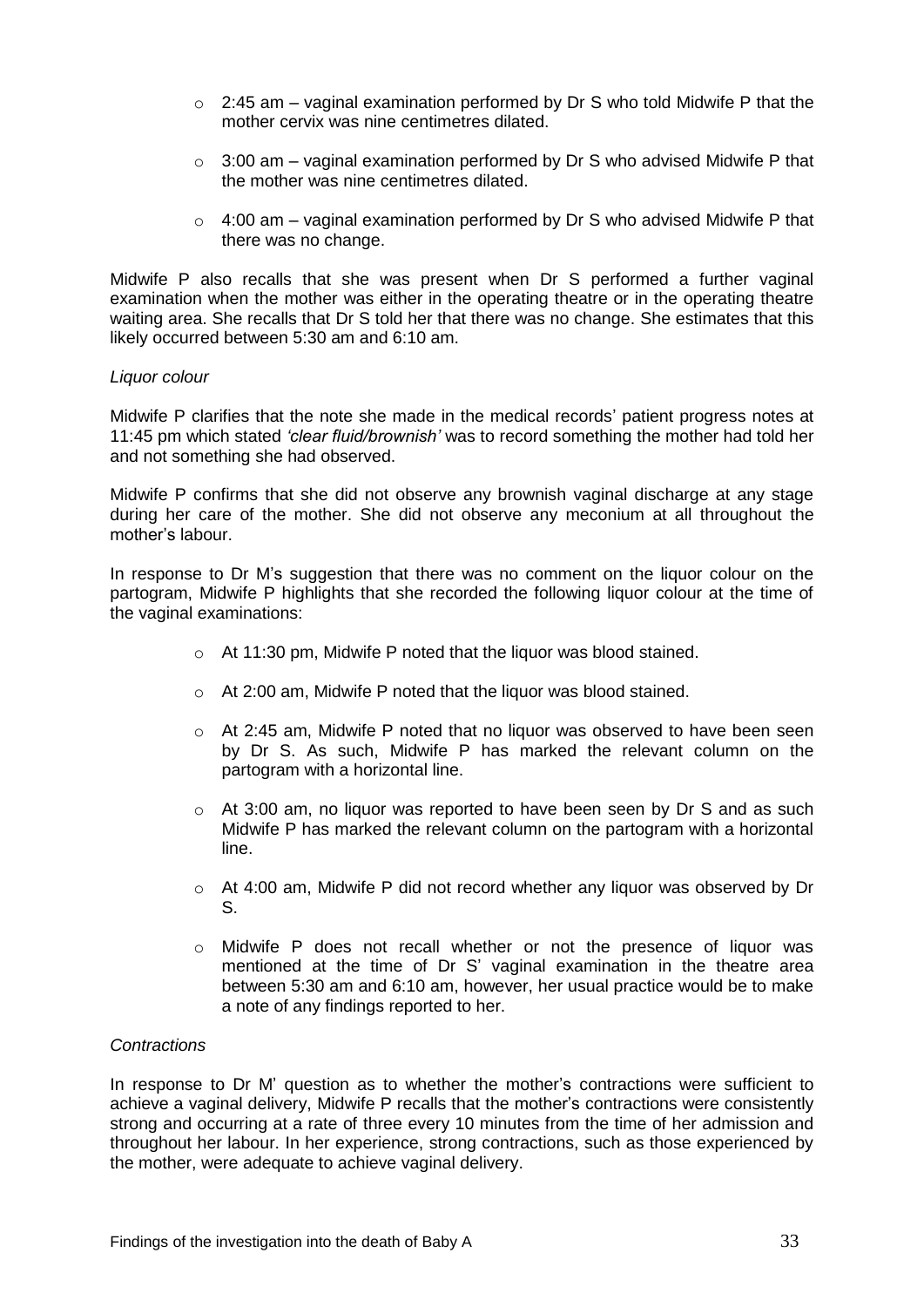## *Blood pressure observations*

Midwife P queries Dr M' suggestion that the last recorded blood pressure reading for the mother was 180/80 at 5:00 am. She notes that the mother's blood pressure was being monitored because it was high at the time of her admission. The systolic blood pressure was at times observed to be above 170, however, after the reading at 1:00 am, the diastolic measurement settled and remained below 90.

According to the notes made by Midwife P in the partogram, progress notes and the preoperative checklist, the mother's blood pressure readings were as follows:

> $\circ$  11:30 pm – 184/91  $\circ$  12:30 am - 159/91  $\circ$  1:30 am – 150/84  $\circ$  2:00 am – 171/83  $\circ$  2:30 am – 182/84  $\circ$  3:30 am - 174/82  $\circ$  5:30 am – 164/81

Midwife P notes that she was not observing the mother's blood pressure in isolation. She claims she was constantly monitoring her for the development of any other clinical signs that might impact on the health and well being of either the mother or the infant, such as blurred vision, headaches, a pounding pulse or heart palpitations. None of these clinical signs were observed.

## *CTG and monitoring of the fetal heart rate*

Midwife P states that at no time during the mother's labour was she concerned about the fetal heart rate. The CTG taken on admission continued for a duration of 20 to 25 minutes and appeared to be normal and reactive.

Midwife P does not recall any discussion with the father and mother, as repeated by Dr M in her report, to the effect that the fetal heart rate came almost to a stop during the admission CTG. Midwife P does not recall the fetal heart rate coming almost to a stop at any stage during the labour.

Midwife P notes that if there were any audible fluctuations in the fetal heart rate, her practice would have been to reassure the parents that it is normal for the fetal heart rate to fluctuate to some extent, particularly during contractions, between the range of 110 to 160 bpm.

Midwife P does not recall observing any abnormality with the fetal heart rate, including on auscultation when the mother was in the bath. She does recall having a conversation with the father and mother about the fetal heart rate sounding a bit high with the Doppler machine whilst the mother was in the bath. She recalls reassuring them that it should come down again, which it did. Midwife P is of the belief that this conversation was in relation to an observation that the fetal heart rate was 160 bpm, which could have taken place during her observations taken at 3:00 am or 3:30 am. To the best of her recollection, the readings of 160 bpm were fleeting and occurred during contractions.

Midwife P notes that is her usual practice to raise a concern with Dr S if she observed any fetal tachycardia, particularly if it was persistent. In this case, Midwife P did not observe any fetal tachycardia during the mother's labour.

By way of clarification, Midwife P made the following recordings of her observations of the fetal heart rate throughout the labour:

 $\circ$  11:30 pm – 145 bpm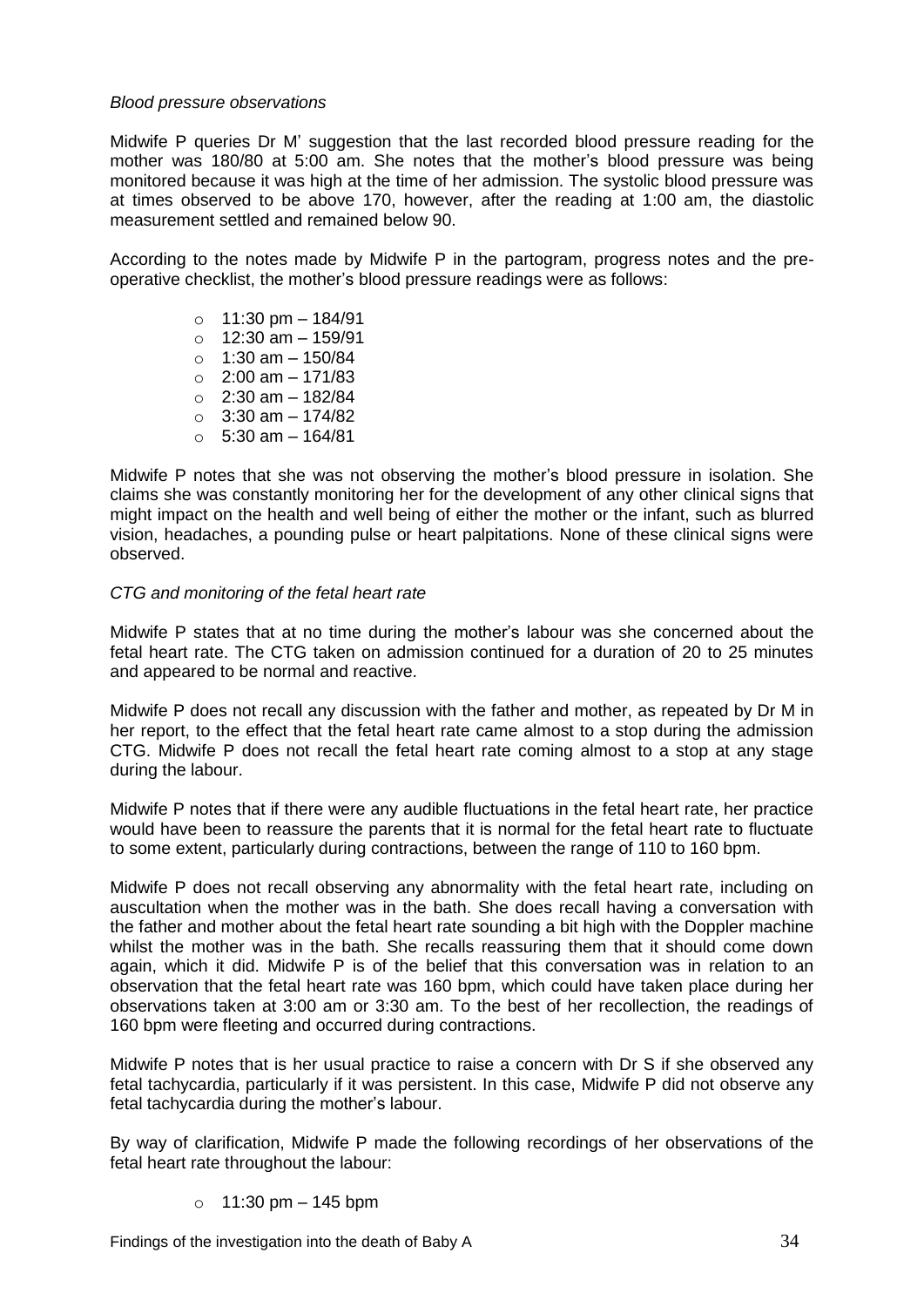- $\circ$  11:45 pm 118 to 155 bpm
- $\circ$  12:30 am 145 bpm
- $\circ$  1:00 am 145 to 135 bpm
- $\circ$  1:30 am 140 bpm
- $\circ$  2:00 am 135 to 140 bpm
- $\circ$  2:15 am 145 bpm
- $\circ$  2:30 am 135 to 148 bpm
- $\circ$  3:00 am 155 to 160 bpm
- $\circ$  3:15 am 125 bpm
- $\circ$  3:30 am 145 to 160 bpm
- $\circ$  3:45 am 135 bpm
- $\circ$  4:00 am 120 bpm
- $\circ$  4:30 am 145 bpm
- $\circ$  5:00 am 135 to 155 bpm
- $\circ$  Shortly after 5:00 am marked FHR as within the normal range
- $\circ$  5:30 am 145 bpm
- $\circ$  6:10 am 132 to 135 bpm

Midwife P notes that the CTG was reapplied to the mother at 4:00 am, and although she experienced difficulty attaching the maternal transducer straps, she could hear the fetal heart rate at all times. The fetal heart rate was also continuously displayed on the monitor and she recalls that it was, at all times, within normal limits for the duration of the CTG.

Midwife P also claims that to the best of her recollection, she monitored the fetal heart rate with the Doppler more often than is recorded in the patient records after the mother was taken to the theatre waiting area. She claims this was probably because she didn't always have immediate access to the patient chart due to the involvement with other staff in preparing the mother for the caesarean section. Midwife P did not have any concerns with the fetal heart rate at this time. She does recall Dr S popping out on at least one occasion to ask whether the fetal heart rate was okay, to which she confirmed that it was.

# *Temperature*

Midwife P notes that the mother's temperature was observed to be within the normal range at 11:30 pm (36.9 degrees), at 2:00 am (36.7 degrees) and again at 5:30 am (36.7 degrees).

# **Further statements provided by Dr S and Midwife P**

#### *Supplementary statement of Midwife P*

On 9 September 2013, Midwife P was requested to provide a further statement for the purposes of the coronial investigation, specifically addressing the following matters:

- (a) Details as to the training she was provided prior to Baby A's birth, particularly in relation to the interpretation of CTG monitoring and use of the Doppler device. She was also requested to provide details of further training provided following Baby A's death, particularly in relation to the interpretation of admission CTG's.
- (b) Was there any discussion with the father and mother at any time during the labour about the difference between CTG monitoring as compared to the Doppler device, including the advantages and disadvantages of both?
- (c) Did Dr S inform you at anytime that he was of the opinion that there was an obstructed labour?

A further statement was subsequently provided on 25 October 2013 and relevantly stated as follows: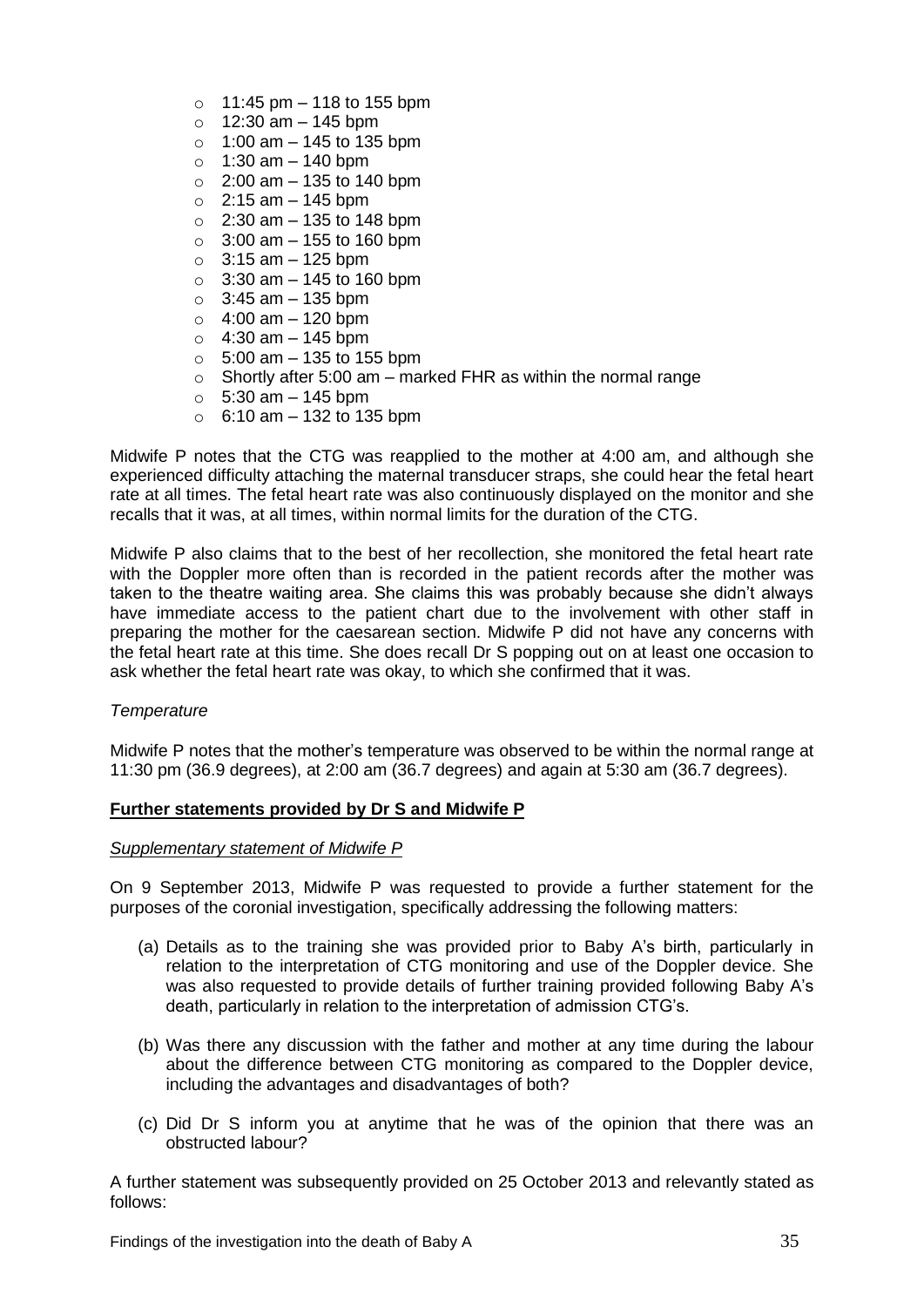## *Details of training prior to 8 June 2008:*

- On 13 August 2006, Midwife P completed the Fetal Surveillance Education Program provided by RANZCOG.
- After commencing employment with the Hospital Midwife P completed all the relevant compulsory annual competency assessments required. In particular, on 1 February 2008, Midwife P relevantly completed competencies in fetal assessment external CTG, newborn resuscitation, neonatal apnoeic and bradycardic management, neonatal pulse oximeter application and monitoring and water immersion/water birth.

# *Details of training after 8 June 2008*:

- On 26 June 2008, Midwife P underwent a routine annual performance review with the Nurse Unit Manager of the Obstetric Unit, during which she indicated that she wished to attend a course by the National Association of Childbirth Education in order to obtain formal qualifications to become an educator for conducting antenatal courses.
- On 18 July 2008, Midwife P attended a CTG workshop.
- On 27 February 2009, Midwife P completed an online tutorial in external fetal monitoring.
- On 28 May 2009, Midwife P successfully completed the Hospital competency assessments in a number of areas, including Fetal Assessment – External Cardiotocography, Neonatal Pulse Oximeter Application and Monitoring, Water Immersion Leading to Birth, Newborn Resuscitation and Basic Life Support.
- **Prior to Midwife P' departure from the Hospital in early August 2010** she continued to undertake further training, which included a Fetal Surveillance Education Program on 6 November 2009, Obstetric Emergency Skills Workshop on 17 December 2009, Care of the Critically Ill Obstetric Patient Seminar on 20 July 2010 and Fetal Monitoring Training System on 3 August 2010.
- Midwife P is presently employed at another hospital as a full time nurse. She has maintained her annual midwifery and registered nursing competencies and has attended various internal and external courses on a number of topics.

#### *Details of conversations with the father and mother:*

Given the lapse in time, Midwife P does not now recall any specific discussions with the father and mother about the differences between CTG monitoring compared to Doppler monitoring. She does recall, however, that the mother was insistent that she wanted to labour in the bath. Midwife P believes she would have explained to the mother that they were unable to continuously monitor the fetal heart rate by using the CTG once she entered the bath and would need to monitor the fetal heart rate regularly using the Doppler device.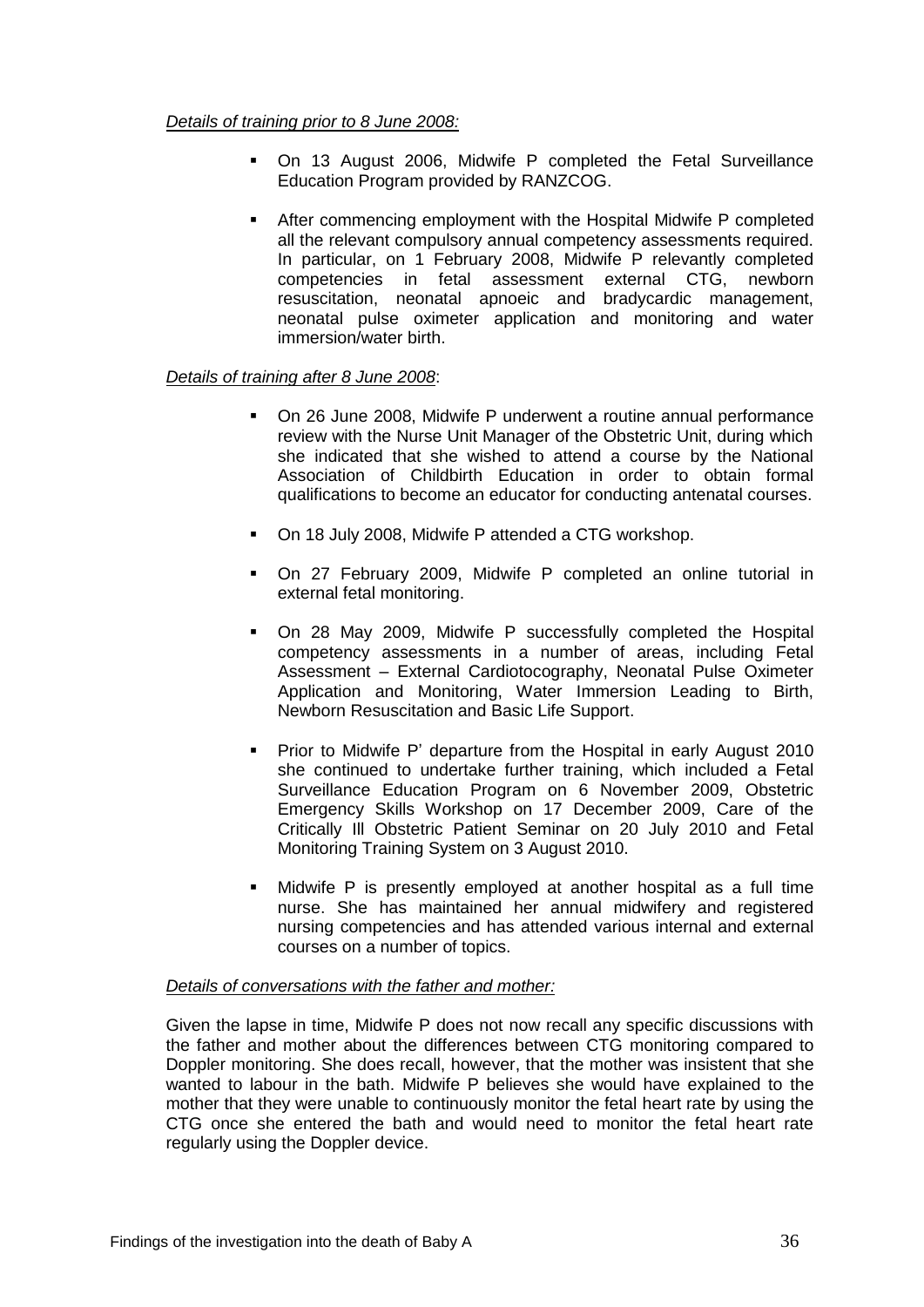# *Details of conversations with Dr S:*

Midwife P does not recall Dr S informing her at any time that he believed the mother's labour was obstructed.

## *Supplementary statement of Dr S*

On 9 September 2013, Dr S was requested to provide a further statement specifically addressing the following matters:

- (a) Provide details as to conversations you had with the father and mother about what happened to Baby A, whilst the mother was still in hospital and then again in July, September and December 2008. Notes and records of these conversations should be annexed to this statement.
- (b) Please provide further details as to why you are of the view that the admission CTG for the mother was abnormal? What about the CTG made it abnormal?
- (c) Please provide an update as to the actions you undertook to address the concerns raised by Dr E in his external review and which were subsequently discussed during the meeting with Hospital management in October 2008?
- (d) Given the poor description of the fetal heart rate upon admission by Midwife P, as per your statement dated 21 March 2013, please provide an explanation as to why you did not make further enquiries to ascertain the baseline, variability and whether there were accelerations and decelerations?
- (e) You state that you performed two vaginal examinations at 4:15 and 4:45 am, the findings of which indicated an obstructed labour? Please explain why it was necessary to conduct a further vaginal examination when the first indicated an obstructive labour? Wouldn't this initial finding warrant further action to be undertaken?

Dr S subsequently provided a further statement on 12 November 2013, which relevantly stated as follows:

- (a) *Details as to conversations with the father and mother:* Dr S states that he cannot remember the details of the conversations he had with the father and mother about what happened to Baby A whilst the mother was still in hospital and then again in July, September and December 2008. He relies upon his practice notes and the notes contained in the Hospital's records. He does recall, however, in a general sense that the conversations with the father and mother concerned the cause of Baby A's death, the obstructed labour, the unsuitability of a water birth, the condition of pre-eclampsia and its worsening into HELLP syndrome after delivery, the adnominal sepsis that followed and the laparotomy treatment thereof and the potential for future fertility and delivery. Dr S recalls that on one occasion, the mother brought a copy of the autopsy report which they read together and discussed.
- (b) *Admission CTG:* Dr S states that the admission CTG had no clear baseline fetal heart rate although it could be suggested that it was running at around 150-160, and showed most probably recurrent variable decelerations that could be described as complex variable decelerations. He acknowledges that the CTG could have been described at the time as abnormal or nonreassuring and the required course of action would be to continue it for further clarification, and notify the managing obstetrician for further assessment.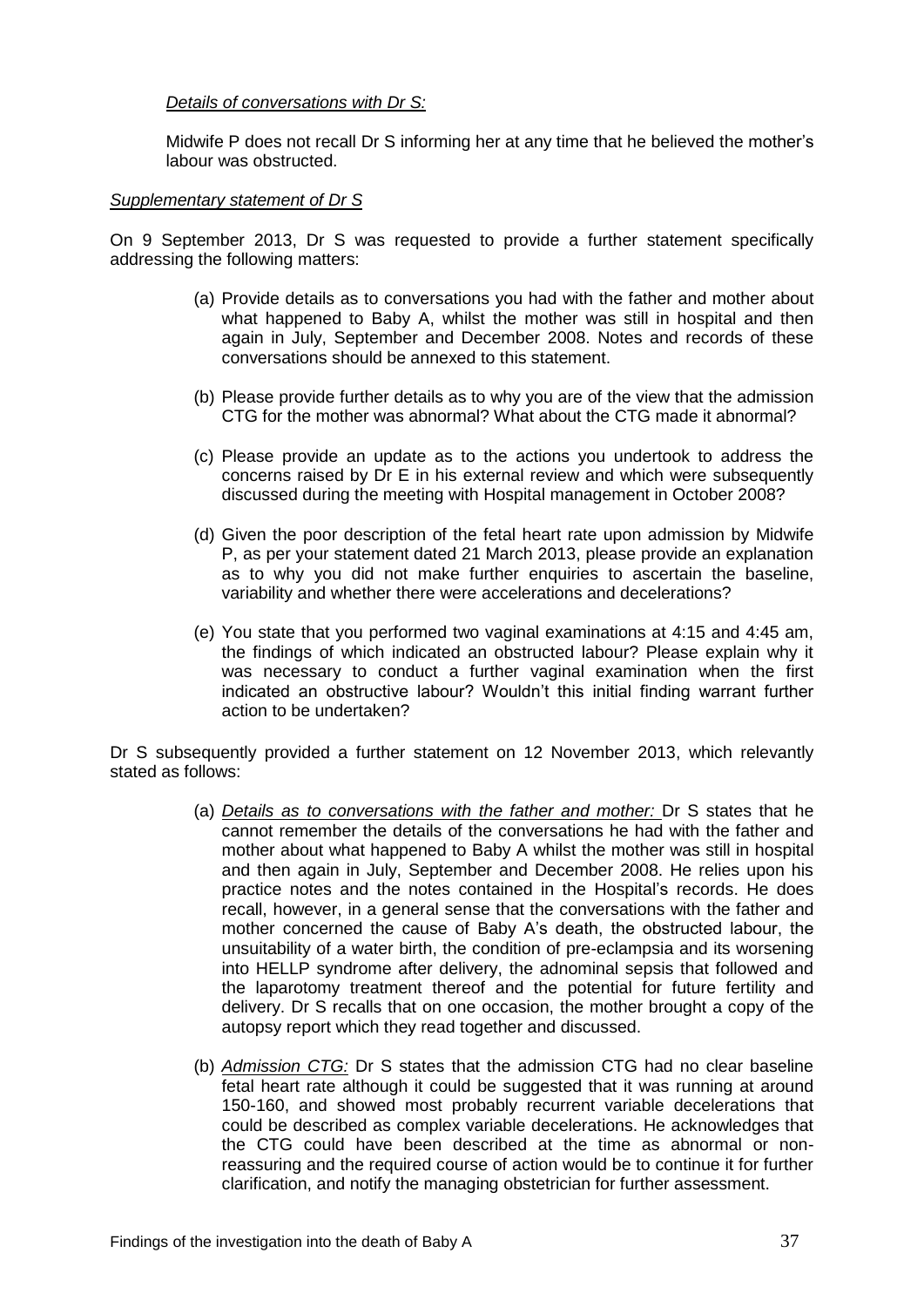- (c) *Dr E' concerns:* Dr S states that he was aware that the Hospital had arranged for this matter to be reviewed by an external doctor, however, claims that he was not asked to provide any input into the review or provided with a copy of the final report. Dr S states that he was only provided with a copy of Dr E' report by the Coroner's office. In relation to the minutes taken at the meeting in October 2008, Dr S notes that:
	- He has attended CTG educational workshops on several occasions before and after Baby A's death. He also continued to participate in periodic CTG review meetings in many hospitals he has worked and continues to do so in his current hospital.
	- **•** Dr S maintains that he has appropriately managed innumerable cases of pre-eclampsia before and after the mother's case in many obstetric hospitals. He notes that in this case, the prominent feature was not just the pre-eclampsia but the mother's strong desire to follow her own plans for a so called 'natural' delivery and water birth against medical advice. On the occasions that he encounters such an attitude in the face of his advice, it is his practice to refer the case to the department where he works for discussion and consensus management or to offer the patient to transfer her care to a second obstetrician. However, Dr S notes that in private practice these options are limited and in this case, it was not logistically possible to offer the mother a second obstetrician's opinion on the night of her admission when she insisted on a water birth contrary to his advice.

In relation to Dr E's report, Dr S notes the following:

- It does not address the failure of Midwife P to identify the admission CTG was abnormal or non-reassuring, when she reported the fetal heart rate as normal.
- It does not address the error of Midwife P of discontinuing the admission CTG, which would have required continual monitoring to clarify the fetal condition.
- If does not address Midwife P's failure to notify Dr S of the admission CTG at all, or of any deviation from normality in the fetal heart rate.
- It does not address the action of Midwife P in preparing and providing the birthing pool to the mother despite the midwife recording in the notes of Dr S' advice that a water birth was contraindicated.
- **If does not address the wrong notation entered by Midwife P on the** admission CTG that it was seen by Dr S at 2:30 am, which he notified to the Nursing Unit Manager on 14 June 2008.
- **If does not consider documentation in the Hospital's records dated 4** June 2008, of his plan to induce labour.
- It does not given sufficient weight to the refusal of the mother to accept medical advice that water birth was not suitable and plainly contraindicated.
- (d) *Fetal heart rate:* Dr S maintains that he was informed by Midwife P that the fetal heart rate was normal and as such he did not ask her about aspects of abnormality.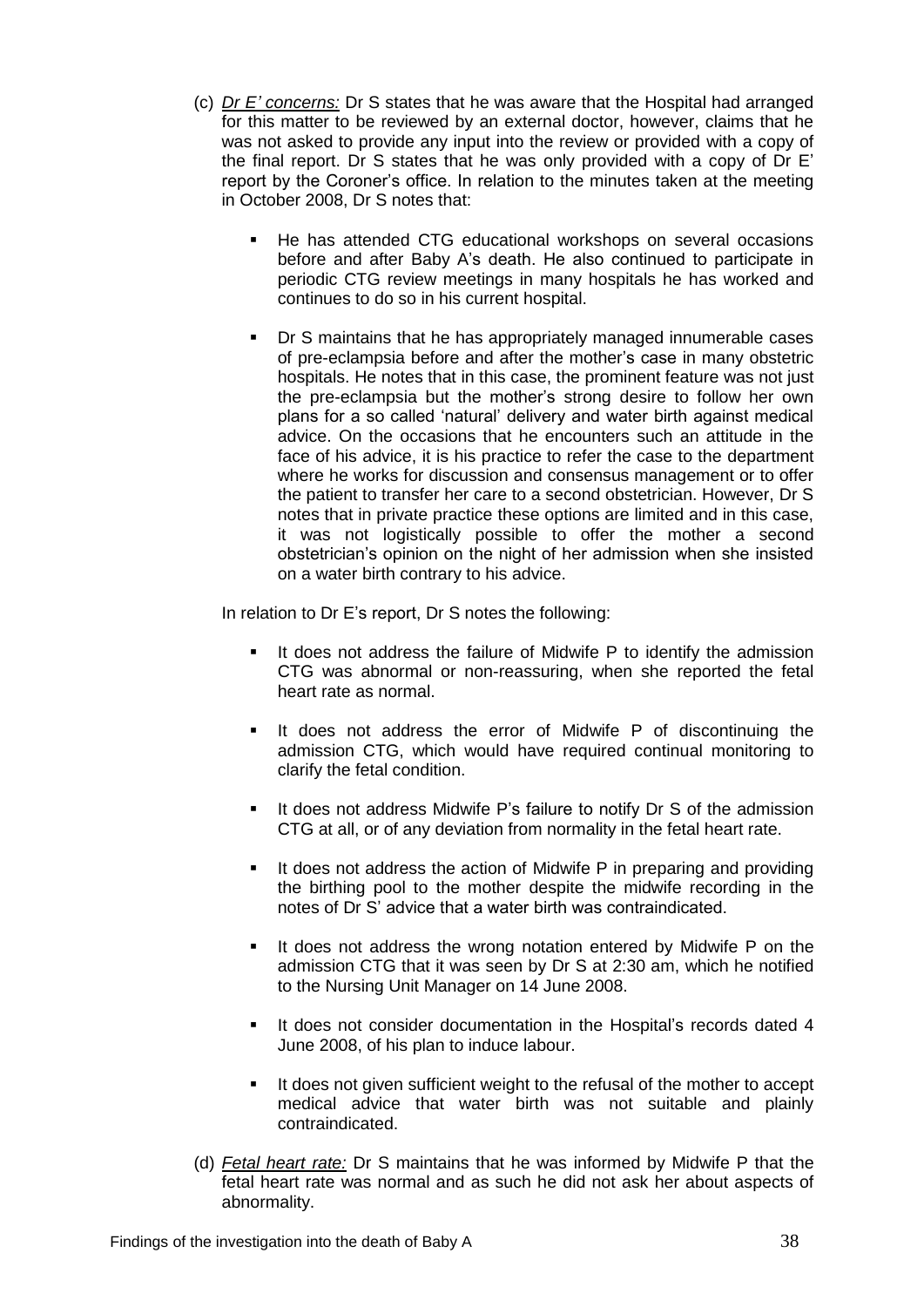(e) *Obstructed Labour:* Dr S states that obstructed labour is diagnosed by confirming the lack of progress over a reasonable time interval. Obstructed labour was not diagnosed at the examination times at 4:15 am, but after he detected no advancement in the labour process at the second examination time 4:45 am.

## **Expert report by Consultant Obstetrician, Professor H**

On 5 February 2014, a further expert report was sought from Specialist Obstetrician and Gynaecologist, Professor H.

On 27 April 2014, Professor H provided his expert report addressing an array of matters.

In general comments regarding the events that precipitated Baby A's birth, Professor H relevantly noted the following:

- In relation to the admission CTG conducted on 7/8 June 2008 for approximately 40 minutes, Professor H notes that it was not normal or reassuring. The heart rate is seen to vary between 118 and 160 beats per minute and contains either large accelerations from a relatively low baseline or large decelerations from a high baseline. In the current paradigm of fetal heart rate reporting, Professor H would classify the CTG as suspicious and would have expected the CTG to be continued until a decision had been made about the fetal welfare. He would have expected Dr S to be told that the CTG was not normal.
- Urine testing for the presence of protein, despite the mother's known presentation of pre-eclampsia, was not conducted until 4:00 am on 8 June 2008, despite the reasonably compelling case that could have been made for such testing to have been conducted within a relatively short timeframe after admission as a priority.
- During the time the mother was in the bath after a decision was made to perform a caesarean section, Professor H notes that fetal heart rate monitoring occurred by auscultation at times and by CTG at others. Monitoring was difficult. He notes that there is a very poor quality section between 4:30 and 4:50 am, which is highly suspicious of significant fetal compromise, with a recorded heart rate below 100 beats per minute in significant sections. At 5:10 am, the heart rate is between 140-150 beats per minute with at least one deceleration to approximately 70 beats per minute. Whilst Professor H acknowledges that the abnormally low heart rate may be artefact (e.g. the maternal heart rate rather than the fetal heart rate) further steps should have been taken to definitively ascertain the fetal welfare status. In the absence of such steps to obtain a definitive assessment of the fetal status there should have been significant concern regarding the welfare of the baby at the time.

In relation to the specific questions to be addressed, Professor H stated as follows:

#### (a) *Antenatal care and pre-eclampsia:*

## **Was Dr S' antenatal care and treatment provided to the mother adequate and appropriate?**

Prior to 36 weeks gestation, when the development of high blood pressure, proteinuria and raised uric acid and alkaline phosphatise levels began, Professor H did not find any fault with Dr S' care of the mother. He does, however, believe that Dr S' notes regarding the discussion of the water birth option and the need for booking at the Hospital are inadequate.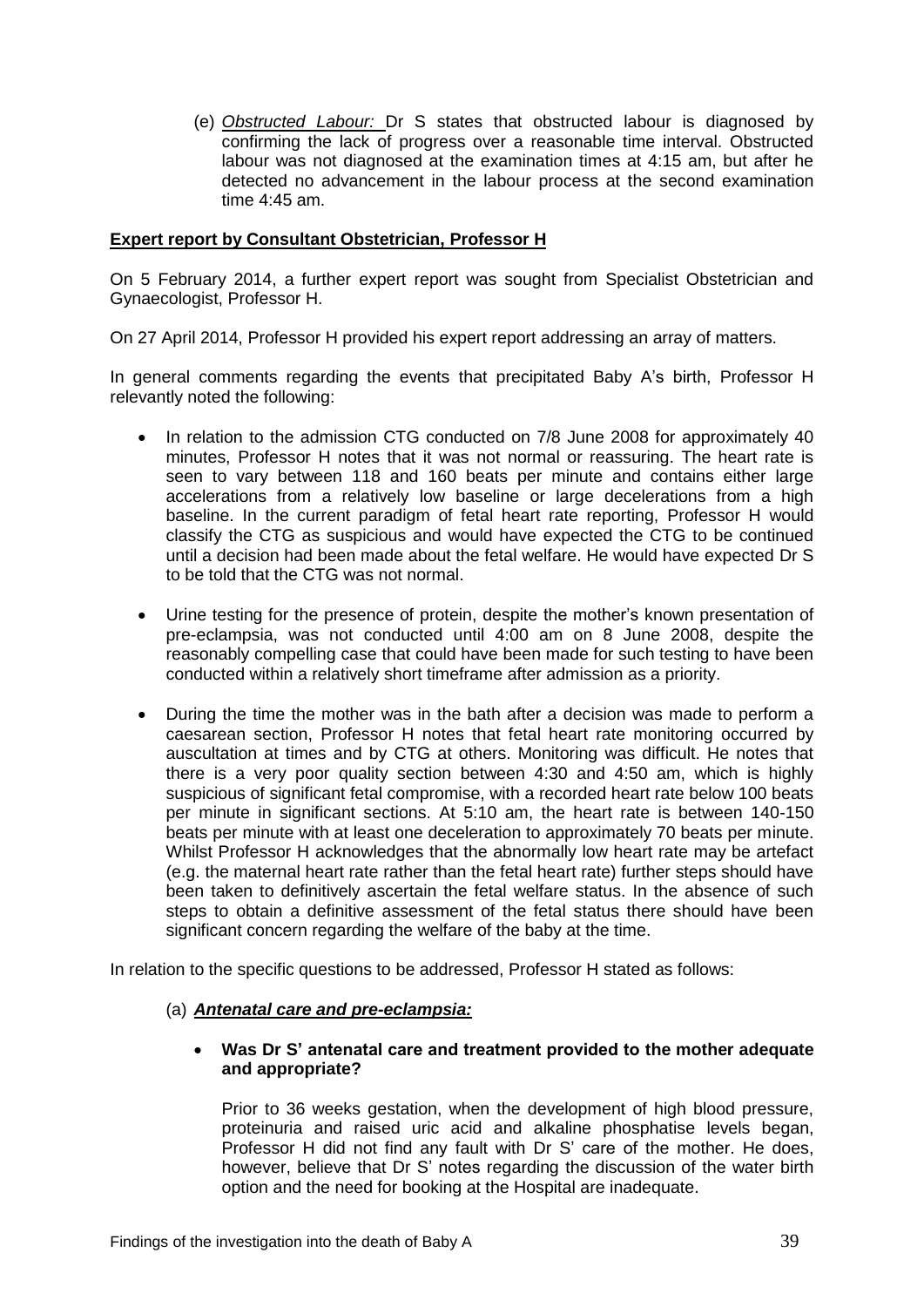## **Given the mother's circumstances, should she have been considered to be a high-risk pregnancy?**

Professor H notes that there are a number of risk scoring systems in use, including the one that he developed in the 1990's for use in rural and remote facilities, but which is applicable everywhere. This is the only Australian system which has been published in a peer-reviewed fashion with an evidential basis.

Using this system, the mother would have had a risk score of five (moderate risk) at her first visit, continuing until 37 weeks gestation. After 37 weeks when significant hypertension developed, with some measurements exceeding 160 mm Hg systolic pressure, a further four points added would make her reassessed risk score nine, which is indicative of a high risk pregnancy.

Professor H notes that moderate and high scores of themselves do not dictate exact management but do certainly warn of the need to have significant concern for the welfare of the mother and her baby.

## **How would you describe her condition of pre-eclampsia (moderate/severe)?**

At 37 weeks gestation, Professor H describes the mother's condition of preeclampsia as moderate, bordering on severe, with the presence of increasing blood pressure, proteinuria and rising uric acid and alkaline phosphatese levels.

By 38 weeks, the continuation of blood pressures of the level of 160/90 with significant proteinuria and raised uric acid and alkaline phosphatese levels despite hypotensive medication places the pre-eclampsia into the severe range.

## **Was management of the mother's pre-eclampsia reasonable and appropriate during pregnancy and labour?**

Professor H notes that the only cure for pre-eclampsia is delivery of the placenta, which implies delivery of the baby. Where moderate to severe preeclampsia is present with a mature pregnancy (37 weeks or more) the "main stream" view is that delivery of the baby is appropriate with careful monitoring of maternal and fetal welfare during that process. The reasons for this view are:

- Moderate to severe pre-eclampsia can fulminate to a severe disease process without warning, with significant morbidity and morbidity risks to the mother; and
- The fetus is at significant risk of the effects of placental insufficiency, including intrauterine death and/or hypoxia, and progressing further in the pregnancy does not offer any extra benefit to the baby.

This view that expediting delivery of the baby after 37 weeks in the presence of significant pre-eclampsia is found in section 9 and 9.1 of the Queensland Maternity and Neonatal Clinical Guidelines Program entitled, *'Hypertensive Disorders of Pregnancy'.* This clinical guideline was first published in 2010,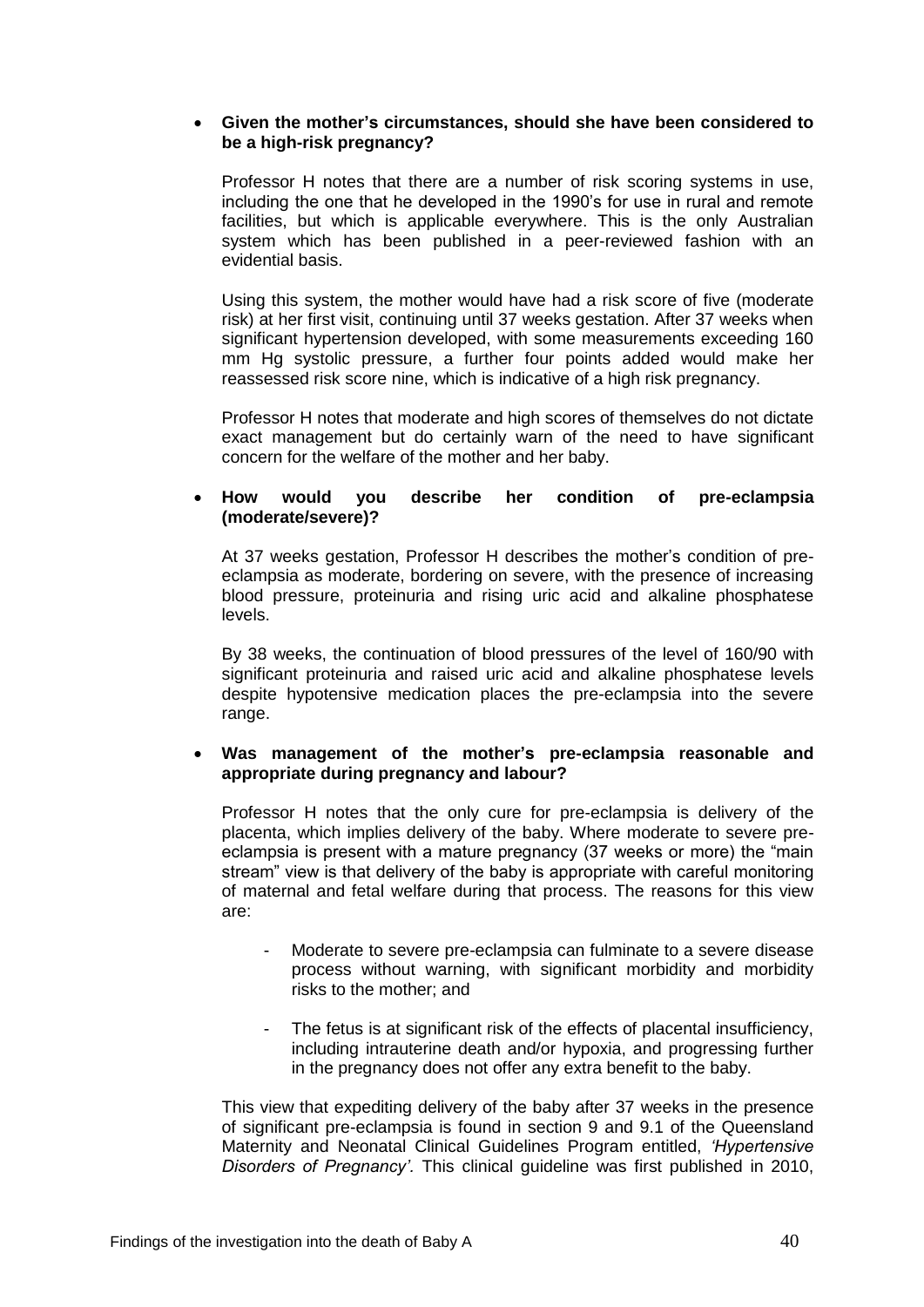however, it encapsulates the expert views regarding appropriate management of pregnancy complicated by pre-eclampsia in 2008.

A similar concept can be found in the National Institute for Health and Clinical Excellence Guideline for Hypertension in Pregnancy, which was originally published in 2006.

## **Should the mother have been considered for induction earlier? If so, should induction have taken place during the day when there would be more ready access to the surgical theatre?**

Given Professor H' response to the above question, he is of the view that the mother should have been counselled that delivery at 37 weeks gestation was the most appropriate option for care, and that the options of induction of labour with careful and continuous electronic fetal heart rate monitoring and elective caesarean section should have been proposed. Awaiting spontaneous labour and considering birthing in a pool without continuous fetal heart rate monitoring should have been noted as inappropriate options for care.

# (b) *Following admission on 7 June 2008*

# **Was the trace CTG upon admission normal/abnormal?**

Professor H notes that the 40 minutes of CTG tracing as copied in the medical records is of poor quality. As stated above, this CTG is not normal/reassuring and contains large accelerations from a relatively low baseline or large decelerations from a high baseline. He would classify this CTG as suspicious and would have expected the CTG to be continued until a decision was made about the fetal welfare.

# **Was the response to the admission CTG trace by Midwife P appropriate?**

Professor H would have expected that Dr S would have been told that the CTG was not normal. It is unclear from the medical record and the subsequent statements provided by Midwife P, about what she told Dr S. An entry in the notes at 11:45 pm on 7 June 2008 by Midwife P states *'CTG commenced FHR 118-155 bpm reactive'.* Professor H' interpretation of this note is that Midwife P believed that the CTG was not concerning.

 **Is it common/best practice for an obstetrician to examine an admission CTG? Is it acceptable for an obstetrician to rely upon the interpretation of a CTG scan by a midwife rather than examining it themselves? And if relying upon an assessment by a midwife, what information should the obstetrician expect to be conveyed?** 

Professor H states that though relatively widely used, there has not been any clear evidence that admission CTGs offer a benefit in predicting fetal outcome in labour. At best, an admission CTG offers an assessment which may identify the unrecognised 'at risk' fetus in a low risk pregnancy (section 4.1 RANZCOG Intrapartum Fetal Surveillance Clinical Guideline). In section 6 of this guideline it is suggested that 'continuous electronic fetal monitoring should be recommended when either risk factors for fetal compromise have been detected antenatally, are detected at the onset of labour or develop during labour'.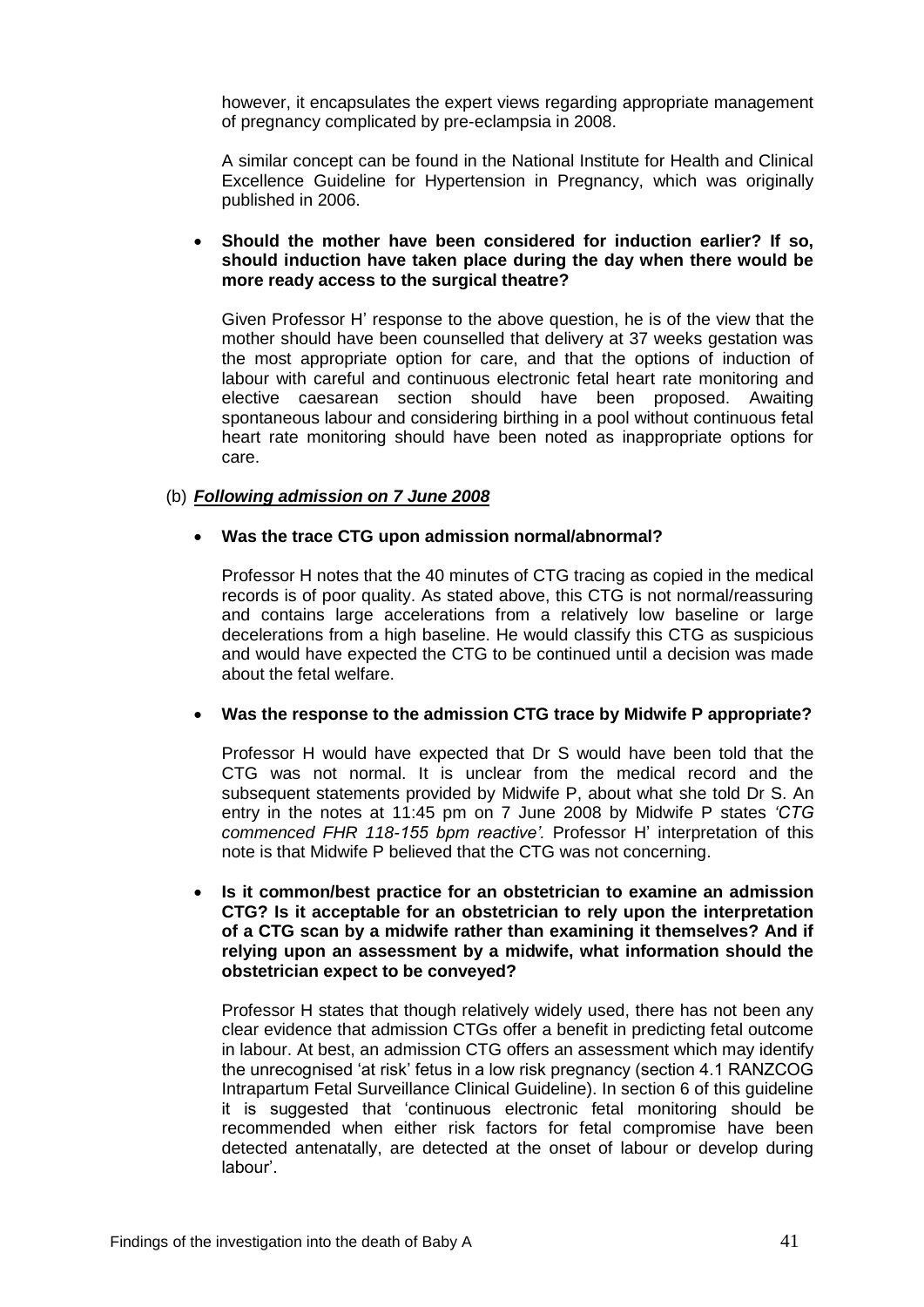In Professor H' view, relying on an admission CTG to predict fetal welfare is unwise, without intending to continuously monitor the fetal heart rate until the birth of the baby. If Dr S intended to rely on the admission CTG he should have visualised the trace himself.

In the event that Dr S relied on an assessment by a midwife, he should have had knowledge of that midwife's experience with CTG interpretation, and he should have expected to have been given a clear description of the fact that the CTG was not normal due to the heart rate varying widely between 118 and 160 beats per minute and contained large accelerations and decelerations, which could not be assessed for significance within this CTG trace.

## **Was the fetal heart rate monitoring conducted during labour adequate and/or in accordance with existing best practice?**

Best practice for fetal heart rate monitoring in labour in the setting of moderate to severe pre-eclampsia and advanced maternal age should have been continuous electronic fetal heart rate monitoring throughout labour. In the event that there was difficultly gaining adequate trace by an externally placed ultra-sound based heart rate pickup, application of a CTG electrode directly to the fetal scalp would be an option. In the event that there is still uncertainty regarding fetal welfare, a fetal blood sample could be obtained from the fetal scalp to measure fetal acid-base status as a surrogate for fetal oxygenation status.

# (c) *Water Birth*

# **Given the mother's antenatal history, was a water birth appropriate?**

Professor H is of the view that water birth was not appropriate because adequate continuous fetal rate monitoring is not possible in that setting and there is a risk of the development of severe complications of pre-eclampsia, including eclampsia with fitting and unconsciousness, which cannot be safely managed in a water bath.

## **Given the father and mother were counselled against a water birth by Dr S is there anything Hospital staff (such as the midwife) or the obstetrician could have done to prevent such a birthing procedure given it was the father and mother's chosen means of delivery?**

Professor H states that the hospital staff were in an invidious position if the father and mother made such a demand. The appropriate response, in his opinion, would have been to delay availability of the prepared birthing pool whilst seeking Dr S' attendance to discuss the matter face-to-face.

# **Given the father and mother's insistence on a water birth was the monitoring of the fetal heart rate at the intervals recorded appropriate?**

Professor H is of the view that the baby should have had its fetal heart monitored continuously and anything less than that was inappropriate. All guidelines regarding intermittent auscultation of the fetal heart rate as a means of monitoring fetal welfare are only applicable to low risk pregnancies.

 **Also, should there have been some additional consent sought from the father and mother in relation to the continuation of the water birth, given it was against the advice of the midwife and the obstetrician?**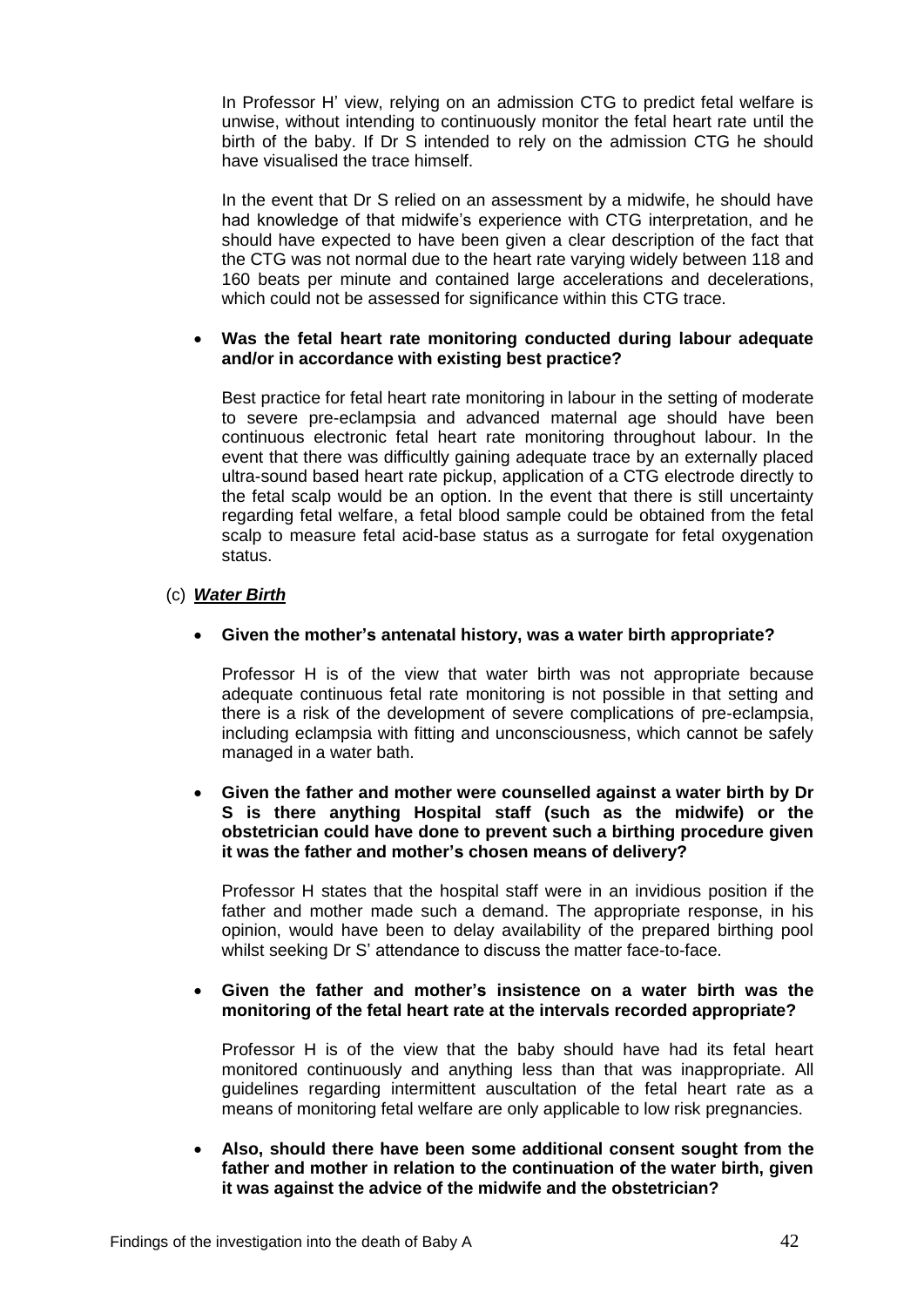There is no clear rule about such a concept, however, all parties would have been wise to clearly document their discussions with the father and mother regarding the pros and cons of their decision to not accept specialist obstetric advice.

## (d) *Caesarean section*

## **Was the categorisation of the caesarean section by Dr S as a category two appropriate in the circumstances? Please explain the reasons for your view.**

Professor H is of the view that in the context of the decision to proceed to caesarean section at 5:00 am and the knowledge Dr S did/didn't have regarding fetal welfare, a decision that the request for a theatre access was Priority Two was not unreasonable, given the Hospital's policy *'Caesarean Section – Priority Two Urgent'* states that this policy aims for a commencement within 40 minutes of the decision being made. In reality, however, the decision-to-birth interval was 90 minutes.

However, Professor H notes that the information Dr S had was quite inadequate due to a lack of continuous fetal heart rate monitoring, and in retrospect clearly indicates that this should have been a Priority One request.

Professor H suggests strongly that a more effective assessment of fetal welfare on admission in labour may well have prompted a Priority One request at the time.

## **What was the appropriate timeframe for Baby A to have been delivered in?**

In Professor H' opinion, given the poorly recorded CTG at 5:10 am, which is highly suspicious of poor fetal welfare (baseline in the range of 140-150 beats per minute with at least one deceleration down to 70 beats per minute), he believes the request should have been for a Priority One (as soon as possible).

 **Dr S notified the HNC that the mother required a caesarean section at 5:00 am. The mother arrived at the recovery room awaiting consultation with the anaesthetist at 5:40 am and was given an epidural at 5:55 am. Baby A was delivered at 6:35 am. Was the time between when the decision was made to conduct a caesarean and the operation being carried out reasonable? Did the timeframe in this case comply with the Hospital policy in effect?**

As stated previously, the decision-to-birth interval was 90 minutes, which was not consistent with the Hospital policy. In a public hospital maternity specialist service this period of time would be considered to be unacceptable. Professor H notes that he cannot comment on behalf of a private hospital, such as the Hospital, which does not have theatre and anaesthetic staff on site or on close 'proximate call' 24 hours a day.

Professor H does note that the statement provided by Dr D indicates that he provided a spinal anaesthetic, not an epidural anaesthetic, which is quicker to administer.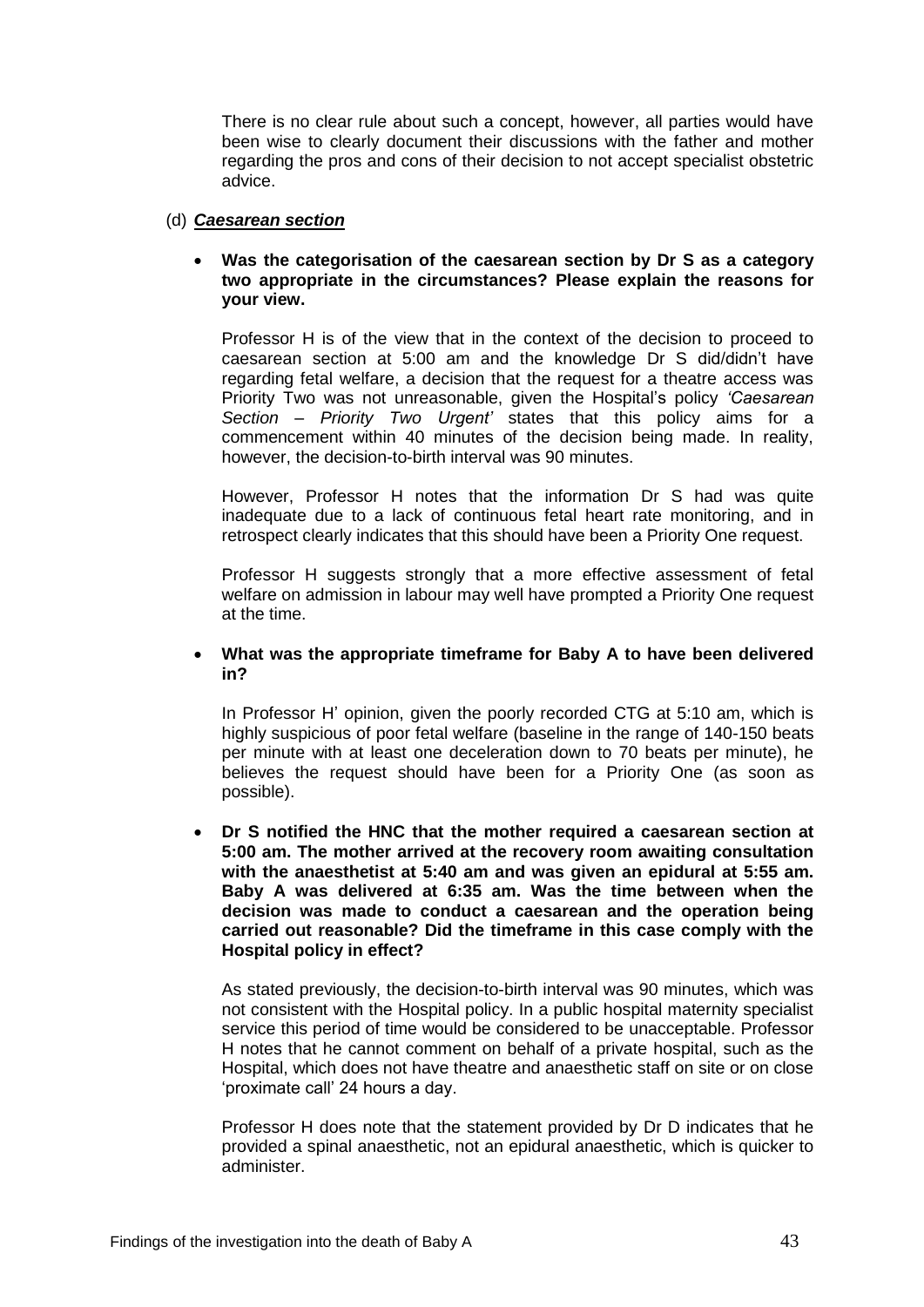## **Was the fetal heart rate monitoring conducted by Midwife P after the decision for a caesarean section to be conducted adequate?**

Professor H states that whilst providing continuous electronic fetal heart rate monitoring can be challenging at times whilst in the process of moving a patient from the birth suite to an operating theatre, that should have occurred in this case. Once awaiting anaesthetic intervention, electronic fetal heart rate monitoring should have been continued.

Intermittent auscultation of the fetal heart rate was inadequate in this situation, but the notes and statements from Dr S and Midwife P suggest strongly that they did not realise that Baby A was severely distressed.

## (e) *Autopsy*

 **During the internal post-mortem conducted by Pathologist, Dr W, she found thick green material in the airways consistent with the clinical history of meconium aspiration. The lungs were also found to be heavy. If possible please provide comment on this finding, particularly in relation to the clinical findings which would normally be seen when this occurs?** 

Professor H notes that the presence of meconium inhaled into the lungs in this manner suggests strongly that it has occurred in utero for a significant period prior to birth, and represents evidence of a reasonably long period (not possible to quantify the length of the period) of fetal hypoxia/acidosis (i.e. fetal distress). A healthy fetus in late pregnancy undertakes only shallow breathing movements in utero. A distressed fetus tends to take much larger gasping inhalation activity.

It is incongruous that thick meconium was seen when the uterus was opened and yet the only other suggestion of possible meconium staining of the amniotic fluid (a suggestive sign concerning fetal welfare) was the admission statement of the mother describing loss of '*clear fluid, brownish*'. Professor H accepts that the baby's head being impacted into the pelvic brim may have blocked the loss of meconium stained amniotic fluid.

# (f) *Care and treatment provided*

## **Provide comment on the adequacy of care and treatment provided by the Hospital during the mother's labour and delivery?**

Professor H is of the view that the process of assessing the baby's welfare was inadequate. He finds it hard to be sure from the notes what information was passed to Dr S after the admission CTG, but there are sufficient concerning items on the inadequate CTGs to indicate that all involved health professionals should have been concerned about the welfare of the baby.

It would appear that there was at least tacit support from the birth suite staff (Midwife P and others) to assist the mother into the birthing pool, despite Dr S' statements that this was inappropriate. Monitoring of the baby's heart rate in the birthing pool was inadequate and this should have been corrected (potentially by removing the mother from the birthing pool).

Professor H notes that the hospital notes are grossly inadequate in that there is little to indicate the discussions that occurred with the mother regarding the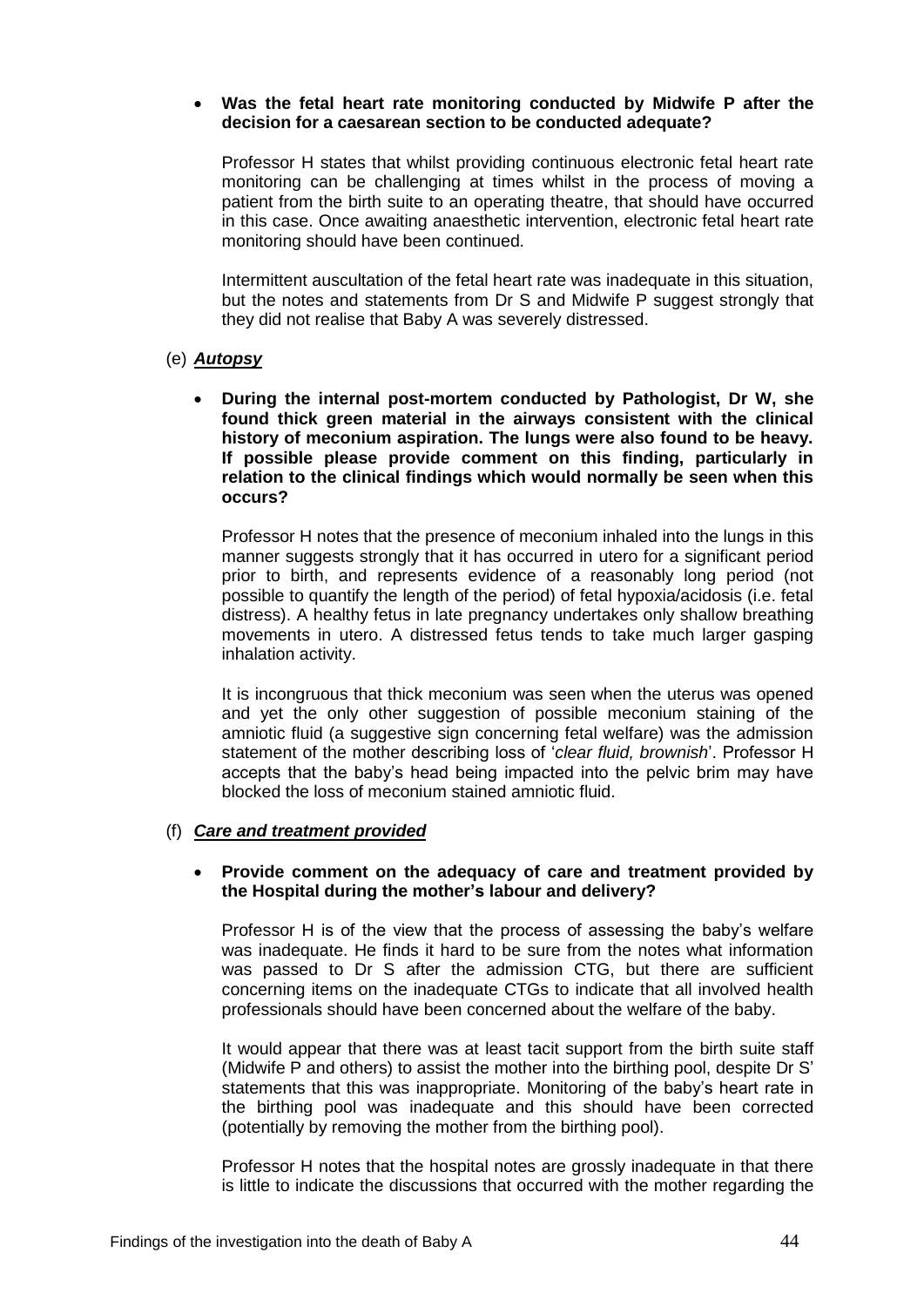pros and cons of using a birthing pool in this clinical setting, the standard of fetal monitoring required, and the severity of the pre-eclampsia and its potential risks.

## **Do you agree with the findings of Consultant Obstetrician, Dr E, who reviewed the antenatal care, labour and delivery provided to the mother at the request of the Hospital?**

Professor H does not have any fundamental disagreements with Dr E' report, though he does have a stronger belief that the mother's pregnancy should have been electively ended with either induction of labour or elective caesarean section at 37 weeks, preferably all happening in daylight hours with options for intervention being quickly and efficiently available.

## **In your opinion, did the care provided by any staff at the Hospital fall below the expected standard of care to be provided?**

Professor H is of the view that the initial admission assessment of the fetal welfare was inadequate, as were the notes regarding what information was passed to Dr S. It is inappropriate that a urine sample was not tested for protein for four hours after admission in the setting of moderate to severe preeclampsia.

Furthermore, ongoing fetal heart rate assessment in labour was well below the expected standard of care in the setting of moderate to severe preeclampsia. The alacrity with which a category two caesarean section was performed did not meet the Hospital's policy guidance.

## **In you opinion, did the staff members involved in the mother's labour comply with the Hospital policy that existed at the time?**

Professor H is of the view that the policy '*Fetal Monitoring'* was not adhered to:

- it required continuous fetal heart rate monitoring in high risk labours;
- it required non-reassuring heart rate patterns to be promptly detected and 'appropriate action' to be taken

The policy *'Complications of Pregnancy – Hypertension'* clearly describes assessing the degree of proteinuria in assessing the severity of preeclampsia, but this was not done for four hours. The section sub-headed *'Management of Severe Pre-eclampsia'* mandates continuous fetal heart rate monitoring, which did not occur, and urine testing for protein. Seizure prophylaxis with magnesium sulphate is mooted, but does not appear to have been considered until after birth.

## **Were the policies in effect at the Hospital at the time of Baby A's birth adequate?**

The policies in place at the time were adequate, in Professor H's opinion, however, he notes that there is evidence that they were not followed.

# (g) *Dr S' statements*

 **In a statement provided by Dr S for the purpose of the coronial investigation, he expresses the view that, with the benefit of hindsight,**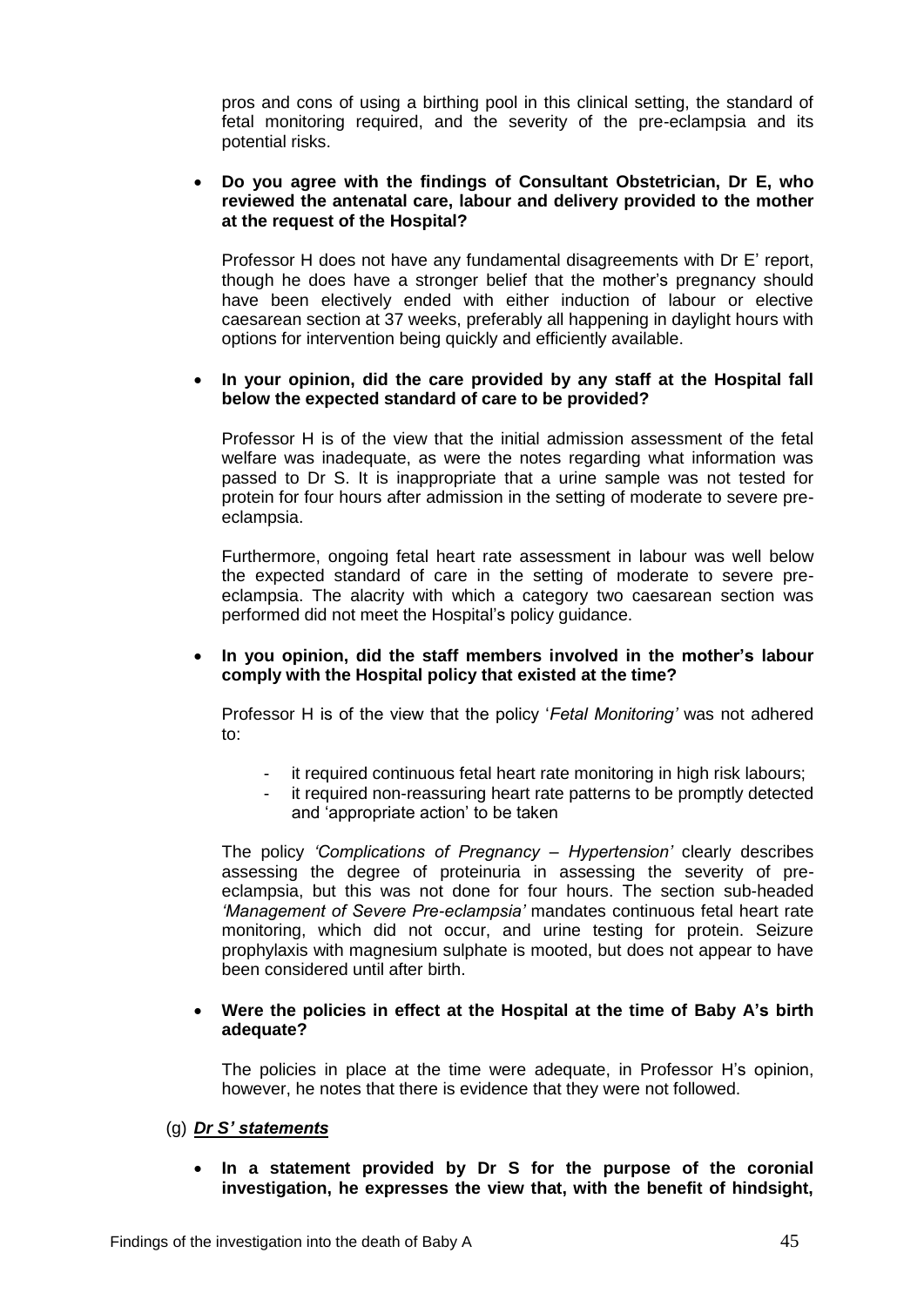## **the management of the mother's labour could have been managed differently. Please comment on each of the matters proposed by Dr S and whether they were reasonable in the circumstances?**

In Professor H' opinion, Dr S' expectation that he be notified immediately of the abnormal admission CTG is quite appropriate. Nonetheless, it was also his responsibility to review that admission CTG when he first attended.

Professor H agrees that the CTG should have been continued. Ultimately, it is Dr S' responsibility to ensure adequate monitoring of fetal welfare.

Professor H also agrees that the mother should not have been assisted into the birthing pool, and that Midwife P and other hospital staff should have immediately sought direct in-person intervention by Dr S in this regard.

Whilst Professor H agrees that the father and mother should have accepted Dr S' advice that use of the birthing pool was inappropriate in this clinical setting, there is very little evidence of the content of discussions between the father and mother and Dr S, in terms of the reasons that he gave and the pros and cons of following his advice. This is, potentially, a matter of the father and mother exercising their right to make an informed decision, but there is no evidence about the nature and content of such discussions.

## (h) *Medical Notes*

## **Were the notes made in the medical records sufficient and in accordance with best medical practice?**

Professor H is of the view that there is inadequate information recorded by Dr S in his private notes, and by Dr S and Midwife P in the Hospital's medical records regarding the nature of discussions with the father and mother regarding the severity of the pre-eclampsia and its appropriate management, the importance of continuous fetal welfare assessment, and the inability to provide adequate care in a birthing pool within the clinical setting.

# (i) *Further Testing*

## **In your opinion, should further histological tests be conducted (if possible) of the placental membranes by a prenatal pathologist in order to determine how long the meconium had been present?**

The Pathologist, Dr W and Professor H are of the view that the chorioamnionitis does not represent a non-infective inflammation secondary to the prolonged presence of meconium in the amniotic fluid and hence adjacent to the placenta and membranes. Hence, Professor H does not believe that such further testing would be helpful.

## **Are there any further tests or enquiries, which you believe should be conducted to assist the Coroner in this investigation?**

Professor H is of the view that there are no further tests or enquiries which would assist the Coroner's investigation.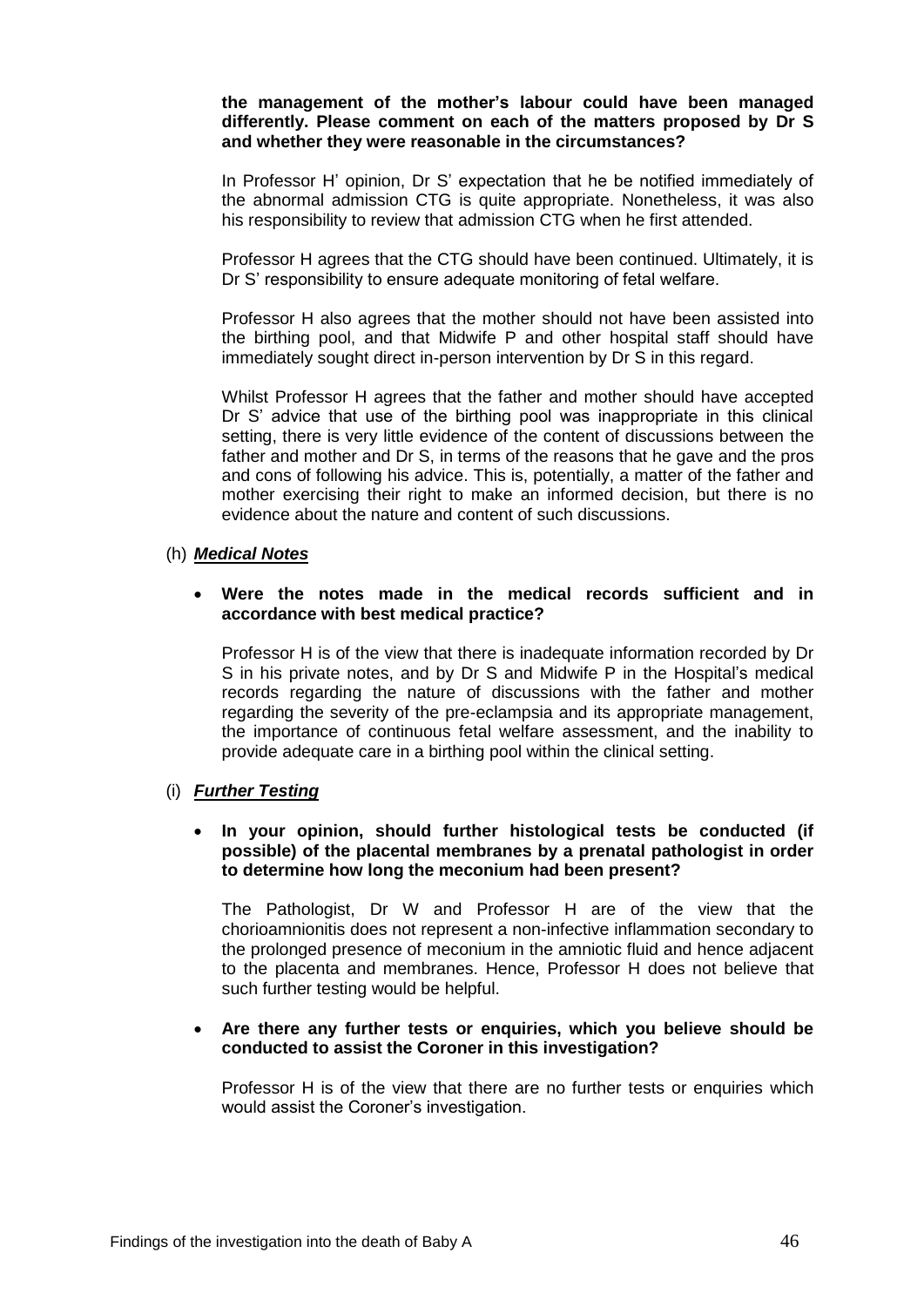## (j) *Dr M' report*

#### **Having considered all the material, do you agree with the criticisms raised by Dr M? Why/why not?**

Professor H agrees with the conclusions reached by Dr M numbered one to seven in her report, namely:

- The mother had severe pre-eclampsia and this was a high risk pregnancy in view of her age and blood pressure.
- The mother was inappropriately monitored during her labour (both infrequent observations and lack of a continuous CTG for the duration of her labour).
- Immersion in the bath was inappropriate in view of the severe preeclampsia.
- There was an unacceptable delay in getting to theatre once the decision had been made to perform a Caesarean section at 5:00 am.
- There was no documented monitoring of the fetal condition for the last hour of the labour between 5:30 and 6:30 am.
- The CTG in the Hospital record is very difficult to interpret as it has faded considerably and only records the fetal heart rate for 110 minutes of the six and a half hour period the mother was in the labour ward.
- It is likely that if a continuous CTG was done that it would have been pathological and should have alerted the attending midwife and obstetrician to deliver earlier.

In relation to conclusion eight reached by Dr M, that is, that it is most likely that Baby A died from acute hypoxic encephalopathy resulting from meconium aspiration in utero, which is likely to have occurred during the labour, Professor H notes that hypoxic-ischaemic encephalopathy does not occur as a result of meconium aspiration. Rather, it occurs as a result of intrauterine fetal asphyxia, and fetal asphyxia often leads to meconium aspiration. While it is possible that the fetal asphyxia occurred during labour, it is equally possible that it was developing prior to labour as a result of the pre-eclampsia.

Professor H agrees with Dr M' conclusion nine, which is that it is most likely that Baby A passed meconium and aspirated the meconium into his lungs during the course of the labour.

In relation to conclusion 10, Professor H doubts the veracity of the conclusion that histological examination of the placental membranes by a prenatal pathologist could give some indication as to how long the meconium had been present. Professor H notes that there are times when membranes are stained with meconium, however, he was more interested in whether or not the chorioamnionitis represented a sterile inflammation in response to meconium.

Professor H agrees with Dr M' conclusion 11, which finds that Baby A weighed 2.8 kilograms on the tenth percentile for gestational age. As such, there may have been some degree of chronic utero-placental insufficiency due to the high blood pressure noted from 33 weeks. An ultrasound scan at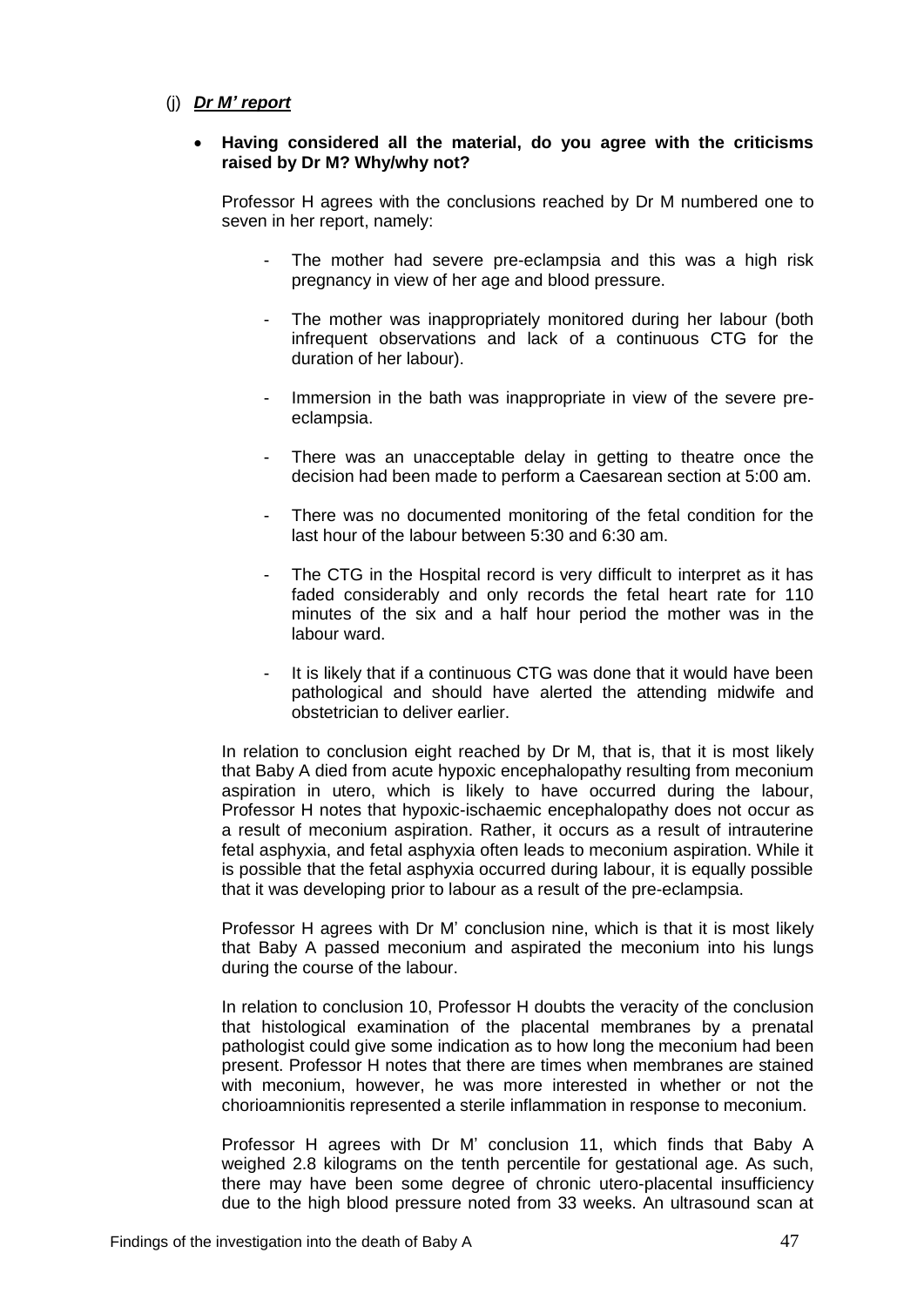36 weeks may have confirmed the small estimated fetal weight and possibly reduced amniotic fluid volume as well as abnormal umbilical artery and middle cerebral Doppler waveforms.

In relation to conclusion 12, that is, that there was evidence of ascending chorioamnionitis in the histology of the placenta, which may have contributed to the death, Professor H is of the view that chorioamnionitis is usually due to ascending infection. Its presence in the mother's case is an enigma in Professor H' opinion. At no time was the mother febrile, which would be expected in the presence of an intrauterine infection.

# **Conclusion**

Baby A died shortly after birth on 8 June 2008 at the Hospital as a result of hypoxicischaemic encephalopathy due to meconium aspiration syndrome.

The central issue in this case is the inadequacy in assessing Baby A's welfare throughout the mother's labour, particularly the failure to continuously monitor the fetal heart rate, even though there was indication that such practice was necessary given this was a high risk pregnancy and the suspicious admission CTG. From the findings of the review conducted by the Hospital, as well as Dr M's and Professor H' expert reports, it is clear that the admission CTG was abnormal and not within the normal range as thought by Midwife P. Professor H notes that he would have expected Dr S to be told that the CTG was not normal. That being the case, I am of the view that Dr S, as the mother's treating obstetrician, should have examined the admission CTG at 2:30 am when he arrived at the Hospital and assumed control of the mother's labour. Dr S has somewhat acknowledged his failing in this area during the review conducted by the Hospital and in the statement he provided for the coronial investigation. Midwife P says that Dr S examined the admission CTG. This is a very significant discrepancy. Obviously, continuous CTG monitoring of the fetal heart rate could not be done whilst the mother was in the birthing pool during labour. According to Dr S, the father and mother were aware of the risks associated with a water birth and he had attempted to counsel them against this component of their birthing plan during antenatal appointments and also when he arrived at the Hospital. Whilst this may be the case, his notes regarding discussions had with the father and mother about a water birth were clearly inadequate. Midwife P also communicated Dr S' view about the use of the birthing pool in labour and during birth when the mother was admitted. From the statements of Dr S and Midwife P, as well as the statement provided to police by the mother and the field interview with the father, it seems clear that the father and mother were fairly insistent about complying with their birth plan, despite the advice provided by Dr S on a number of occasions before and during birth. As such, the actions of the father and mother, which were contrary to medical advice, undoubtedly contributed in some part to the tragic events that subsequently transpired.

It is clear that the mother's condition of pre-eclampsia at 37 weeks gestation was moderate, bordering on severe. By 38 weeks, this had developed into a severe case. Accordingly, Professor H is of the view that she should have been counselled to deliver at 37 weeks gestation. Given the mother's severe condition, it seems evident that when she did present in spontaneous labour, continuous fetal heart rate monitoring should have been engaged in throughout the duration of the labour. Anything less than this was clearly inappropriate taking into account the surrounding circumstances.

Whilst there are some minor discrepancies in relation to who undertook certain actions during the mother's labour (primarily between the obstetrician and midwife), the sequence of events and timeline, as outlined in each of the staff's statements, is largely consistent.

Based upon the material obtained during the coronial investigation, I am satisfied that the changes to the policies in place at the Hospital since Baby A's death have adequately